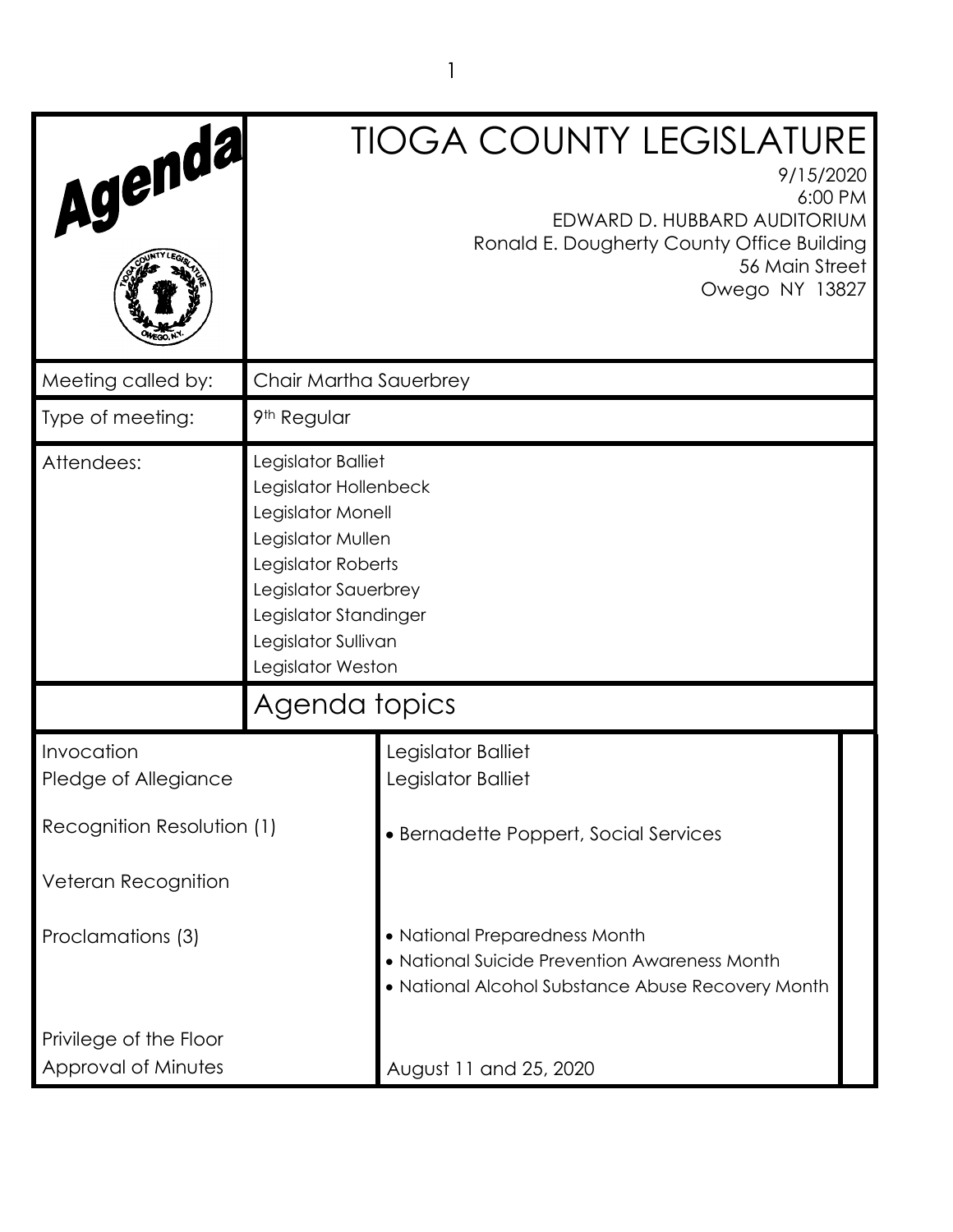| Petitions, Communications &        |                                                                                                                                                                                                                                                      |                                                                                                                                                                                                                                                                                         |  |
|------------------------------------|------------------------------------------------------------------------------------------------------------------------------------------------------------------------------------------------------------------------------------------------------|-----------------------------------------------------------------------------------------------------------------------------------------------------------------------------------------------------------------------------------------------------------------------------------------|--|
| <b>Notices</b>                     |                                                                                                                                                                                                                                                      |                                                                                                                                                                                                                                                                                         |  |
| Appointments/Reappointments        |                                                                                                                                                                                                                                                      |                                                                                                                                                                                                                                                                                         |  |
| <b>Reports Standing Committees</b> |                                                                                                                                                                                                                                                      |                                                                                                                                                                                                                                                                                         |  |
| <b>RESOLUTIONS:</b>                |                                                                                                                                                                                                                                                      | 1. Appoint Member to Board of Ethics                                                                                                                                                                                                                                                    |  |
|                                    | County                                                                                                                                                                                                                                               | 2. Appointment of Tioga County Veteran Services' Agency<br>Director as the Veteran Indigent Burial Designee for Tioga                                                                                                                                                                   |  |
|                                    | 3. Adopt the Owego-Nichols Agricultural District (#2) as Modified<br>and Submit Same to the New York State Department of<br>Agriculture and Markets for Approval<br>4. Authorize the Submission of the 2020-21 NYS STOP DWI<br>Crackdown Application |                                                                                                                                                                                                                                                                                         |  |
|                                    |                                                                                                                                                                                                                                                      |                                                                                                                                                                                                                                                                                         |  |
|                                    |                                                                                                                                                                                                                                                      | 5. Approve 2021 STOP DWI Plan                                                                                                                                                                                                                                                           |  |
|                                    |                                                                                                                                                                                                                                                      | 6. Establish Equalization Rates                                                                                                                                                                                                                                                         |  |
| Project Phase VI                   |                                                                                                                                                                                                                                                      | 7. Approve Change Order for Bridge Preventative Maintenance                                                                                                                                                                                                                             |  |
|                                    | <b>Appropriating Funds</b>                                                                                                                                                                                                                           | 8. Authorizing the Implementation and Funding in the First Instance<br>100% of the Federal Aid and State "Marchiselli" Program-Aid<br>Eligible Costs of a Transportation Federal-Aid Project and                                                                                        |  |
| 9.                                 | <b>Bridge NY Funds</b>                                                                                                                                                                                                                               | Authorizing the Implementation and Funding of the Costs of<br>100% of the Costs of a Transportation Project, which may be<br>Eligible for Federal-Aid and/or State Aid, or Reimbursed from                                                                                              |  |
|                                    |                                                                                                                                                                                                                                                      | 10. LOCAL LAW TO BE INTRODUCED – A Local Law Providing for the<br>Collection of a Hotel and Motel Tax in Tioga County                                                                                                                                                                   |  |
|                                    |                                                                                                                                                                                                                                                      | 11. Schedule Public Hearing Local Law Introductory No. A of 2020 -<br>Collection of a Hotel and Motel Tax in Tioga County                                                                                                                                                               |  |
|                                    |                                                                                                                                                                                                                                                      | 12. LOCAL LAW TO BE INTRODUCED - A Local Law Establishing the<br>Tioga County Mandatory Source Separation Law Commencing<br>January 1, 2021, and Replacing Local Law No. 2 of the Year<br>1992, enacted on August 1, 1992, Entitled Tioga County<br>Recycling and Source Separation Law |  |
|                                    |                                                                                                                                                                                                                                                      | 13. Schedule Public Hearing Local Law Introductory No. B of 2020 -<br>Tioga County Mandatory Source Separation Law                                                                                                                                                                      |  |
|                                    | <b>Short-Term Disability</b>                                                                                                                                                                                                                         | 14. Authorize Contract with ShelterPoint Life Insurance Company for                                                                                                                                                                                                                     |  |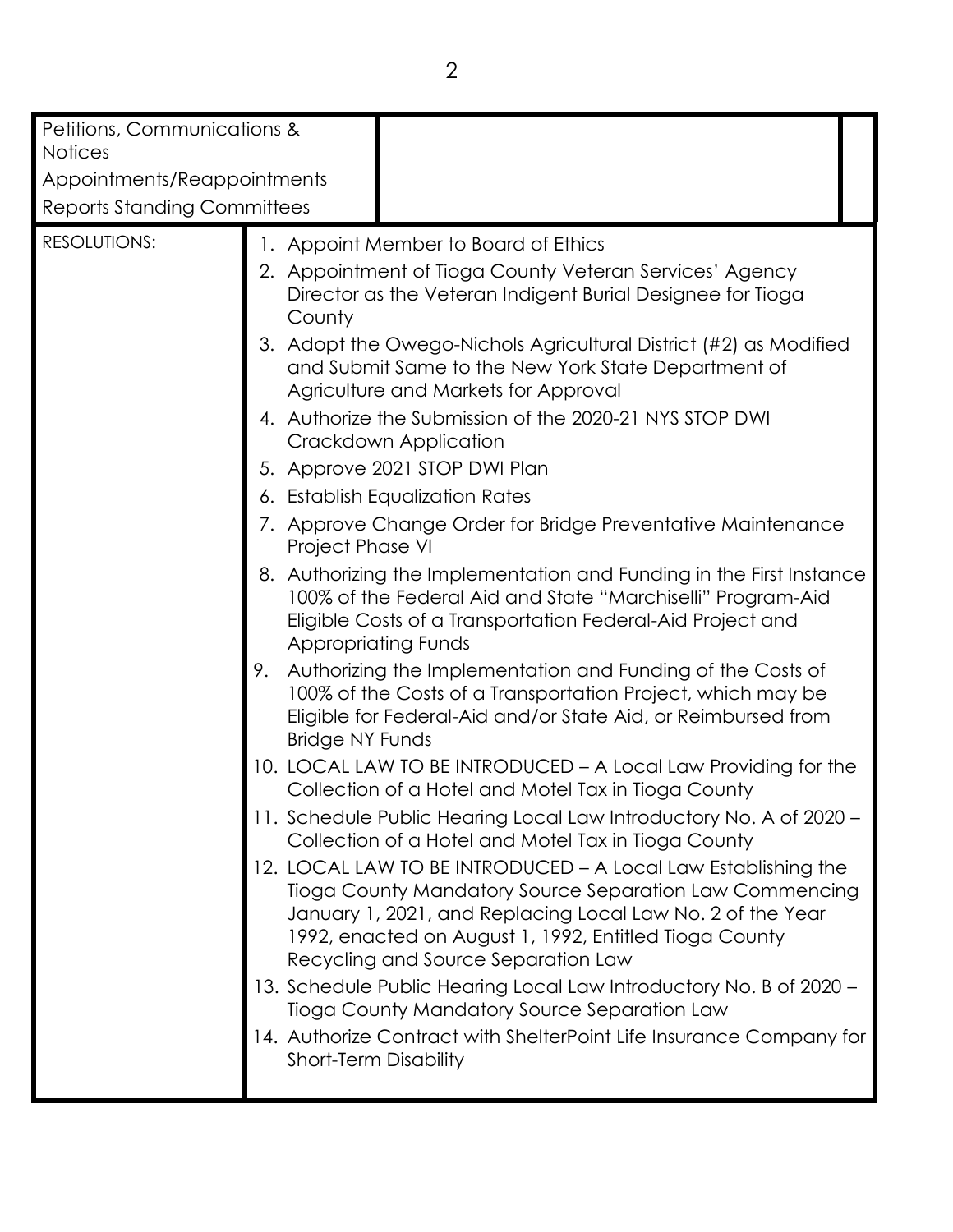| 15. Authorize Contract with The Hartford to Administer Medicare<br>Eligible Retiree Health Insurance                                                                                     |
|------------------------------------------------------------------------------------------------------------------------------------------------------------------------------------------|
| 16. Broome-Tioga Stormwater Coalition Agreement                                                                                                                                          |
| 17. Award Construction Dean Creek Road Bridge BIN: 3334840<br><b>Scour Repair</b>                                                                                                        |
| 18. Award Door Replacement Contract – HHS Building                                                                                                                                       |
| 19. Amend Resolution #77-20 to Accept Allotted NYS 2020 Census<br>Complete Count Commission Outreach Grant and Request a<br>2020 Budget Modification and Budget Addition as Needed       |
| 20. Amend Budget & Appropriate Funds - Public Health                                                                                                                                     |
| 21. Transfer of Funds - Social Services                                                                                                                                                  |
| 22. Appropriation of Funds and Amend 2020 Budget – Department<br>of Social Services                                                                                                      |
| 23. Transfer of COVID19 Contingency Funds for Social Services<br><b>Vehicle Fleet Purchase</b>                                                                                           |
| 24. Change Allocation of Funding for IT Shared Services Grant and<br>Modify 2020 Budget                                                                                                  |
| 25. Resolution Authorizing the Sale and Transfer of 112 Liberty Street,<br>Owego, NY (Tax Map No. 128.08-7-81) from Tioga County to the<br>Tioga County Property Development Corporation |
| 26. Implement 90-Day Hiring Delay All Departments                                                                                                                                        |
| 27. Amend Employee Handbook: Fixed Asset Inventory Policy                                                                                                                                |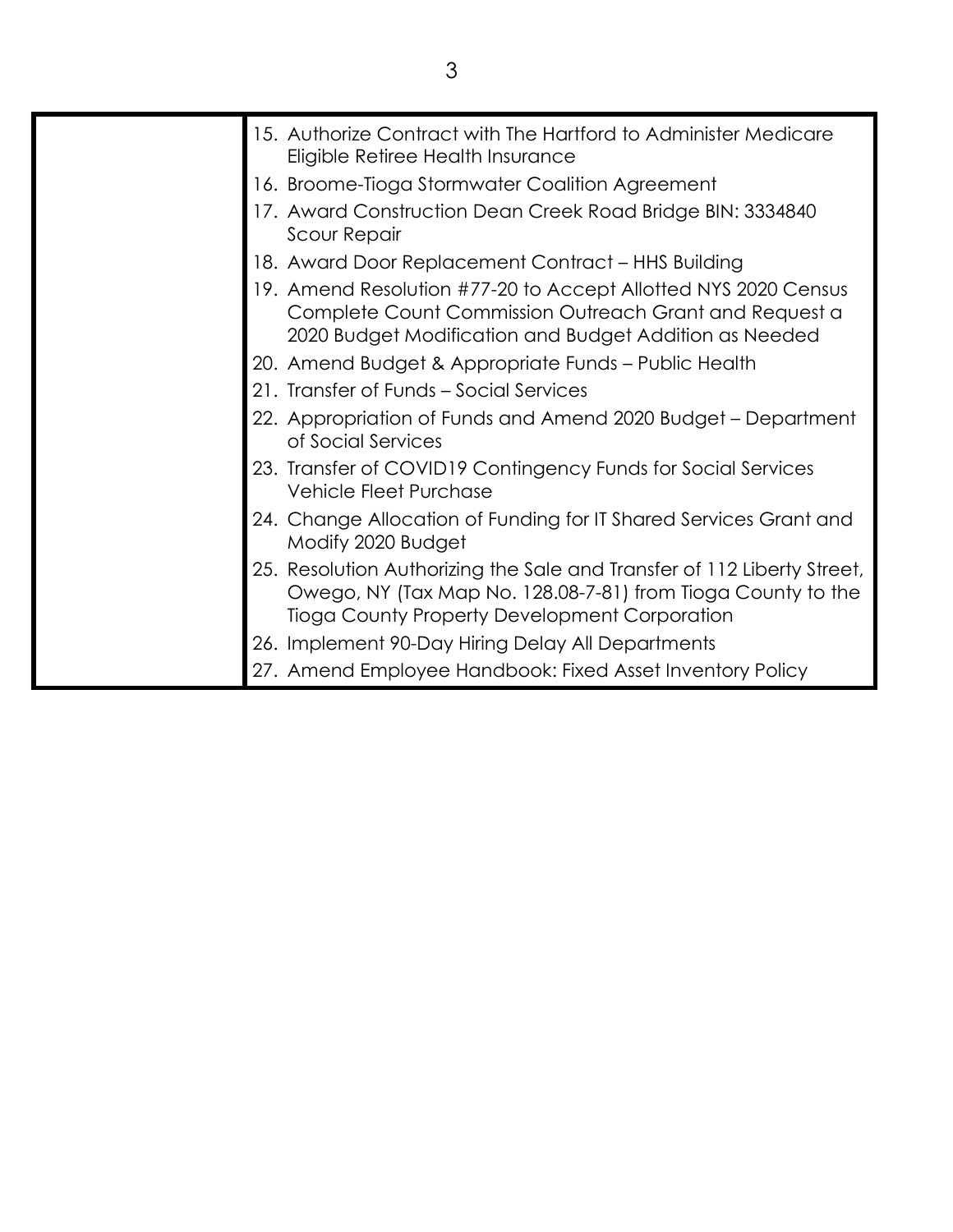RESOLUTION NO. -20 RECOGNIZE BERNADETTE POPPERT'S 13 YEARS OF DEDICATED SERVICE DEPARTMENT OF SOCIAL SERVICES

WHEREAS: Bernadette began her career with Tioga County as a Caseworker January 2, 2007 for the Department of Social Services in the Children's Welfare Unit; and

WHEREAS: Bernadette Poppert has been a dedicated and loyal employee in the performance of her duties; and

WHEREAS: Bernadette Poppert has shown the highest levels of reliability, trust, loyalty and competence in the performance of her duties; and

WHEREAS: Bernadette Poppert retired on August 31, 2020; therefore be it

RESOLVED: That the Tioga County Legislature, on its own behalf, as well as on behalf of the citizens of Tioga County, express sincere gratitude to Bernadette Poppert for her thirteen years of dedicated and loyal service to the Tioga County Department of Social Services and its most vulnerable citizens; and be it further

RESOLVED: That this resolution be spread upon the minutes of this meeting and a certified copy be presented to this loyal, dedicated and outstanding employee, Bernadette Poppert.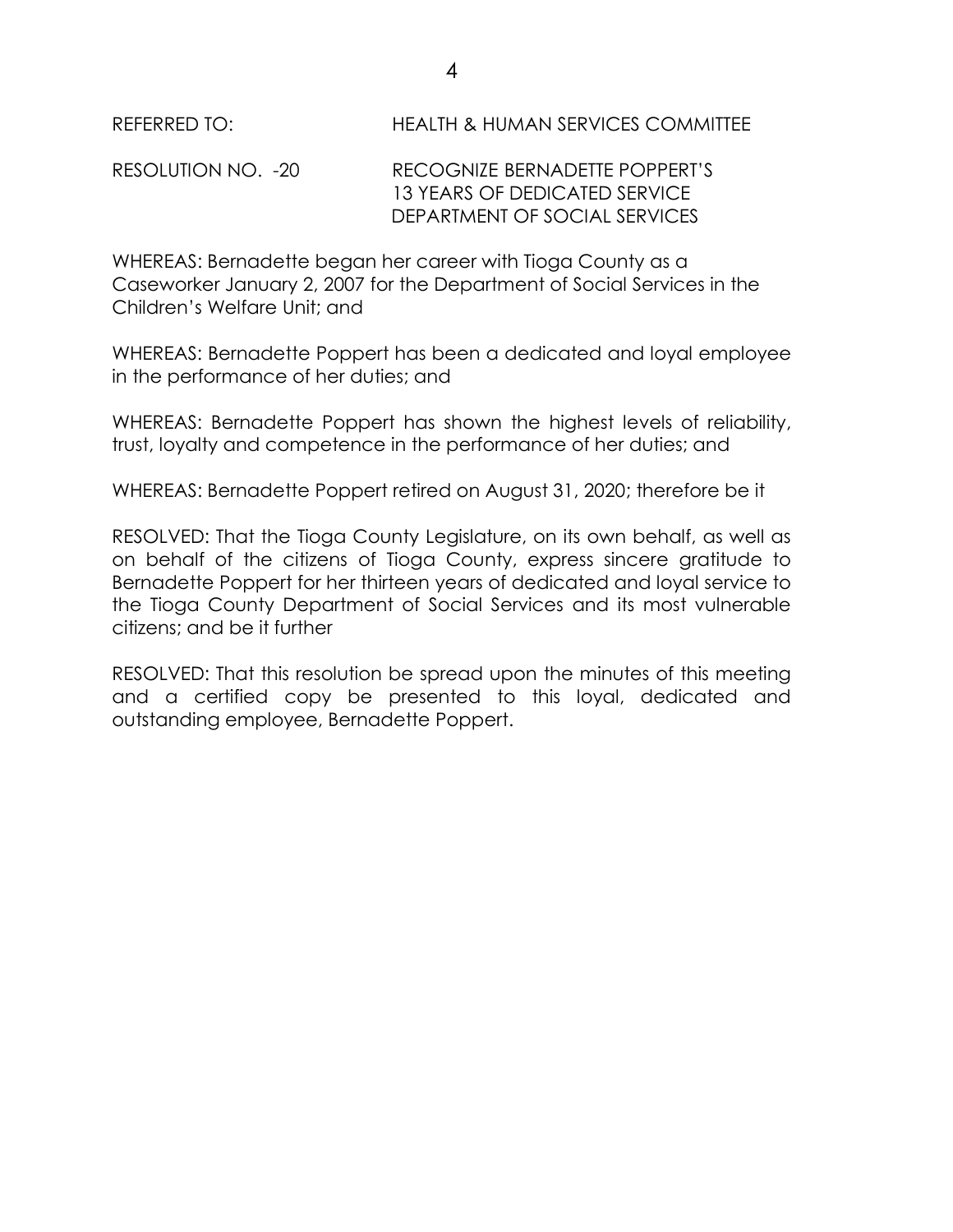### **COUNTY OF TIOGA EXECUTIVE PROCLAMATION**

WHEREAS: September is recognized as National Preparedness Month; and

WHEREAS: Tioga County Public Health is currently responding to the COVID-19 pandemic; and

WHEREAS: The World Health Organization declared COVID-19 as a Public Health Emergency as of January 30<sup>th</sup>, 2020; and

WHEREAS: New York State has seen over 430,000 cases of COVID-19; and

WHEREAS: New York State has lost over 25,000 lives to COVID-19; and

WHEREAS: Tioga County has seen over 200 cases of COVID-19 and has lost 25 lives to COVID-19; and

WHEREAS: Tioga County Public Health urges all residents to continue practicing social distancing, washing their hands frequently and thoroughly, and to wear a mask when out in public; therefore

The TIOGA COUNTY LEGISLATURE, County of Tioga, does hereby proclaim the month of September 2020 as:

## **NATIONAL PREPAREDNESS MONTH**

and urges all citizens of our County to become more involved in preparing together as a community. Disasters don't plan ahead, but you can.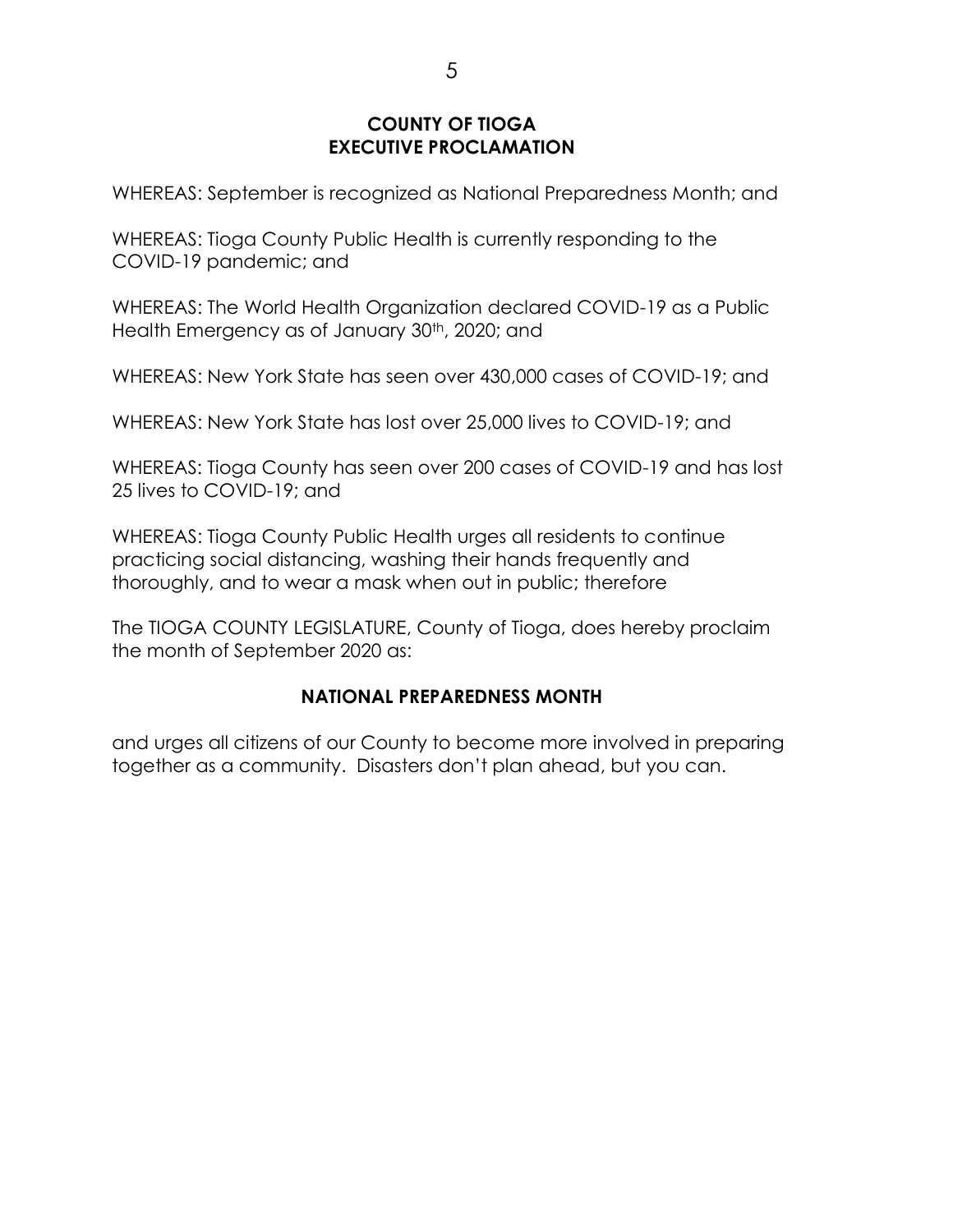#### **COUNTY OF TIOGA EXECUTIVE PROCLAMATION**

WHEREAS: The citizens of Tioga County value the overall health and wellbeing of all the residents of Tioga County and are proud to support the observance of National Suicide Prevention Awareness Month; and

WHEREAS: Suicide is the 12<sup>th</sup> leading cause of death in New York State; and

WHEREAS: Suicide is the second leading cause of death for ages 15-34 and third leading cause of death for ages 35-54; and

WHEREAS: Almost six times as many people died by suicide in New York in 2019 than in alcohol related motor vehicle accidents; and

WHEREAS: Suicide claimed the lives of over 1,723 New Yorkers in 2019, or an average of one person died of suicide every five hours in the state; and

WHEREAS: The total deaths to suicide reflect a total of 34,563 years of potential life lost before age 65; and

WHEREAS: Stigma works against Suicide Prevention by discouraging persons at risk from seeking lifesaving help; and

WHEREAS: Most suicides are preventable; and

WHEREAS: Tioga County Suicide Prevention Coalition's mission is to increase awareness, provide education, training, resources and coordinate community services to the public; and

WHEREAS: Tioga County is no different than any other community in the country, but chooses to publicly state and place our full support behind local educators, mental health professionals, and parents, as partners in supporting our community in simply being available to one another; therefore

The TIOGA COUNTY LEGISLATURE, County of Tioga, does hereby proclaim the month of September 2020 as:

### **NATIONAL SUICIDE PREVENTION AWARENESS MONTH IN TIOGA COUNTY**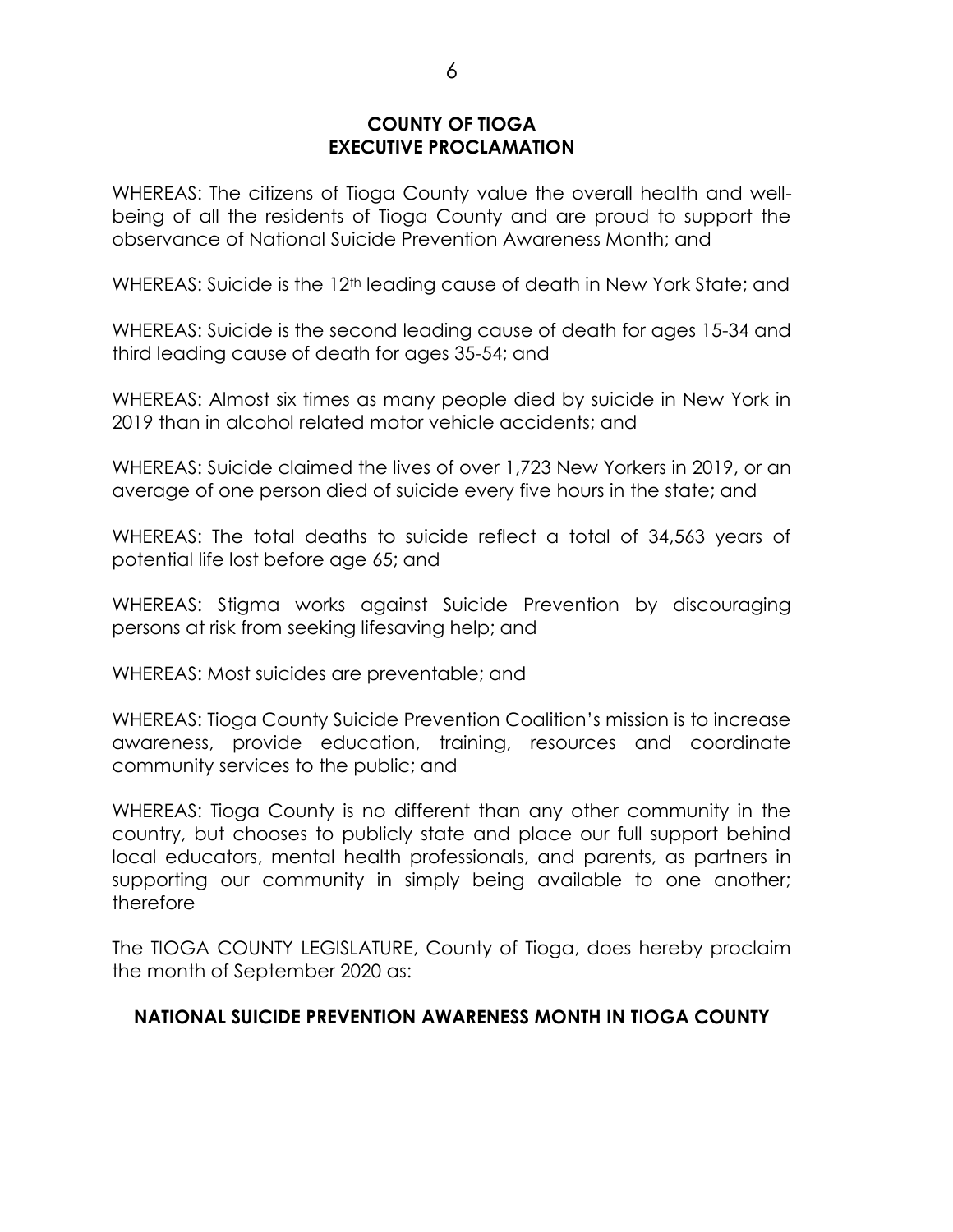#### **COUNTY OF TIOGA EXECUTIVE PROCLAMATION**

WHEREAS: Prevention, treatment and recovery efforts improve the community's welfare and provide renewed outlook on life for those who, along with their family and friends, struggle with substance use disorders; and

WHEREAS: 9.2 million adults have a co-occurring mental health and substance use disorder; and

WHEREAS: Of the 19.3 million adults in the United States with a substance use disorder, 47.7% also have a co-occurring mental health disorder; and

WHEREAS: Substance abuse negatively affects children, families and loved-ones and takes a great toll on our society economically and in terms of safety; and

WHEREAS: Studies have indicated that people who made an effort to get treatment, but did not receive it, were concerned that receiving treatment might cause neighbors and community members to have negative opinions of them; and

WHEREAS: Fear and stigma continue to be barriers to seeking help for an addiction; and

WHEREAS: CASA - Trinity provides prevention, education, advocacy, early intervention and referral services for individuals, friends or family members who are living with an addiction; and

WHEREAS: Tioga County Department of Mental Hygiene remains eager and prepared to provide treatment for Tioga County Citizens who choose to work toward recovery for a substance use disorder; and

WHEREAS: Such education and raising awareness is essential in overcoming misconceptions and achieving long-term recovery; and

WHEREAS: To help achieve this goal, the US Department of Health and Human Services, the Substance Abuse and Mental Health Services Administration, the White House Office of National Drug Control Policy, the New York State Office of Alcoholism and Substance Abuse Services, and the Tioga County Department of Mental Hygiene invite all Tioga County residents to participate in the  $31<sup>st</sup>$ anniversary of National Alcohol and Drug Addiction Recovery Month; therefore

The TIOGA COUNTY LEGISLATURE, County of Tioga, does hereby proclaim the month of September 2020 as:

#### **NATIONAL ALCOHOL SUBSTANCE ABUSE RECOVERY MONTH IN TIOGA COUNTY**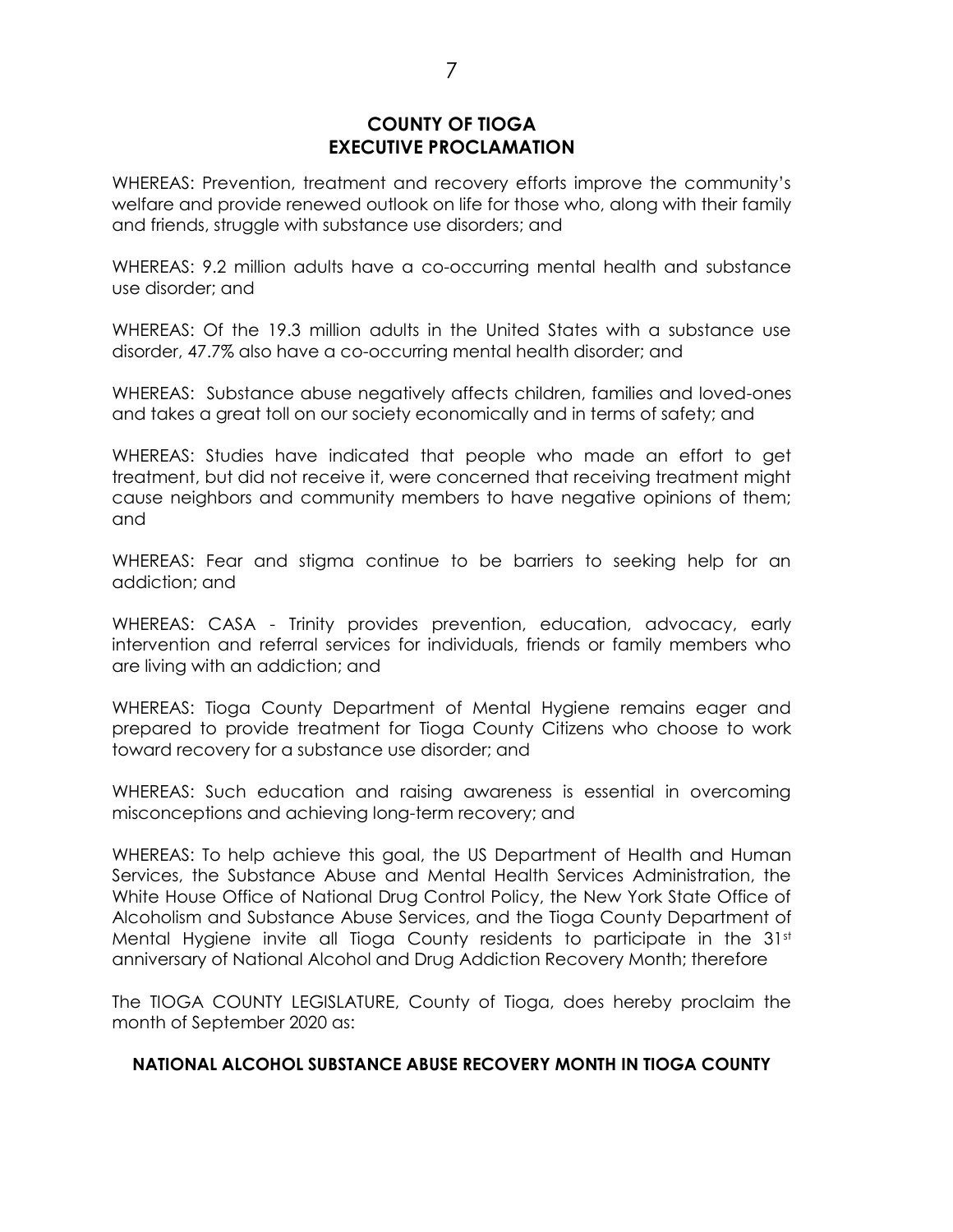REFERRED TO: LEGISLATIVE WORKSESSION

RESOLUTION NO. - 20 APPOINT MEMBER TO BOARD OF ETHICS

WHEREAS: A vacancy exists on the Board of Ethics; and

WHEREAS: Peter Fitch, a resident of the Town of Candor has agreed to serve on the Board of Ethics; now therefore be it

RESOLVED: That Peter Fitch be and hereby is appointed to the Board of Ethics for a retroactive term beginning April 1, 2020 through March 31, 2023.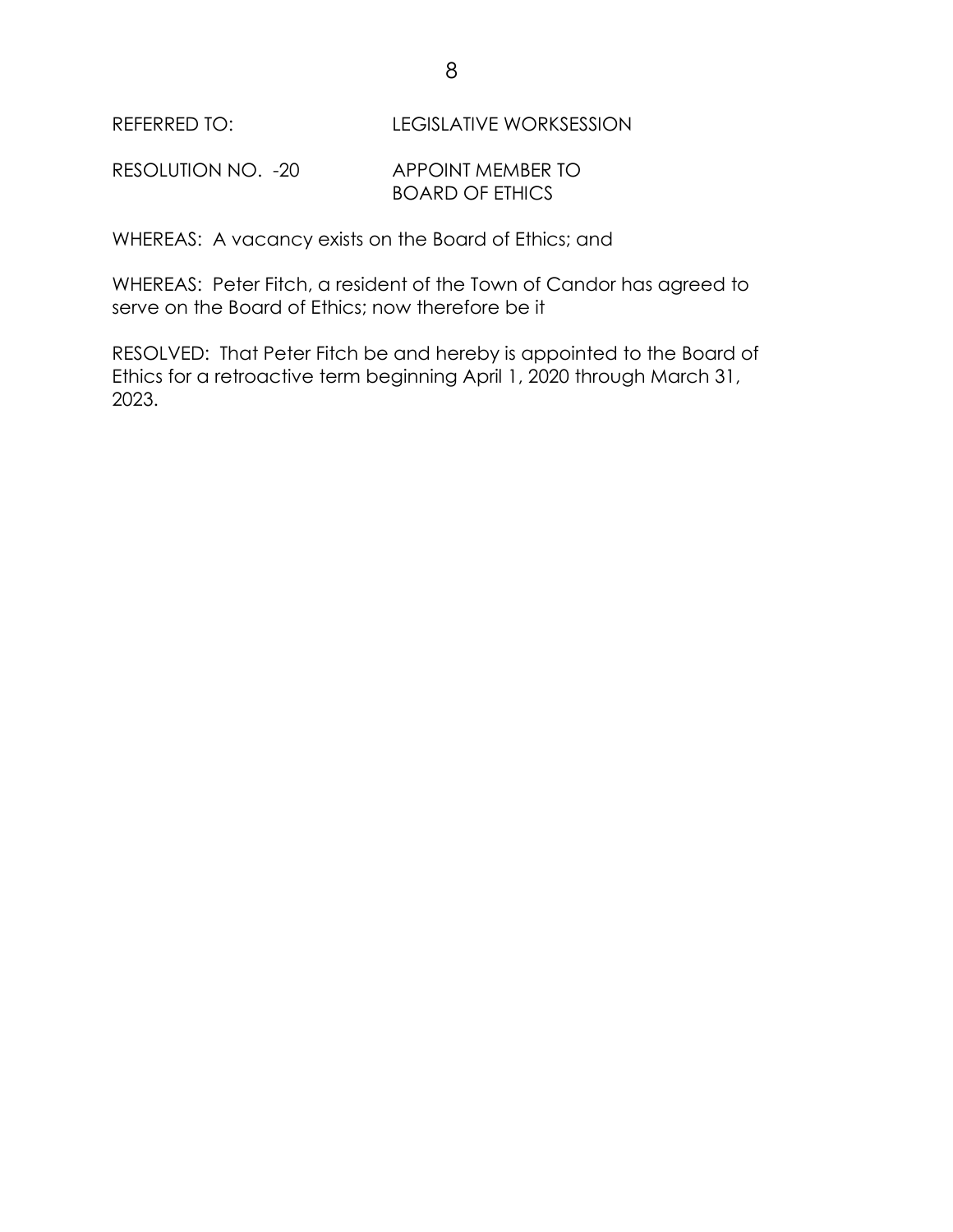| REFERRED TO:       | ADMINISTRATIVE SERVICES COMMITTEE<br>FINANCE/LEGAL COMMITTEE                                                                           |
|--------------------|----------------------------------------------------------------------------------------------------------------------------------------|
| RESOLUTION NO. -20 | APPOINTMENT OF TIOGA COUNTY<br><b>VETERAN SERVICES' AGENCY DIRECTOR</b><br>AS THE VETERAN INDIGENT BURIAL<br>DESIGNEE FOR TIOGA COUNTY |

WHEREAS: The Tioga County Legislature is required, in accordance with New York State General Municipal Law, Article 7-a, Section 148, to appoint an appropriate designee to arrange and/or pay for indigent burials and headstones relative to veterans; and

WHEREAS: According to said New Yok State General Municipal Law Section 148, this is to ensure that the person appointed by the Legislature is not the same as the person appointed for all other indigent burials; and

WHEREAS: The Director of Tioga County Veteran Services' Agency shall be responsible for compiling an annual report to the Tioga County Legislature that encompasses the mandates of New York State General Municipal Law Section 148(3); therefore be it

RESOLVED: That the Tioga County Legislature hereby appoints the Tioga County Veteran Services' Agency Director as the Veteran indigent burial designee for the County of Tioga.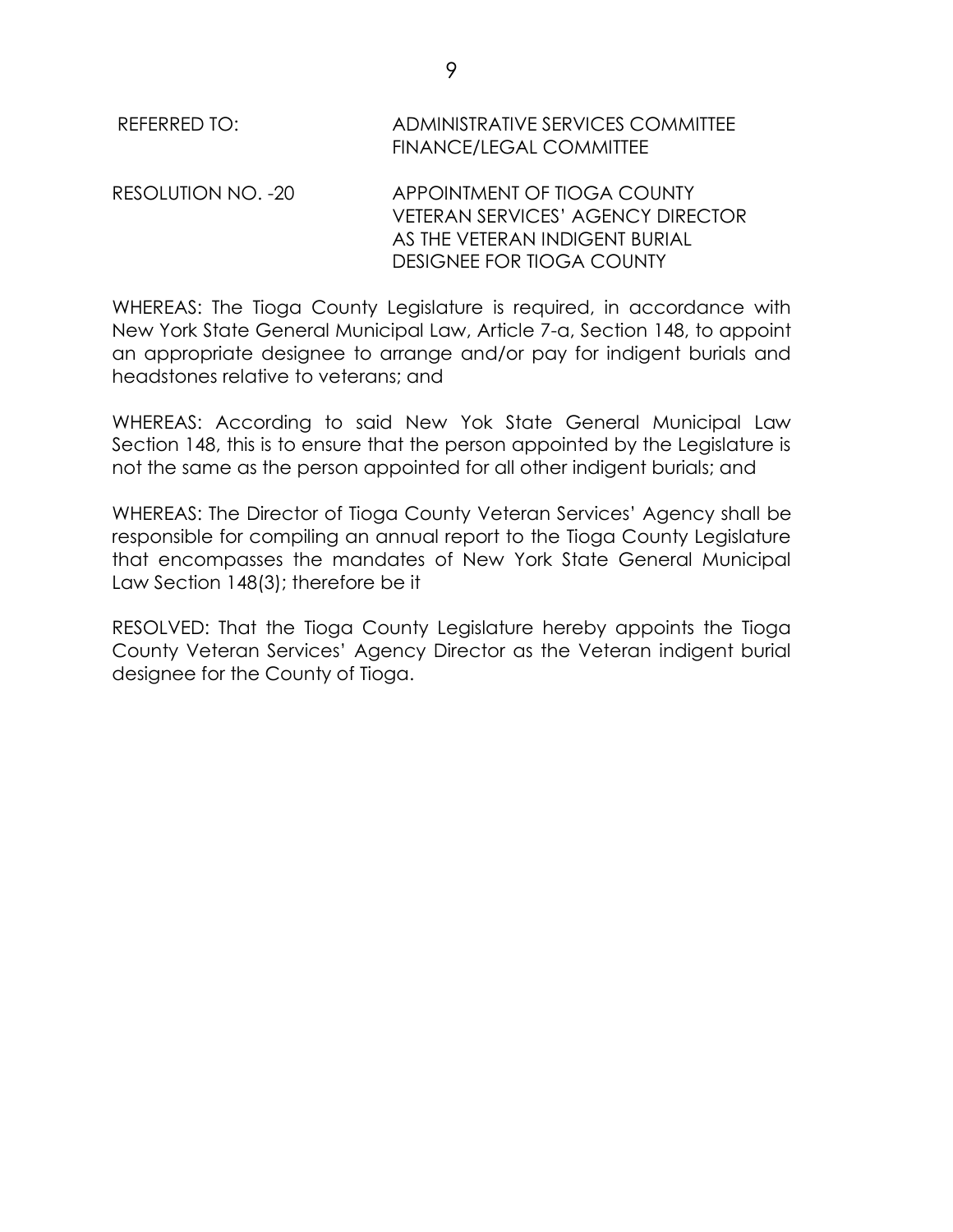REFERRED TO: ED&P COMMITTEE

RESOLUTION NO. -20 ADOPT THE OWEGO-NICHOLS AGRICULTURAL DISTRICT (#2) AS MODIFIED AND SUBMIT SAME TO THE NEW YORK STATE DEPARTMENT OF AGRICULTURE AND MARKETS FOR APPROVAL

WHEREAS: Pursuant to the New York State Agriculture and Markets Law Article 25AA and upon 300-day notice by the Department of Agriculture and Markets, the Tioga County Legislature has initiated a review of the existing Owego-Nichols Agricultural District (#2) to determine if it should be modified or terminated; and

WHEREAS: The Agricultural and Farmland Protection Board has been requested by the Legislature to review the District and make a recommendation for revision or termination; and

WHEREAS: The Tioga County Planning Department has conducted this review and has created a corresponding plan based on public comments, surveys and extensive consultation with area farmers that results in expanding the Owego-Nichols Agricultural District to a total of 27,491 acres with 26,386 acres in farms, including 7 added farms; and

WHEREAS: By unanimous resolution the Agricultural and Farmland Protection Board did adopt said proposed plan for modification of the Owego-Nichols Agricultural District; and

WHEREAS: A public hearing was held on July 27, 2020 where the District map and findings along with the proposed modifications were presented to the public; and

WHEREAS: The proposed district review report is comprised of the map and findings filed with the Clerk of the County Legislature for the public comment period and copies showing proposed revisions were presented at the public hearing; and

WHEREAS: The County Legislature has indicated its desire to be designated lead agency for SEQR (State Environmental Quality Review) requirements; and

WHEREAS: This plan has been found to have "little likelihood of significant" adverse environmental impact…" consistent with the programmatic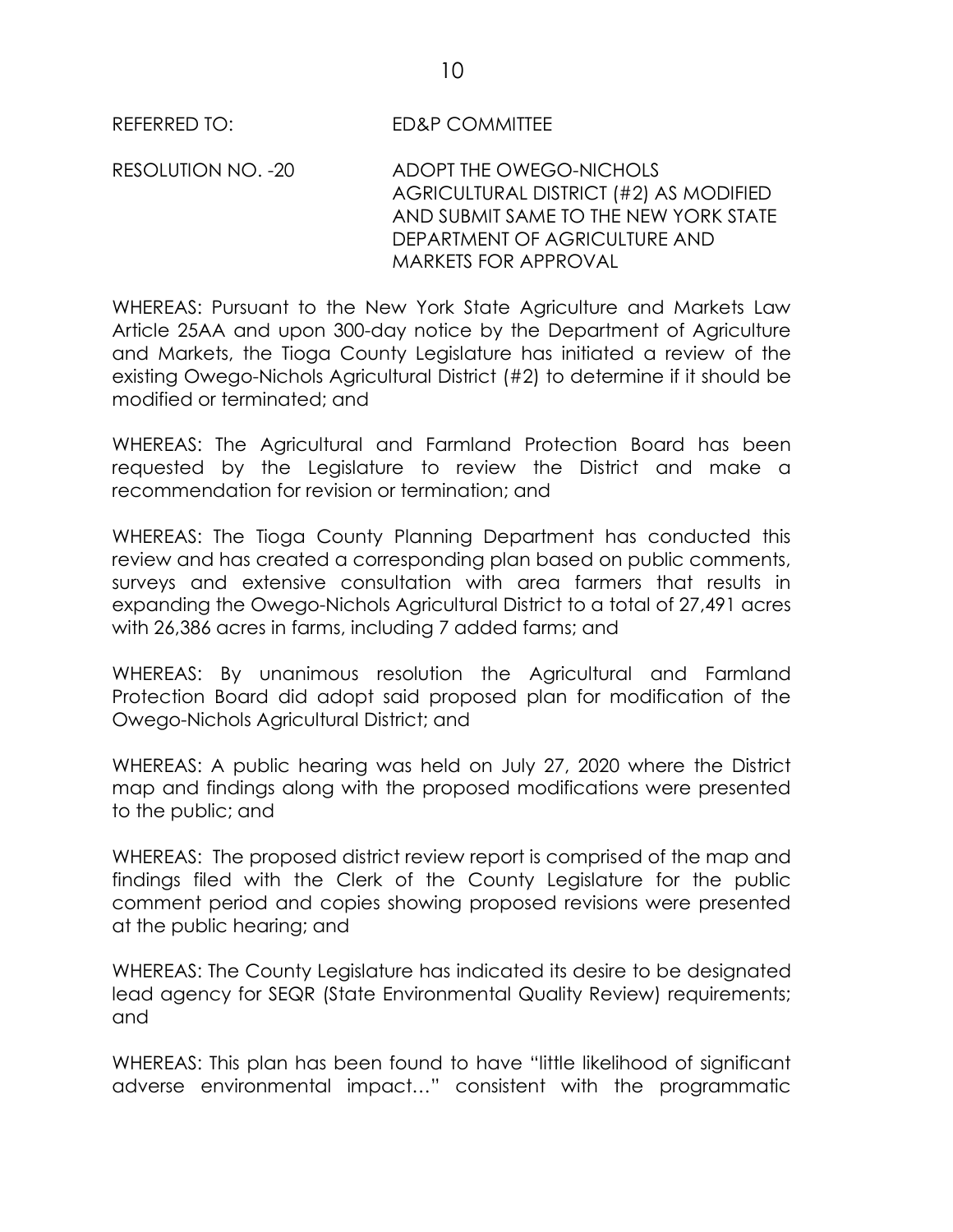review of environmental effects of agricultural districting by the New York State Department of Agriculture & Markets; therefore be it

RESOLVED: That based upon Tioga County Planning's review of the above as outlined on the SEQR Short Environmental Assessment Form, the Tioga County Legislature make a SEQR Negative Declaration regarding said modifications to the Owego-Nichols Agricultural District; and be it further

RESOLVED: That the Tioga County Legislature does hereby approve said proposed plan to modify the Owego-Nichols Agricultural District, and directs the Planning Department to prepare a submission package as required by the NYS Department of Agriculture and Markets describing this proposal, along with the associated SEQR Environmental Assessment Form, and to submit same on behalf of the Legislature to that agency for review as described in Article 25AA; and be it further

RESOLVED: That it is intent of this body, upon approval by the Commissioner of NYS Department of Agriculture & Markets, to make this Owego-Nichols District modification effective immediately.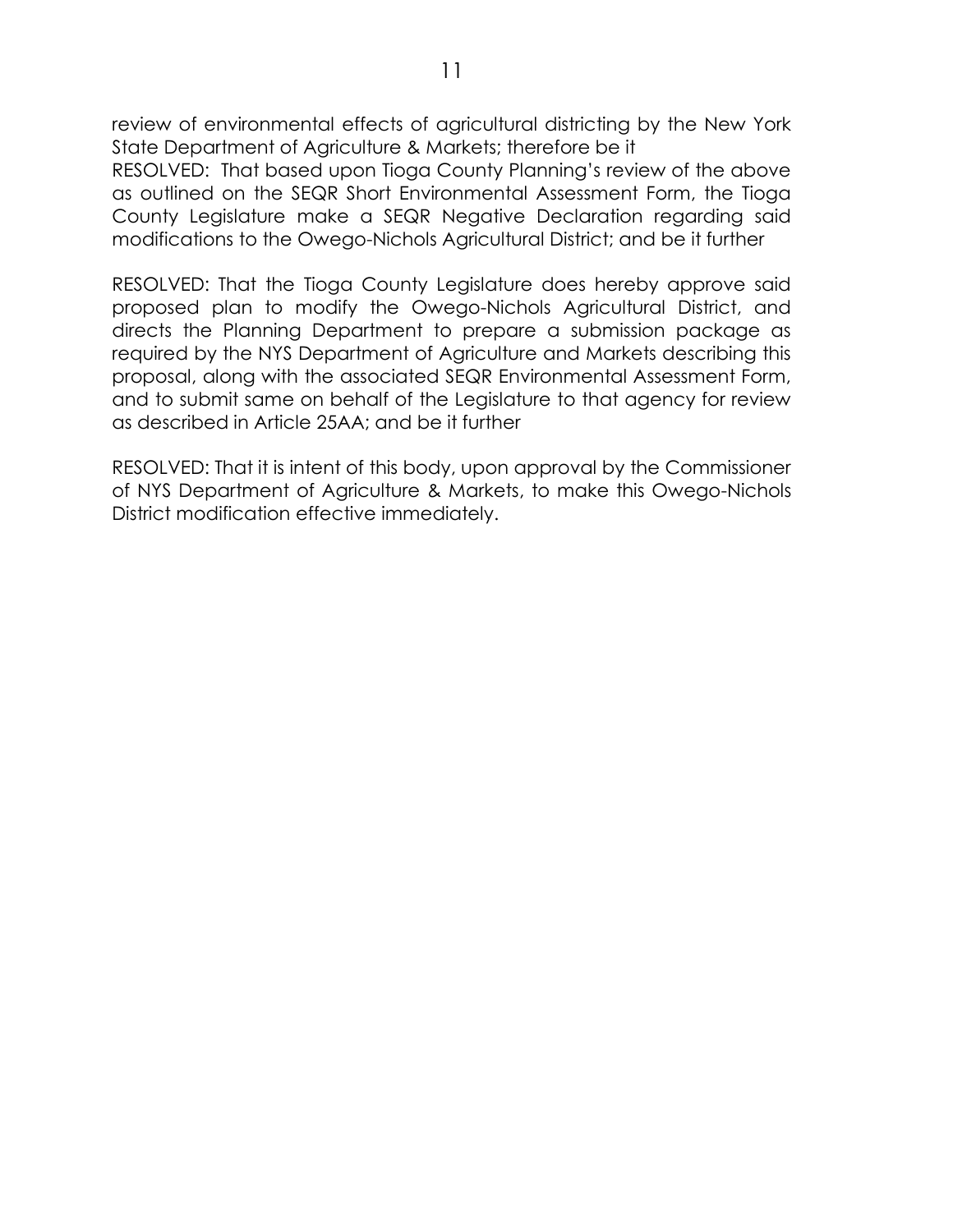#### REFERRED TO: PUBLIC SAFETY COMMITTEE

#### RESOLUTION NO. – 20 AUTHORIZE THE SUBMISSION OF THE 2020-21 NYS STOP DWI CRACKDOWN APPLICATION

WHEREAS: The NYS STOP-DWI Foundation Board secured funding from the Governor's Traffic Safety Committee for crackdown enforcement during the grant cycle of October 1, 2020 – September 30, 2021with \$15,000 in funding set for Tioga County; and

WHEREAS: County Policy #47 requires that a resolution be approved before any such grant application is submitted; therefore be it

RESOLVED: That the Tioga County Legislature authorizes the Sheriff's Office to apply for this grant.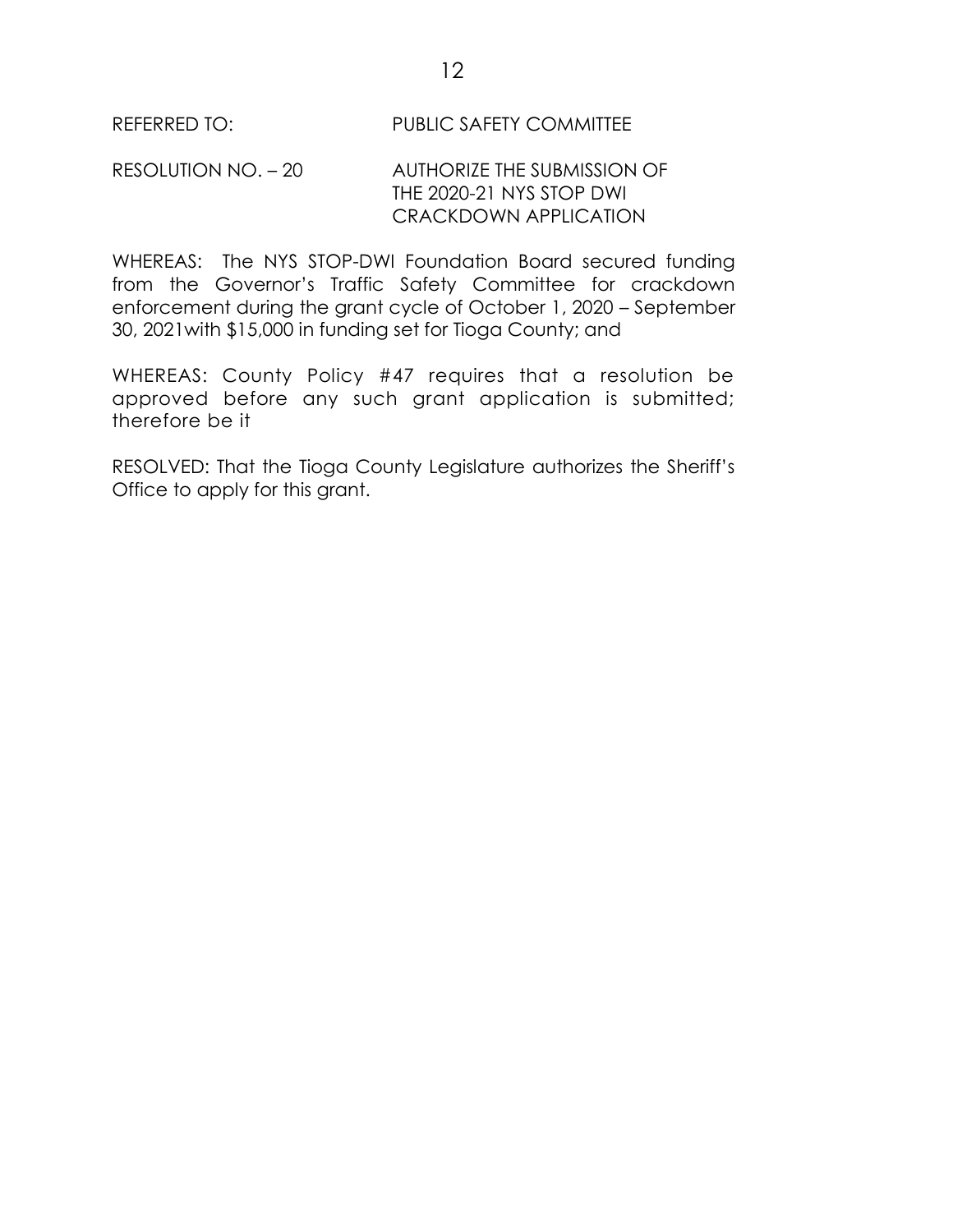RESOLUTION NO. -20 APPROVE 2021 STOP DWI PLAN

WHEREAS: The New York State Governor's Traffic Safety Committee (GTSC) requires counties to submit an annual STOP DWI Plan by October 1st, for the use of monies collected under the STOP DWI Program; and

WHEREAS: The STOP DWI Coordinator has submitted a 2021 STOP DWI Plan to the Tioga County Legislature for approval; therefore be it

RESOLVED: That the Tioga County Legislature hereby approves the 2021 STOP DWI Plan including the following budgeted appropriations:

| Enforcement                | \$6,000  |
|----------------------------|----------|
| <b>Prosecution Related</b> | \$1,000  |
| Probation                  | \$16,200 |
| Rehabilitation             | \$1,000  |
| PI&E                       | \$14,000 |
| Administration             | \$5,450  |
|                            | \$43,650 |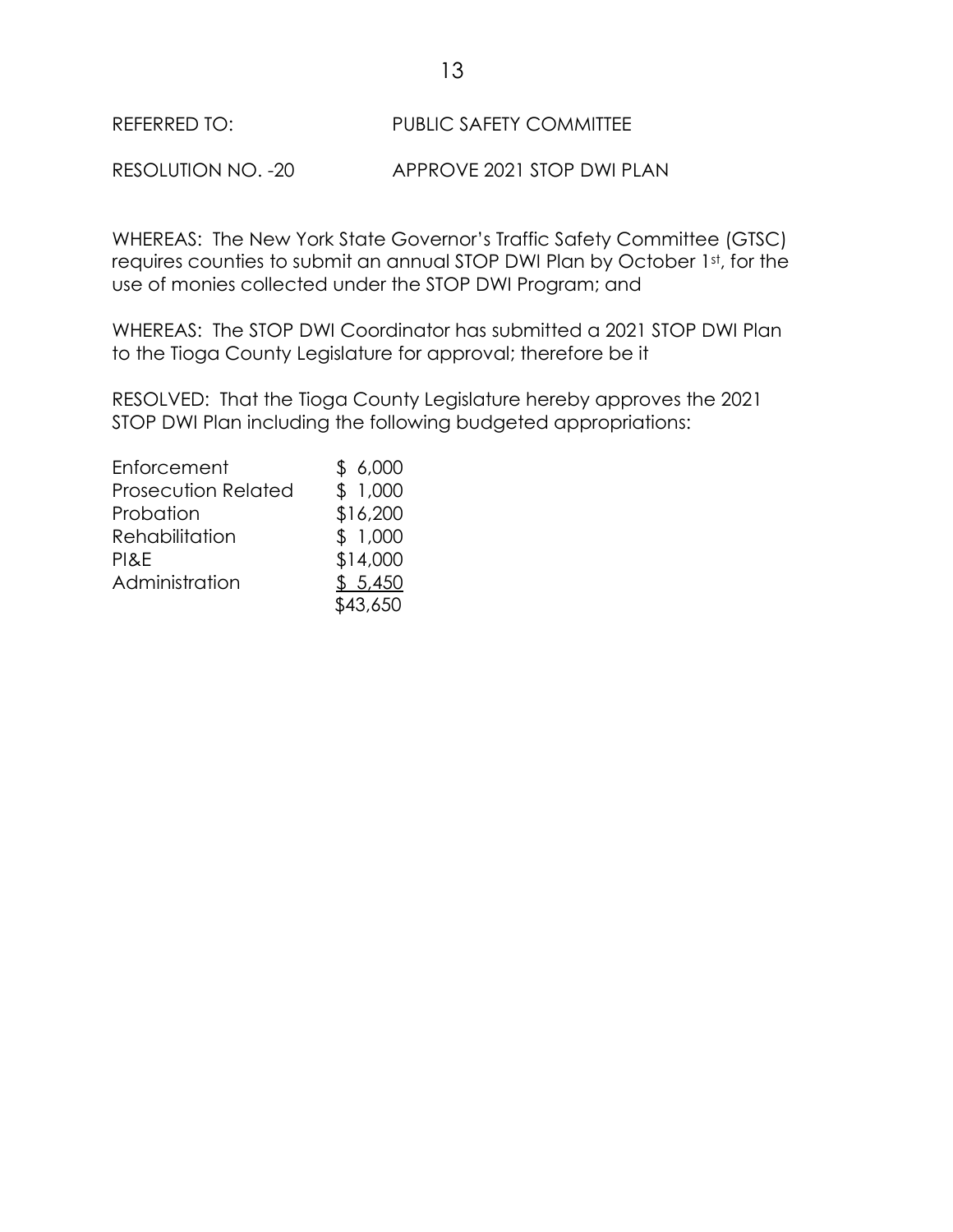

RESOLUTION NO. -20 ESTABLISH EQUALIZATION RATES

RESOLVED: That under the provisions of Section 804 of the Real Property Tax Law, equalization rates for the purpose of apportioning 2021 County taxes among the several Towns are hereby established as follows:

| Town of Barton               | 78.00  |
|------------------------------|--------|
| <b>Town of Berkshire</b>     | 94.00  |
| <b>Town of Candor</b>        | 93.00  |
| <b>Town of Newark Valley</b> | 66.00  |
| <b>Town of Nichols</b>       | 26.00  |
| Town of Owego                | 68.00  |
| <b>Town of Richford</b>      | 92.00  |
| Town of Spencer              | 100.00 |
| Town of Tioga                | 5.90   |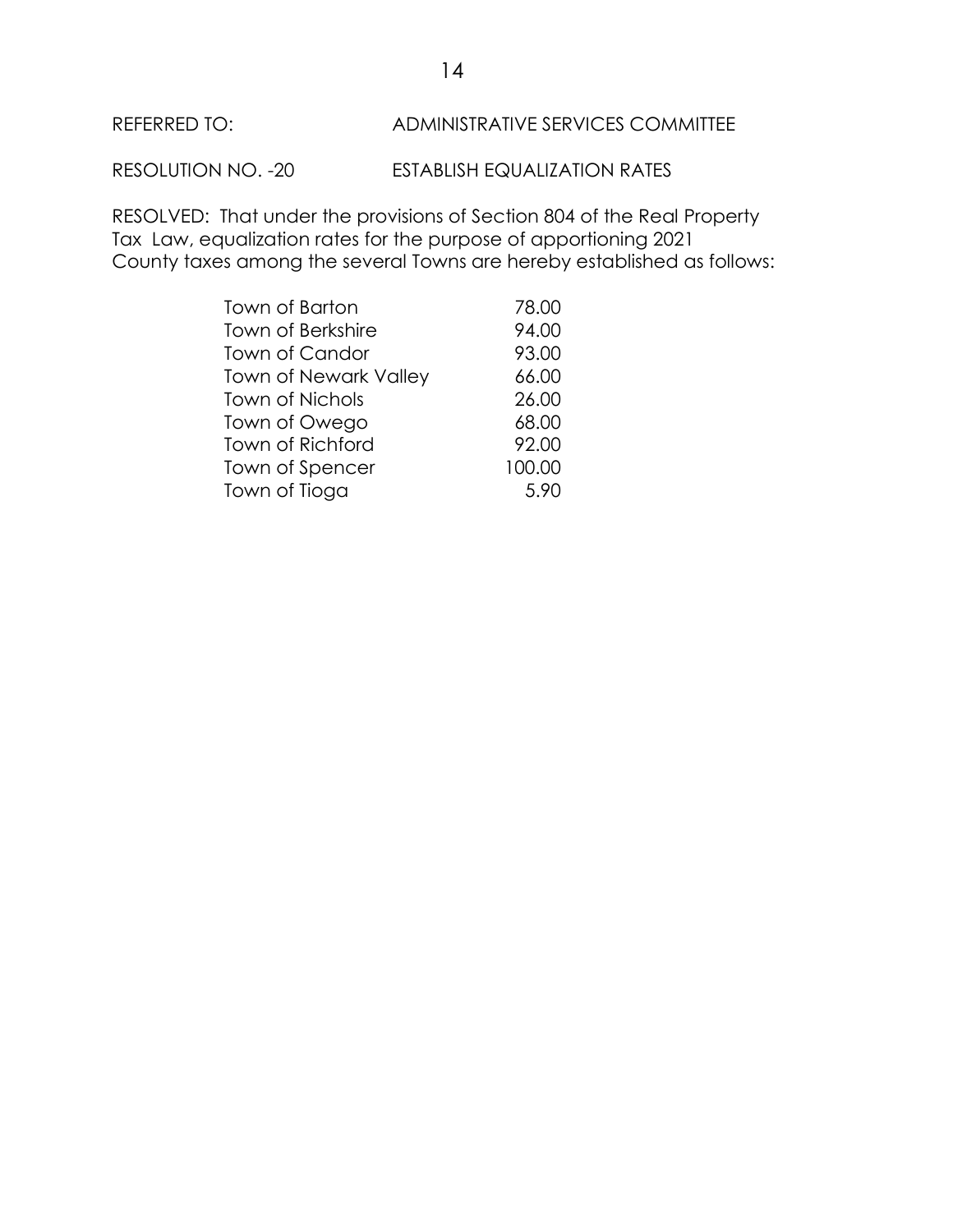RESOLUTION NO. -20 APPROVE CHANGE ORDER FOR BRIDGE PREVENTATIVE MAINTENANCE PROJECT PHASE VI

WHEREAS: The award for Bridge Preventative Maintenance Phase VI project was awarded to R. DeVincentis Construction, Inc. on Resolution 120-20; and

WHEREAS: A change order was submitted due to additional work that was unforeseen; therefore be it

RESOLVED: That the Tioga County Legislature authorize additional funds to be appropriated for this change order not to exceed \$3,100 to be paid out of the following account D5110.540050 – Bridge Projects.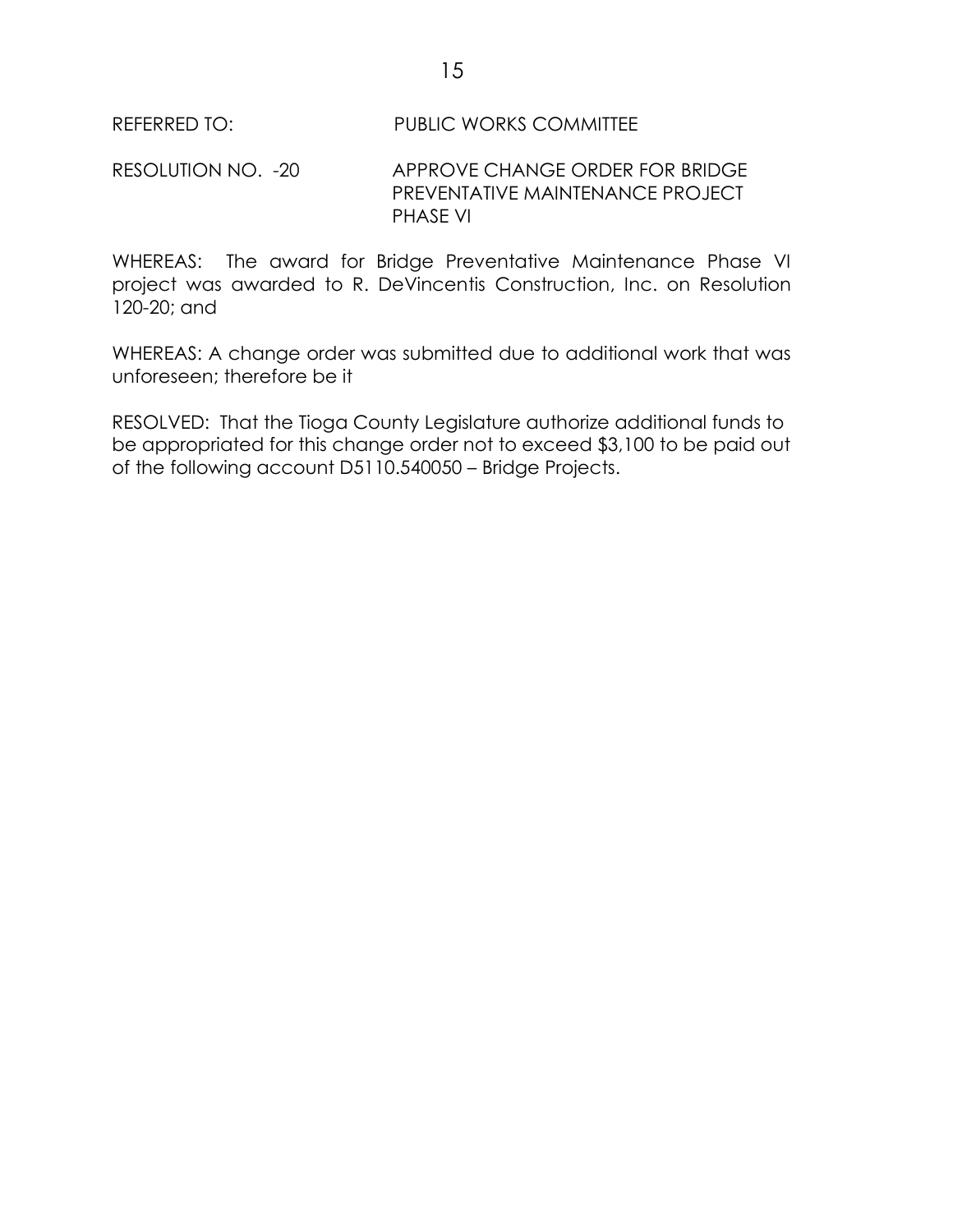REFERRED TO: PUBLIC WORKS COMMITTEE

RESOLUTION NO. -20 AUTHORIZING THE IMPLEMENTATION AND FUNDING IN THE FIRST INSTANCE 100% OF THE FEDERAL AID AND STATE "MARCHISELLI" PROGRAM-AID ELIGIBLE COSTS OF A TRANSPORTATION FEDERAL-AID PROJECT AND APPROPRIATING FUNDS

WHEREAS: A project for the Tioga County Bridge Preventative Maintenance Program Phase VI (FFY 2020), PIN 9754.30 (the Project) is eligible for funding under Title 23 U.S. Code, as amended that calls for the apportionment of the costs of such program to be borne at the ratio of 80% Federal Funds and 20% non-Federal Funds; and

WHEREAS: The County of Tioga desires to advance the Project by making a commitment of 100% of the Federal and non-Federal share of the costs of the Preliminary Engineering/Design and Construction and Construction Supervision and Inspection work.

NOW, THEREFORE, the Tioga County Legislature, duly convened does hereby

RESOLVED: That the Tioga County Legislature hereby approves the abovesubject project; and it is hereby further

RESOLVED: That the Tioga County Legislature hereby authorized the County of Tioga to pay in the first instance 100% of the Federal and non-Federal share of the cost of the Construction and Construction Supervision and Inspection work for the Project or portions thereof; and it is further

RESOLVED: That the sum of \$194,000 is hereby appropriated from account D5110.540050 and made available to cover the costs of participation in the above phase of the Project; and it is further

RESOLVED: That in the event the full Federal and non-Federal share costs of the project exceeds the amount appropriated above, the Tioga County Legislature shall convene as soon as possible to appropriate said excess amount immediately upon notification by the New York State Department of Transportation thereof, and it is further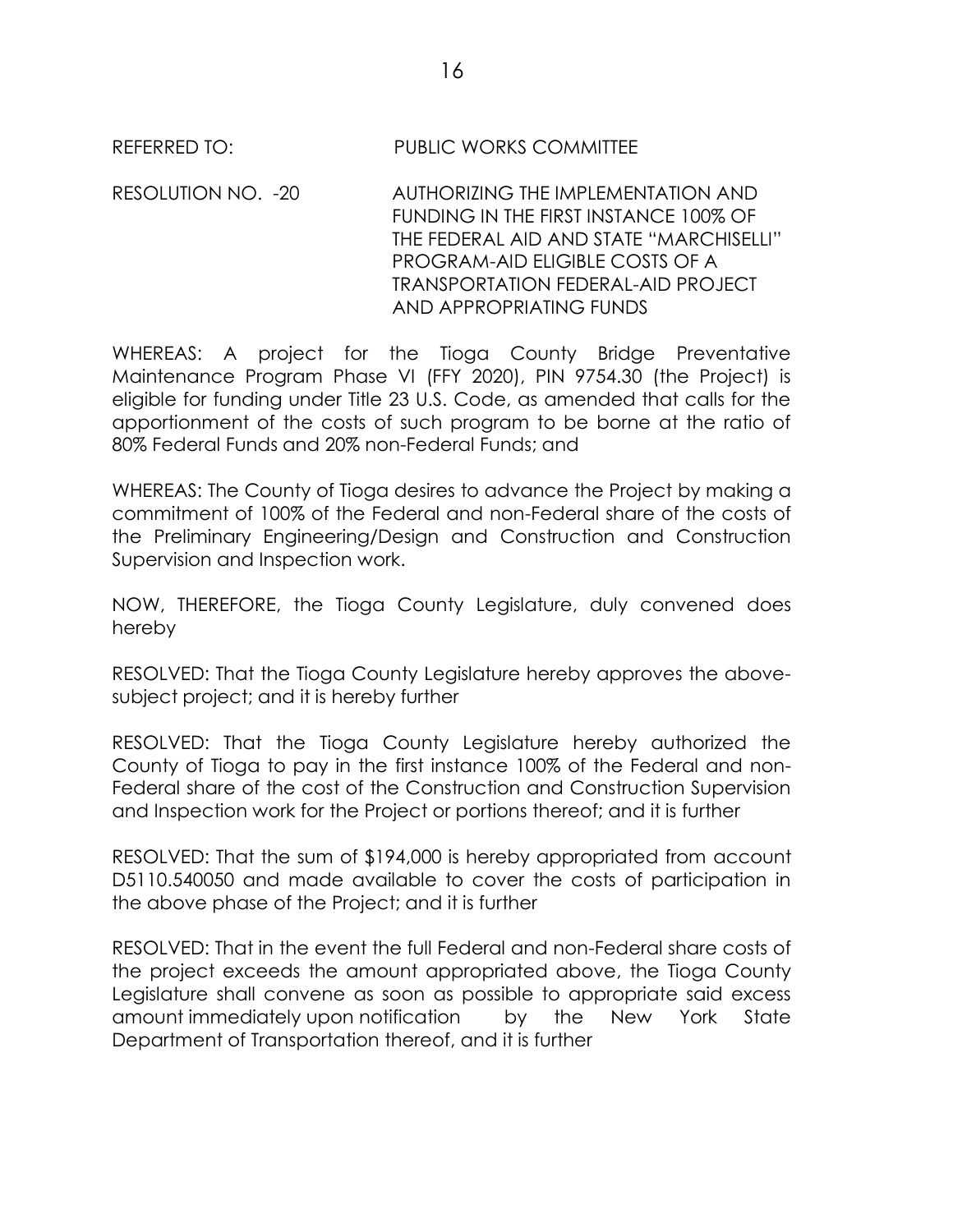RESOLVED: That the Chair of the Tioga County Legislature be and is hereby authorized to execute all necessary Agreements, certifications or reimbursement requests for Federal Aid and/or Marchiselli Aid on behalf of the County of Tioga with the New York State Department of Transportation in connection with the advancement or approval of the Project and providing for the administration of the Project and the municipality's first instance funding of project costs and permanent funding of the local share of federal-aid and state-aid eligible Project costs and all Project costs within appropriations therefore that are not so eligible, and it is further

RESOLVED: That a certified copy of this resolution be filed with the New York State Commissioner of Transportation by attaching it to any necessary Agreement in connection with the Project, and it is further

RESOLVED: This Resolution shall take effect immediately.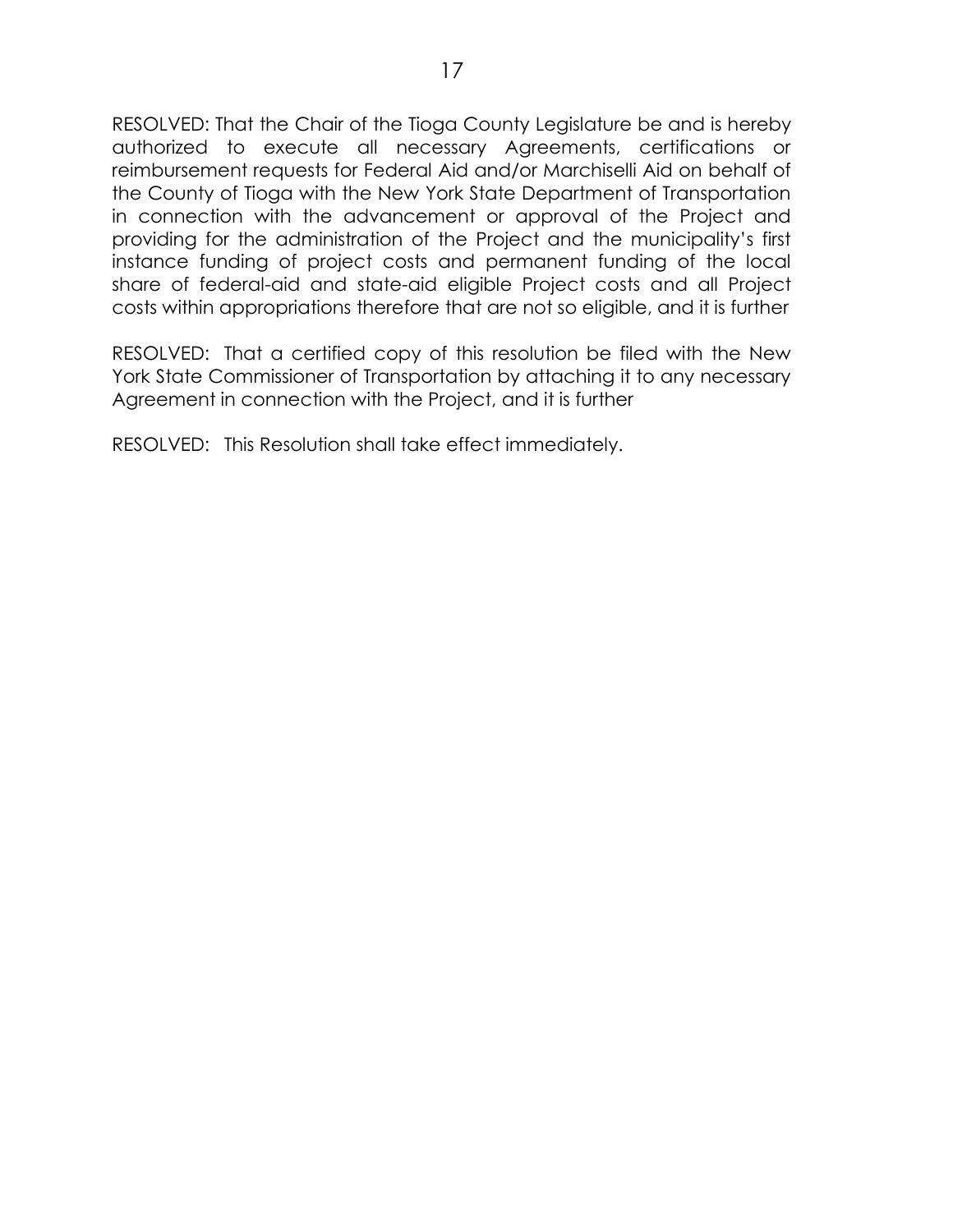REFERRED TO: PUBLIC WORKS COMMITTEE

RESOLUTION NO. -20 AUTHORIZING THE IMPLEMENTATION AND FUNDING OF THE COSTS OF 100% OF THE COSTS OF A TRANSPORTATION PROJECT, WHICH MAY BE ELIGIBLE FOR FEDERAL-AID AND/OR STATE-AID, OR REIMBURSED FROM BRIDGE NY FUNDS

WHEREAS: A project for the Rehabilitation of BIN 3335400, West River Drive over Parks Creek, PIN 9754.81 (the Project) is eligible for funding under Title 23 U.S. Code, as amended that calls for the apportionment of the costs of such program to be borne at the ratio of 95% Federal Funds and 5% non-Federal Funds; and

WHEREAS: The County of Tioga will design, let and construct the Project; and

WHEREAS: The County of Tioga desires to advance the Project by making a commitment of 100% of the costs of the work for the Project, or portions thereof.

NOW, THEREFORE, the Tioga County Legislature, duly convened does hereby

RESOLVED: That the Tioga County Legislature hereby approves the abovesubject project; and it is hereby further

RESOLVED: That the Tioga County Legislature hereby authorized the County of Tioga to pay 100% of the costs of the Construction and Construction Supervision and Inspection work for the Project or portions thereof, with the understanding that qualified costs may be eligible for Federal-aid, State-aid, or reimbursement from Bridge NY funds; and it is further

RESOLVED: That the sum of \$600,640 is hereby appropriated from H5110.540004.H1904 and made available to cover the costs of participation in the above phase(s) of the Project; and it is further

RESOLVED: That the Tioga County Legislature hereby agrees that the County of Tioga shall be responsible for all costs of the Project which exceed the amount of Federal-aid, State-aid, or Bridge NY funding awarded to the County of Tioga; and it is further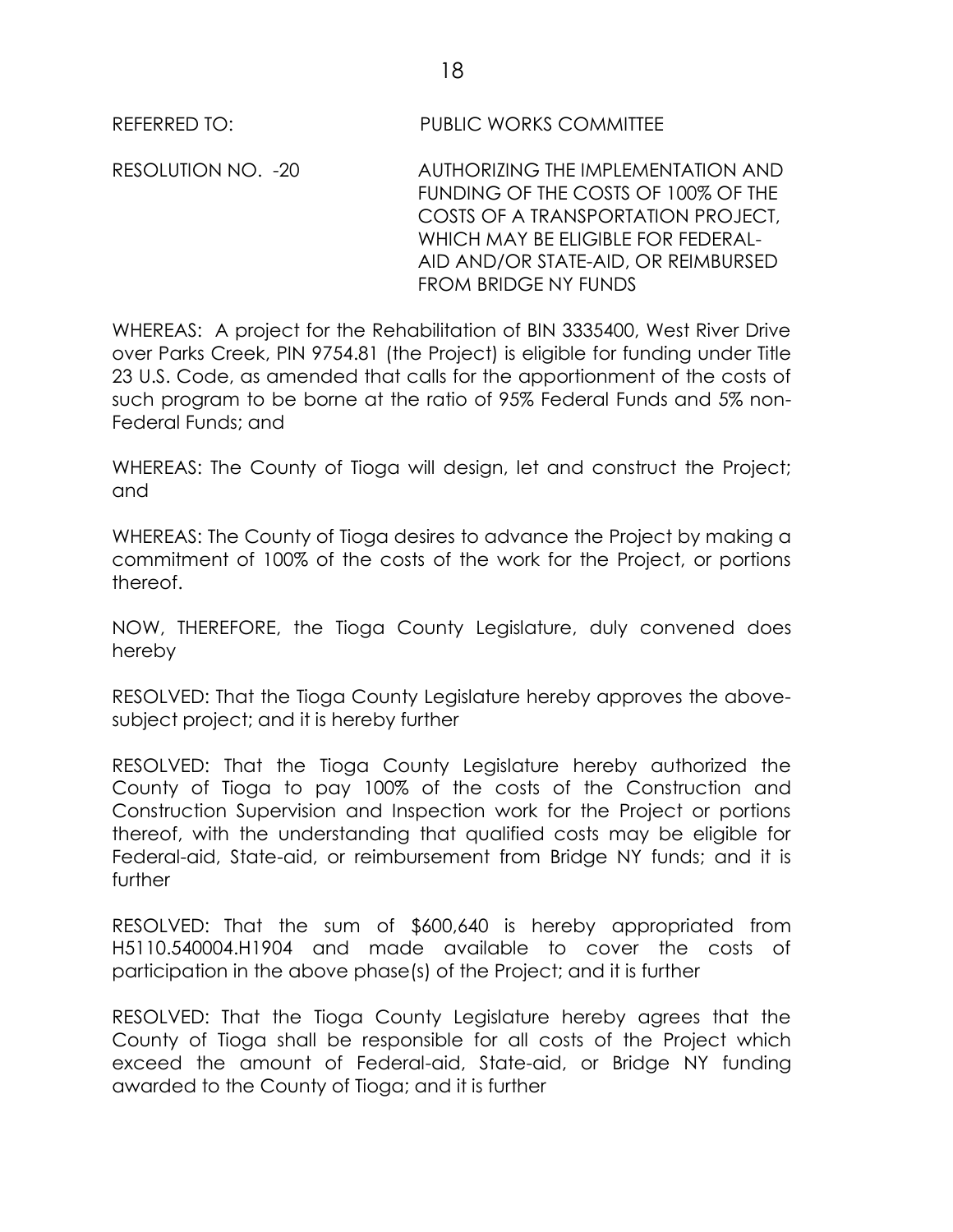RESOLVED: That in the event the Project costs not covered by Federal-aid, State-aid, or Bridge NY funding exceed the amount appropriated above, the Tioga County Legislature shall convene as soon as possible to appropriate said excess amount immediately upon notification by the New York State Department of Transportation thereof; and it is further

RESOLVED: That the County of Tioga hereby agrees that construction of the Project shall begin no later than twenty-four (24) months after award and the construction phase of the Project shall be completed within thirty (30) months; and it is further

RESOLVED: That the Chair of the Tioga County Legislature be and is hereby authorized to execute on behalf of the County of Tioga all necessary Agreements, certifications or reimbursement requests for Federal-aid and/or State-aid with the New York State Department of Transportation in connection with the advancement or approval of the Project and providing for the administration of the Project and the County of Tioga's funding of Project costs and permanent funding of the local share of Federal-aid and State-aid eligible Project costs and all Project costs within appropriations therefore that are not so eligible; and it is further

RESOLVED: That a certified copy of this resolution be filed with the New York State Commissioner of Transportation by attaching it to any necessary Agreement in connection with the Project; and it is further

RESOLVED: This Resolution shall take effect immediately.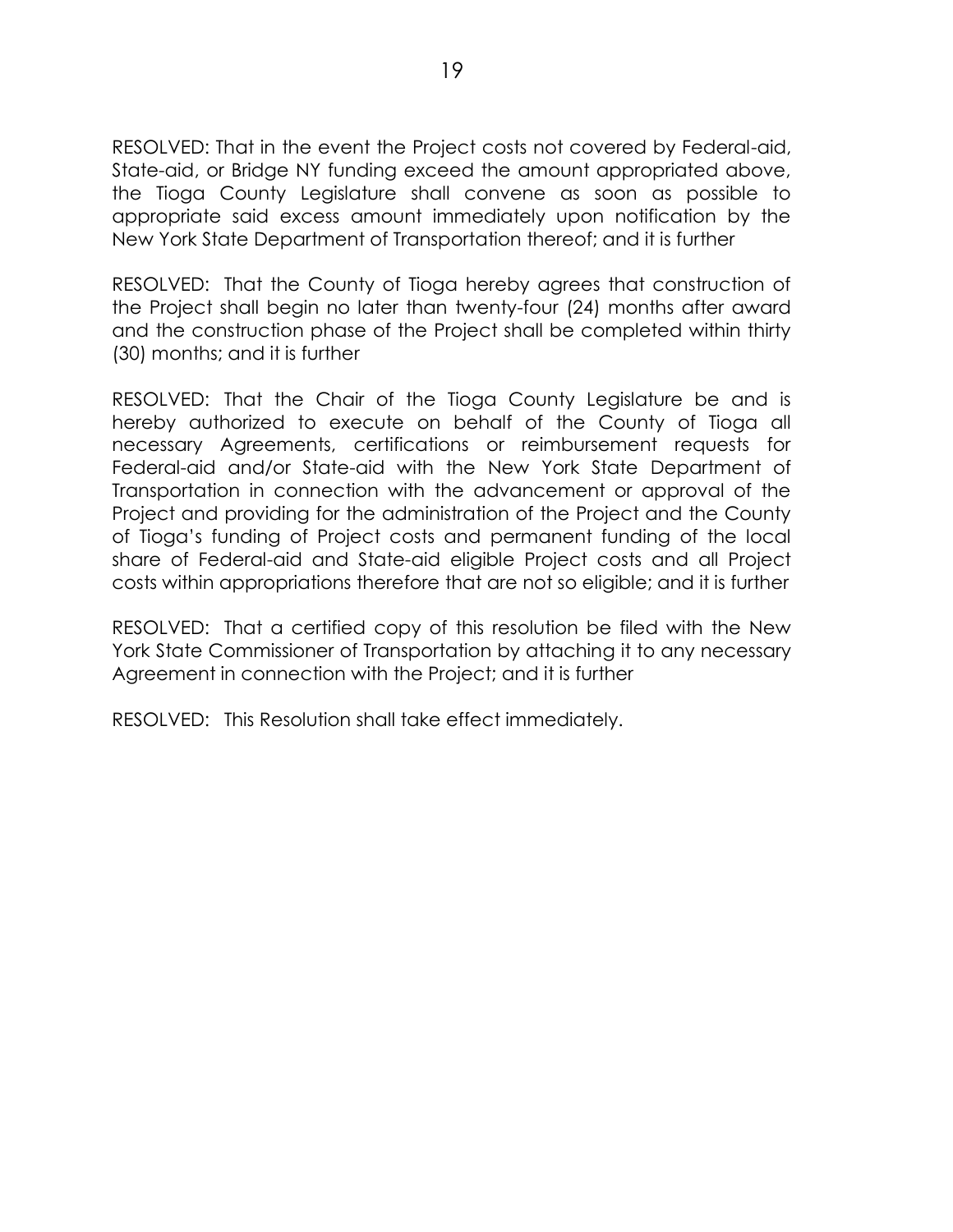Local Law Filing New York State Department of State 41 State Street, Albany, NY 12231

# **LOCAL LAW TO BE INTRODUCED**

County of Tioga

Local Law No. XX of the Year 2020.

A Local Law providing for the collection of a hotel and motel tax in Tioga County.

Be It Enacted by the Legislature of the County of Tioga as follows:

## SECTION 1: TITLE

This Local Law shall be known as the "Hotel/Motel Tax Law".

### SECTION 2: PURPOSE

The purpose of this Local Law is to enhance the general economy of Tioga County, its cities, towns, and villages through promotion of tourists, activities, conventions, trade shows, special events, and other directly related and supporting activities.

### SECTION 3: DEFINITIONS

HOTEL/MOTEL - Any facility or a portion thereof providing lodging on an over-night basis in exchange for any consideration, and shall include those facilities designated and commonly known as "bed and breakfast" and "tourist" facilities.

PERMANENT RESIDENT - A person occupying any room or rooms in a hotel or motel for at least fourteen (14) consecutive days.

PERSON – An individual, partnership, society, association, joint-stock company, corporation, estate, receiver, trustee, assignee, referee and any other person acting in a fiduciary or representative capacity, whether appointed by a court or otherwise, and any combination of the foregoing.

RENT – The consideration received for occupancy valued in money, whether received in money or otherwise.

RETURN – Any return filed or requested to be filed as herein provided.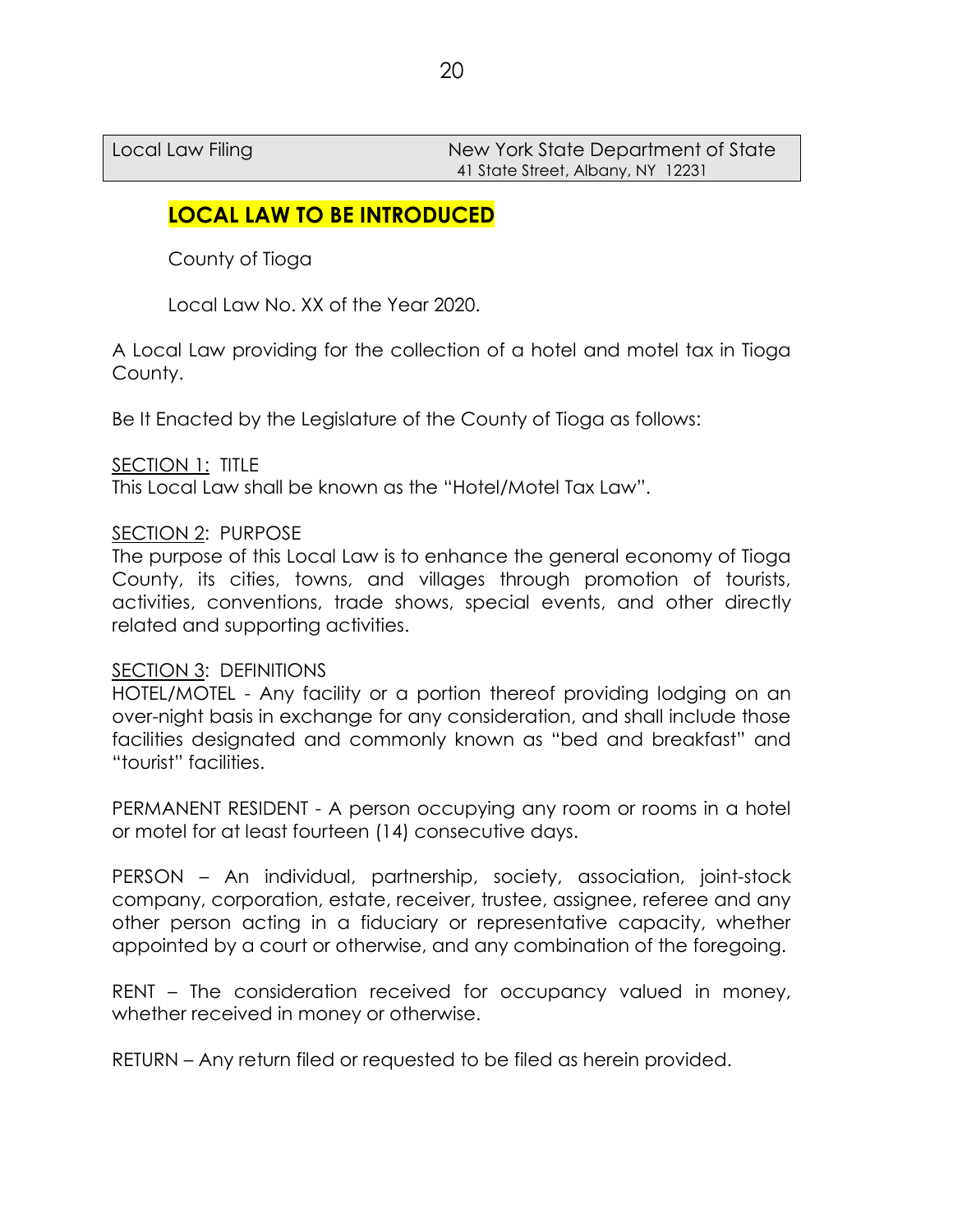### SECTION 4: TAX

(A) A tax in the amount of four percent (4%) of the per diem rental rate for each room occupied, is hereby assessed on all hotels and motels in Tioga County, provided, however, that such tax shall not be applicable to a permanent resident of a hotel or motel.

(B) Said tax shall be paid by the person occupying the room who shall be liable therefore to the owner of the hotel or motel room occupied or to the person entitled to be paid the rent or charge for the hotel or motel room occupied. Said tax shall be paid for and on account of the County of Tioga.

(C) Such owner or person entitled to be paid the rent or charge shall be liable for the collection and payment of the tax. Such owner or person entitled to be paid the rent or charge shall have the same right in respect to collecting the tax from the person occupying the hotel or motel room, or in respect to non-payment of the tax by the person occupying the hotel or motel room, as if the tax were a part of the rent or charge; provided, however, that the Tioga County Treasurer shall be joined as a part in any action or proceeding brought to collect the tax by the owner or by the person entitled to be paid the rent or charge.

(D) The filing of returns and the payment of the tax shall be paid to the Tioga County Treasurer on a quarterly basis by such means and in such manner as may be directed by the Tioga County Treasurer.

### SECTION 5: PENALTY AND INTEREST

There shall be a penalty for failure to file said return and pay over the tax to the Tioga County Treasurer on the date due in the amount of ten (10%) per cent of the amount of the tax due plus interest at the rate of one percent (1%) of such tax for each month of delay, excepting the first month after such return was required to be filed or such tax became due.

### SECTION 6: EXEMPTION

Such tax shall not be imposed on any transaction, by or with any of the following:

(A) The State of New York, or any public corporation (including a public corporation created pursuant to agreement or compact with another state or the dominion of Canada), improvement district or other political subdivision of the State.

(B) The United States of America, insofar as it is immune from taxation;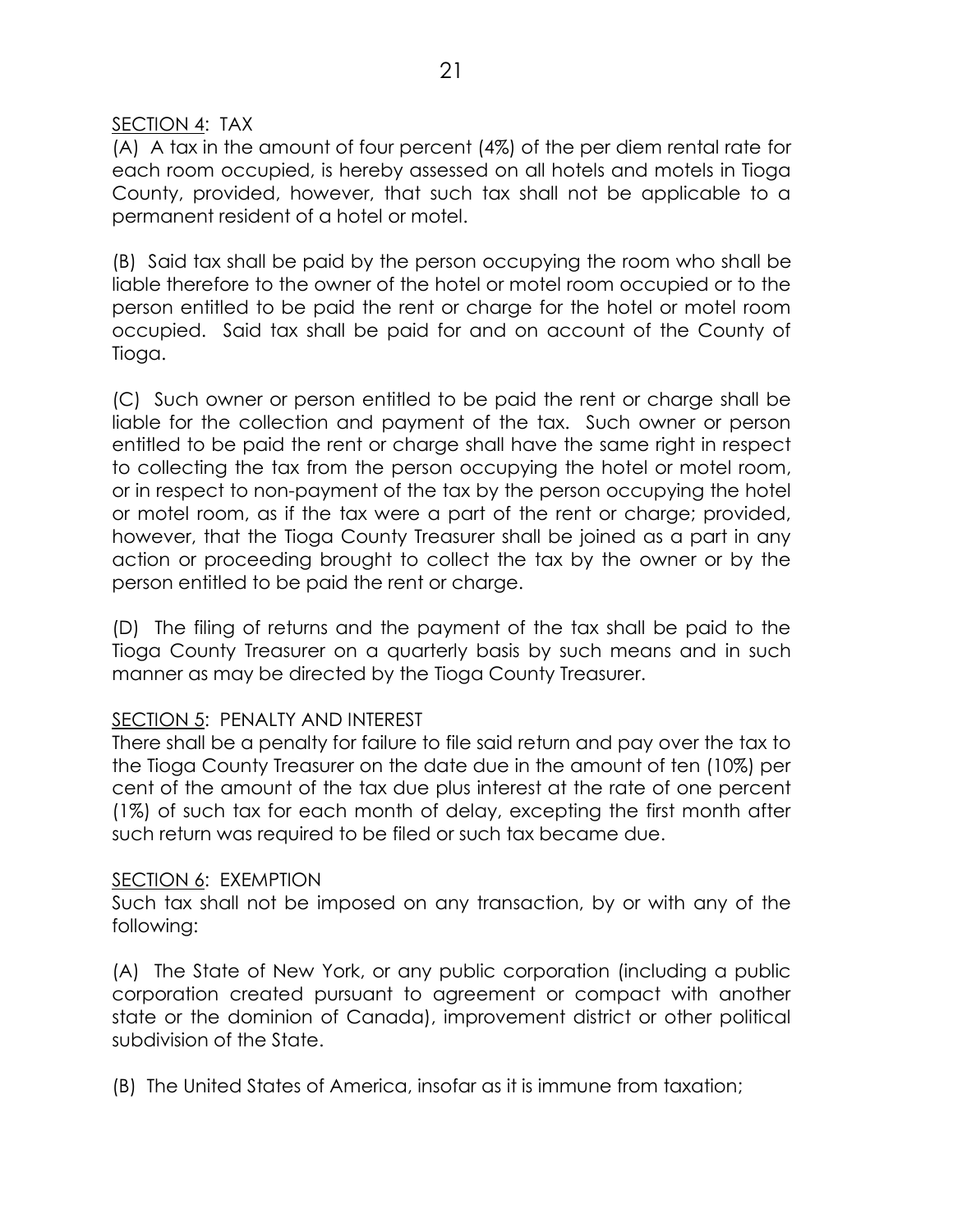(C) Any corporation or association, or trust, or community chest, fund or foundation organized and operated exclusively for religious, charitable or educational purposes, or for the prevention of cruelty to children or animals, and no part of the net earnings of which inures to the benefit of any private shareholder or individual and no substantial part of the activities of which is carrying on propaganda, or otherwise attempting to influence legislation; provided, however, that nothing in this paragraph shall include an organization operated for the primary purpose of carrying on a trade or business for profit, whether or not all of its profits are payable to one or more organizations described in this paragraph.

### SECTION 7: JUDICIAL REVIEW

Any final determination of the amount of any tax payable hereunder shall be reviewable for error, illegality or unconstitutionality or any other reason whatsoever by a proceeding under article seventy-eight of the civil practice law and rules if application therefore is made to the supreme court within thirty days after the giving of the notice of such final determination, provided, however, that any such proceeding under article seventy-eight of the civil practice law and rules shall not be instituted unless:

(A) The amount of any tax sought to be reviewed, with such interest and penalties thereon as may be provided for, shall be first deposited and there is filed an undertaking, issued by a surety company authorized to transact business in this state and approved by the superintendent of insurance of this state as to solvency and responsibility, in such amount as a justice of the supreme court shall approve to the effect that if such proceeding be dismissed or the tax confirmed the petitioner will pay all costs and charges which may accrue in the prosecution of such proceeding; or

(B) At the option of the petitioner such undertaking may be in a sum sufficient to cover the taxes, interests and penalties stated in such determination plus the costs and charges which may accrue against it in the prosecution of the proceeding, in which event the petitioner shall not be required to pay such taxes, interest or penalties as a condition precedent to the application.

(C) Where any tax imposed hereunder shall have been erroneously, illegally or unconstitutionally collected and application for the refund thereof duly made to the Tioga County Treasurer, and he shall have made a determination denying such refund, such determination shall be reviewable by a proceeding under article seventy-eight of the civil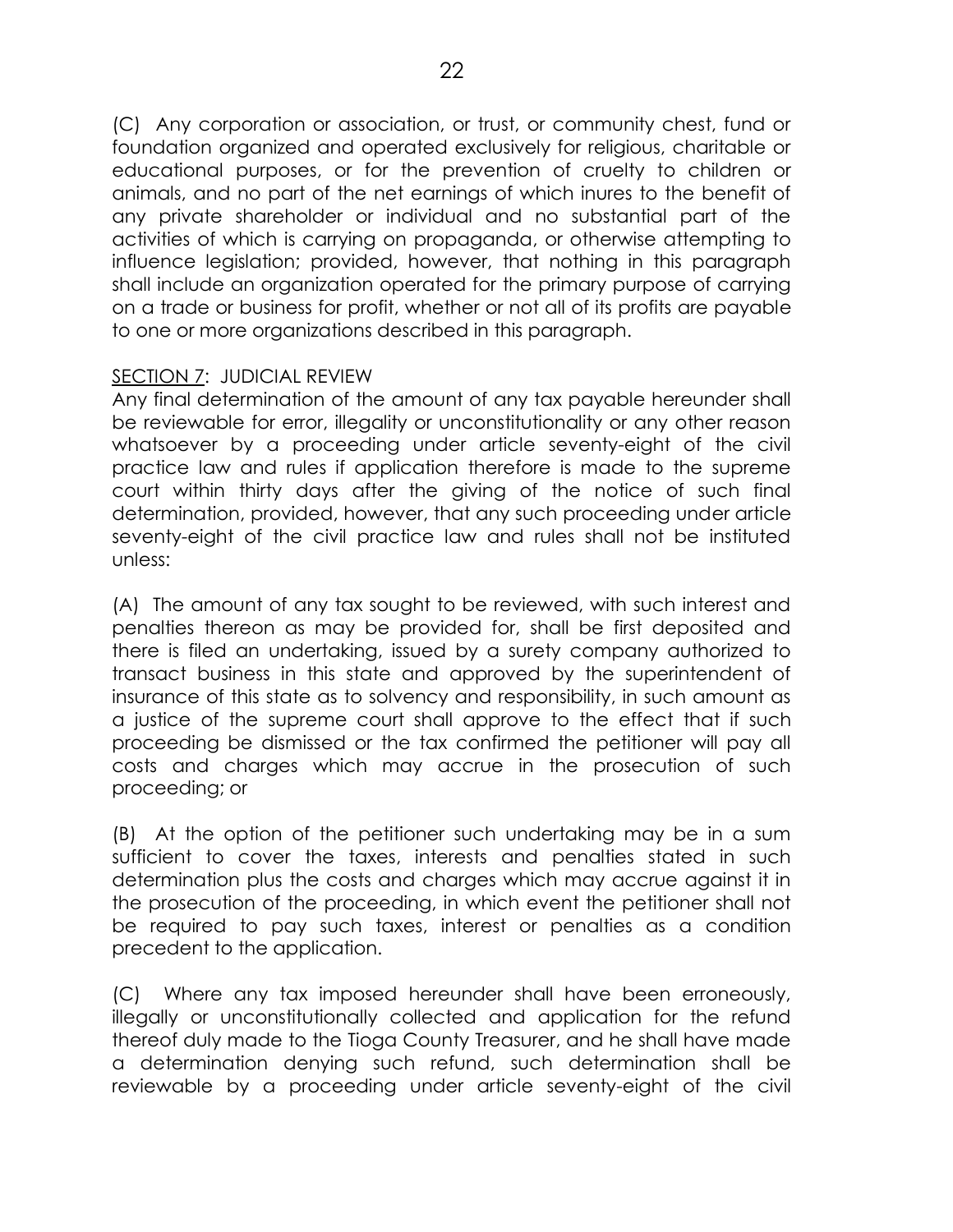practice law and rules, provided, however, that such proceeding is instituted within thirty days after the giving of the notice of such denial, that a final determination of tax due was not previously made, and that an undertaking is filed with the proper fiscal officer or officers in such amount and with such sureties as a justice of the supreme court shall approve to the effect that if such proceeding be dismissed or the tax confirmed, the petitioner will pay all costs and charges which may accrue in the prosecution of such proceeding.

### SECTION 8: LIMITATION OF TIME

Except in the case of a willfully false or fraudulent return with intent to evade the tax, no assessment of additional tax shall be made after the expiration of more than three years from the date of the filing of a return, provided, however, that where no return has been filed as provided by law the tax may be assessed at any time.

### SECTION 9: APPLICATION OF FUNDS

All revenues resulting from the imposition of the tax under this local law shall be paid into the treasury of Tioga County and shall be credited to and deposited in the general fund of the County, thereafter to be allocated at the discretion of the County Legislature of the County of Tioga for the purposes of tourism and economic development; provided, however, that the County shall be authorized to retain up to a maximum of five percent of such revenue to defer the necessary expenses of the County in administering such tax. The revenue derived from the tax, after deducting the amount provided for administering such tax, shall be allocated to enhance the general economy of Tioga County, its cities, towns, and villages, through promotion of tourist activities, conventions, trade shows, special events, and other directly related and supporting activities.

## SECTION 10: EFFECTIVE DATE

This local law shall become effective December 1, 2020 and shall remain in effect until November 30, 2023.

### SECTION 11: SEVERABILITY

If any provision of this local law or the application thereof to any person or circumstance shall be held invalid, the remainder of this local law and the application of its provisions to other persons or circumstances shall not be affected thereby.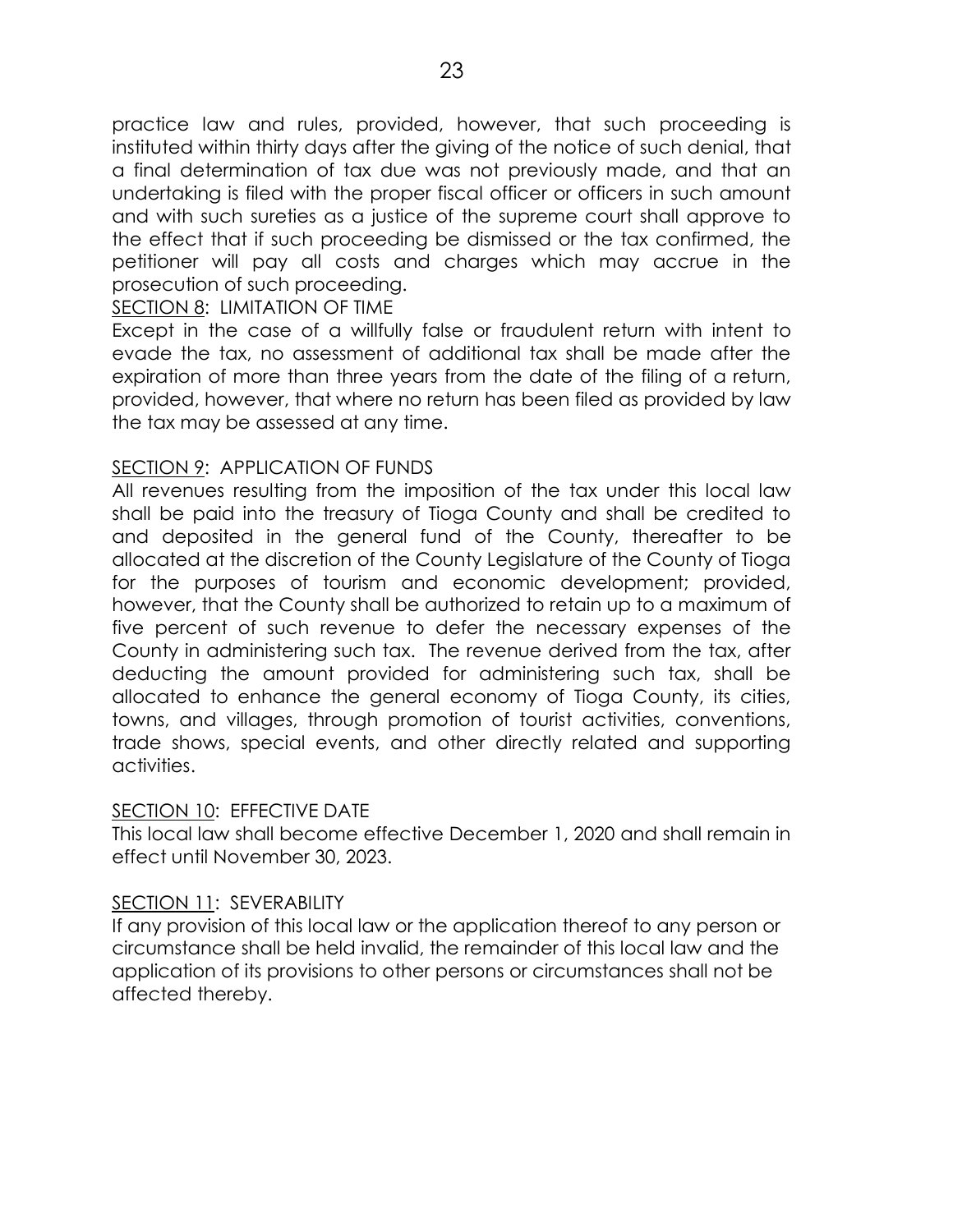REFERRED TO: ED&P COMMITTEE

RESOLUTION NO. -20 SCHEDULE PUBLIC HEARING LOCAL LAW INTRODUCTORY NO. A of 2020

RESOLVED: That a public hearing shall be held on Local Law Introductory No. A of 2020 A Local Law providing for the collection of a hotel and motel tax in Tioga County in the Edward D. Hubbard Auditorium of the Ronald E. Dougherty County Office Building, 56 Main Street, Owego, New York 13827 on Wednesday, September 23, 2020 at 6:00 P.M. All persons desiring to present written or oral comments may do so at said time.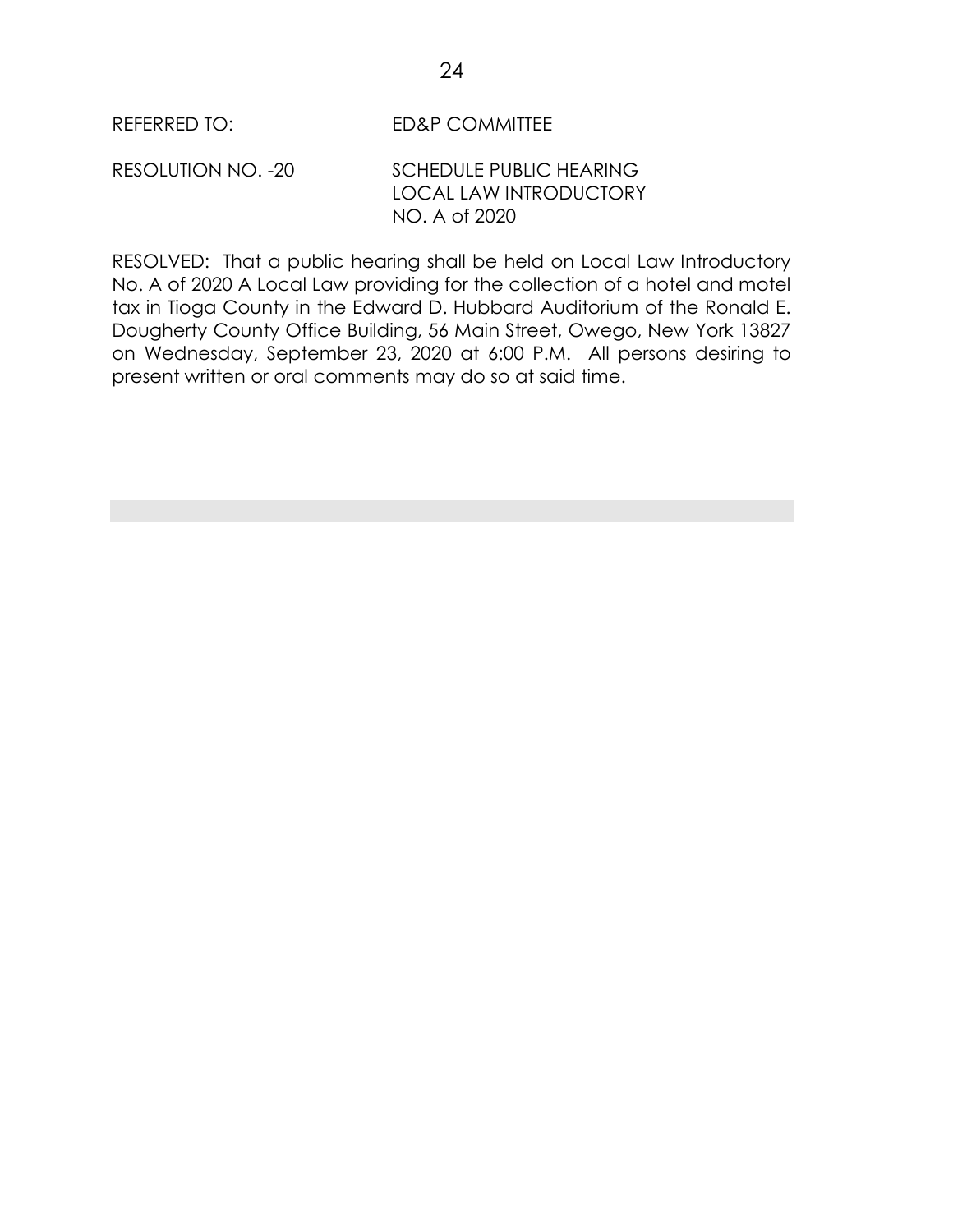Local Law Filing New York State Department of State 41 State Street, Albany, NY 12231

# **LOCAL LAW TO BE INTRODUCED**

County of Tioga

Local Law No. XX of the Year 2020.

A Local Law establishing the Tioga County Mandatory Source Separation Law and repealing Local Law No. 2 of the Year 1992 entitled Tioga County Recycling and Source Separation Law.

Be It Enacted by the Legislature of the County of Tioga as follows:

#### SECTION 1: TITLE

Local Law No. 2 of the Year 1992 entitled Tioga County Recycling and Source Separation Law is hereby REPEALED and REPLACED with the establishment of Local Law No. XX of the Year 2020 entitled Tioga County Mandatory Source Separation Law.

#### SECTION 2: PURPOSE

The purpose of this article is to encourage, facilitate, and mandate the source separation of recyclable materials on the part of each and every household, business, and institution within Tioga County. The Tioga County Legislature acknowledges that control of the collection, transportation, disposal of solid waste and recycling with emphasis on source reduction and reuse in the county is essential to the economy and general welfare of the citizens of Tioga County. The current version is intended to replace Local Law No. 2 of 1992 entitled Tioga County Recycling and Source Separation Law.

#### SECTION 3: AUTHORITY

This Local Law is hereby enacted pursuant to the authority granted by Section 10 of the Municipal Home Rule Law and Section 120-aa of the General Municipal Law of the State of New York.

#### SECTION 4: DEFINITIONS

A. Terms as used or referred to in this article, unless a different meaning clearly appears from the context, are as defined in Title 6 Part 360 of the New York Codes, Rules and Regulations, Solid Waste Management Facilities, as amended.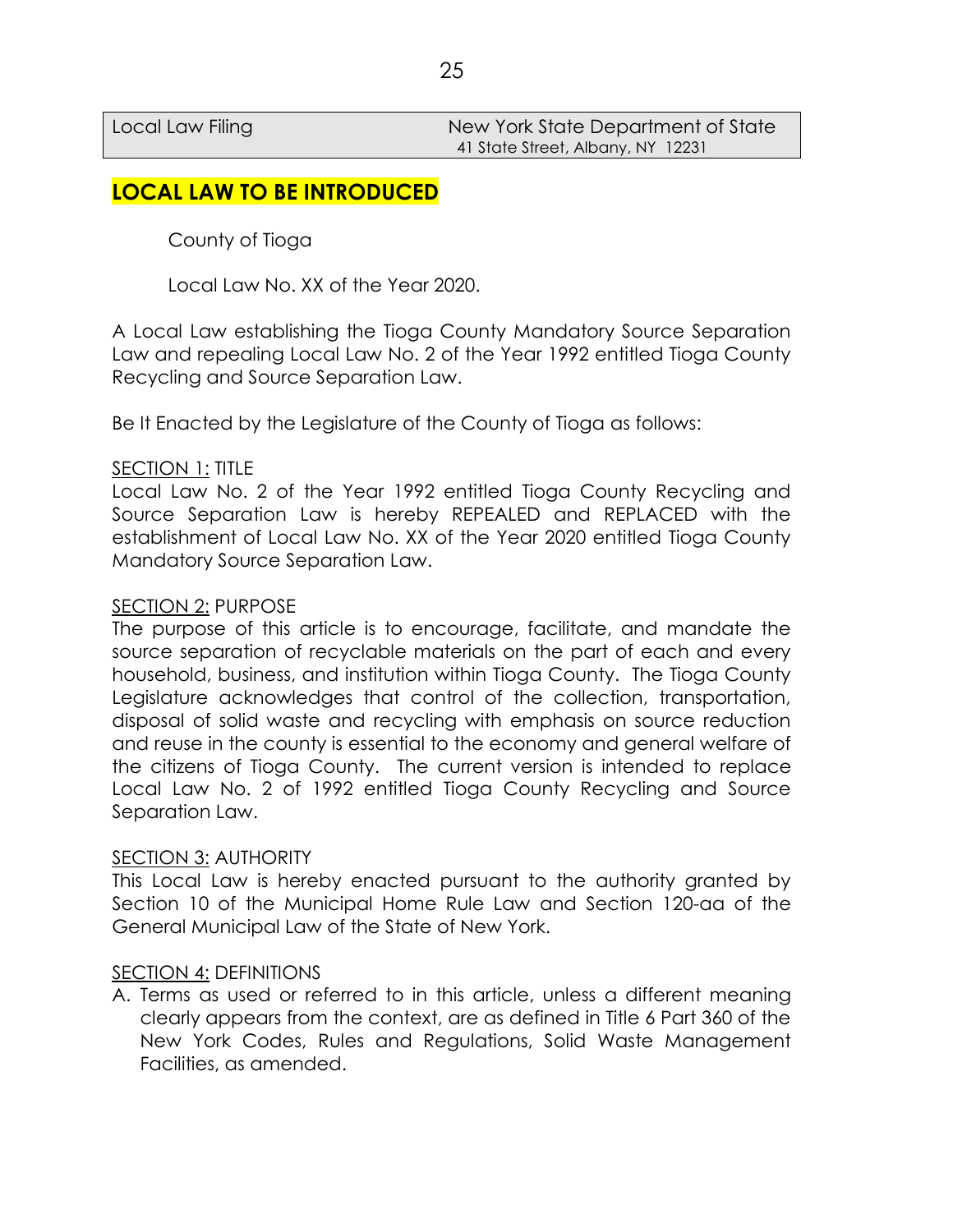B. As used in this article, the following additional terms shall have the meanings indicated:

MATERIALS RECOVERY FACILITY (MRF) – A facility approved by the New York State Department of Environmental Conservation for receiving and processing recyclable materials into marketable commodities.

PUBLIC FACILITY — Any facility allowing public access, including but not limited to parks, recreational facilities, shopping centers, shopping malls, office buildings, restaurants, hospitals, schools and churches.

SOURCE SEPARATION — That recyclables shall be maintained and placed for collection separately from refuse intended for disposal.

SOLID WASTE - All materials discarded as being spent, useless, worthless or in excess to the owners at the time of discard or rejection, including but not limited to garbage or refuse, but shall not include Recyclables, Yard and Garden Waste, human wastes, rendering wastes, major appliances, regulated medical waste, construction and demolition wastes, residue from incinerators or other destructive systems for processing waste, junked automobiles, pathological, toxic, explosive, liquid, radioactive material or other waste material which, under existing or future federal, state or local laws, require special handling in its collection or disposal.

SUSTAINABILITY MANAGER - The manager of the Solid Waste Department appointed by the Commissioner of Public Works and/or the Tioga County Legislature.

WASTE COLLECTION SERVICES – Any person, company partnership or other entity providing collection or transfer of refuse and/or solid waste to a solid waste management facility.

WASTE HAULER – Any person, company, partnership or other entity engaged in the business of providing Collection Service pursuant to any contract, agreement, or other arrangement with any Waste Generator, where Solid Waste is collected for disposal at a permitted solid waste disposal or transfer facility, or a municipal department or other governmental division responsible for collection of Solid Waste from some or all Waste Generators in Tioga County.

### SECTION 5: SOURCE SEPARATION REQUIREMENT

A. Every Waste Generator shall Source Separate, which means the segregation of County Recyclable Materials from non-recyclable Solid Waste at the point of generation by Waste Generators, and the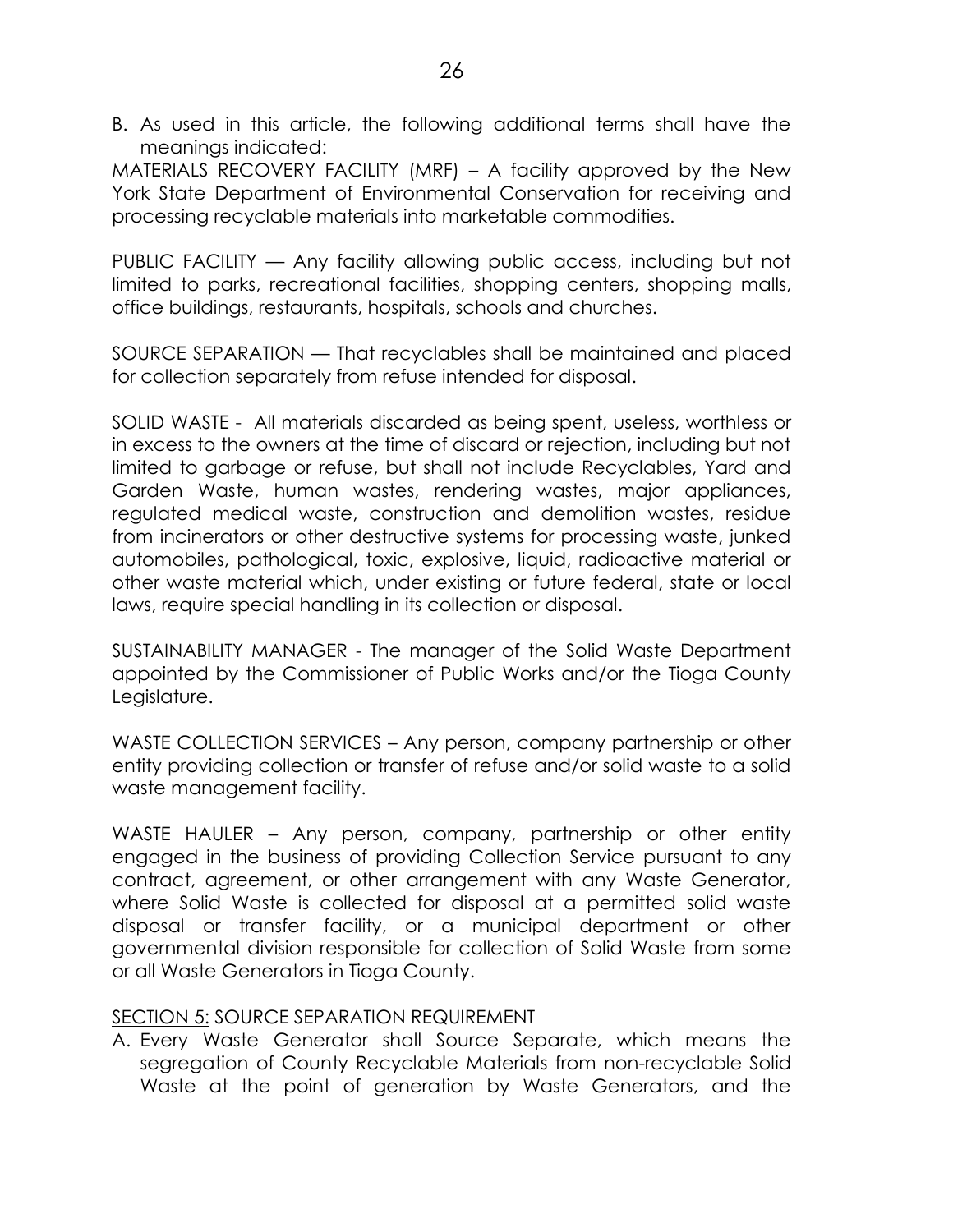placement of County Recyclable Materials into Recycling Receptacles for collection and delivery to a Materials Recovery Facility or Recycling Facility.

- B. Materials that must be source separated include paper, corrugated cardboard, glass, metals, plastics, leaves, yard wastes, tires, batteries (wet and dry cell) and household hazardous waste. A detailed published list of materials to be curbside recycled will be on file with the Tioga County Legislature and may be updated from time to time.
- C. For the purpose of this article, the term "recyclable material" shall mean those materials that must be source-separated, as defined in B, with the exception of household hazardous waste.
- D. Each and every waste hauler, public and private, providing waste collection services in the County of Tioga shall be required to provide curbside collection of source-separated recyclables for all units serviced by the hauler.
- E. All public and private haulers are prohibited from commingling sourceseparated recyclables with solid waste.
- F. Every Waste Generator shall deliver or arrange for the delivery of County Recyclable Materials to a Recycling Facility or make sourceseparated County Recyclable Materials available for collection by a Waste Hauler/Recyclables Collector and ultimate delivery to a Materials Recovery Facility or Recycling Facility.

## SECTION 6: PREPARATION OF RECYCLABLES AND OTHER SOURCE SEPARATED MATERIALS FOR CURBSIDE COLLECTION

- A. Nothing in this article is intended to prevent any waste generator from making arrangements for the reuse, private collection, sale or donation of recyclables; provided, however, that records shall be kept of all such collection of recyclables.
- B. From the time any person places any recyclable materials at or near any curb, sidewalk or street for purposes of collection by a waste hauler, those recyclable materials shall be considered the property of the waste hauler. No other person shall collect, pick up, remove or cause to be collected, picked up or removed any recyclable materials so placed for collection. Each such unauthorized collection, pickup or removal shall constitute a separate violation of this article.
- C. In the event that a hauler has refused to collect certain recyclable materials because they have not been placed or treated in accordance with the provisions of this article, the person responsible for initially placing those materials for collection may and shall remove those materials from any curb, sidewalk or street in accord with the provisions of this article.
- D. Placement of Recyclables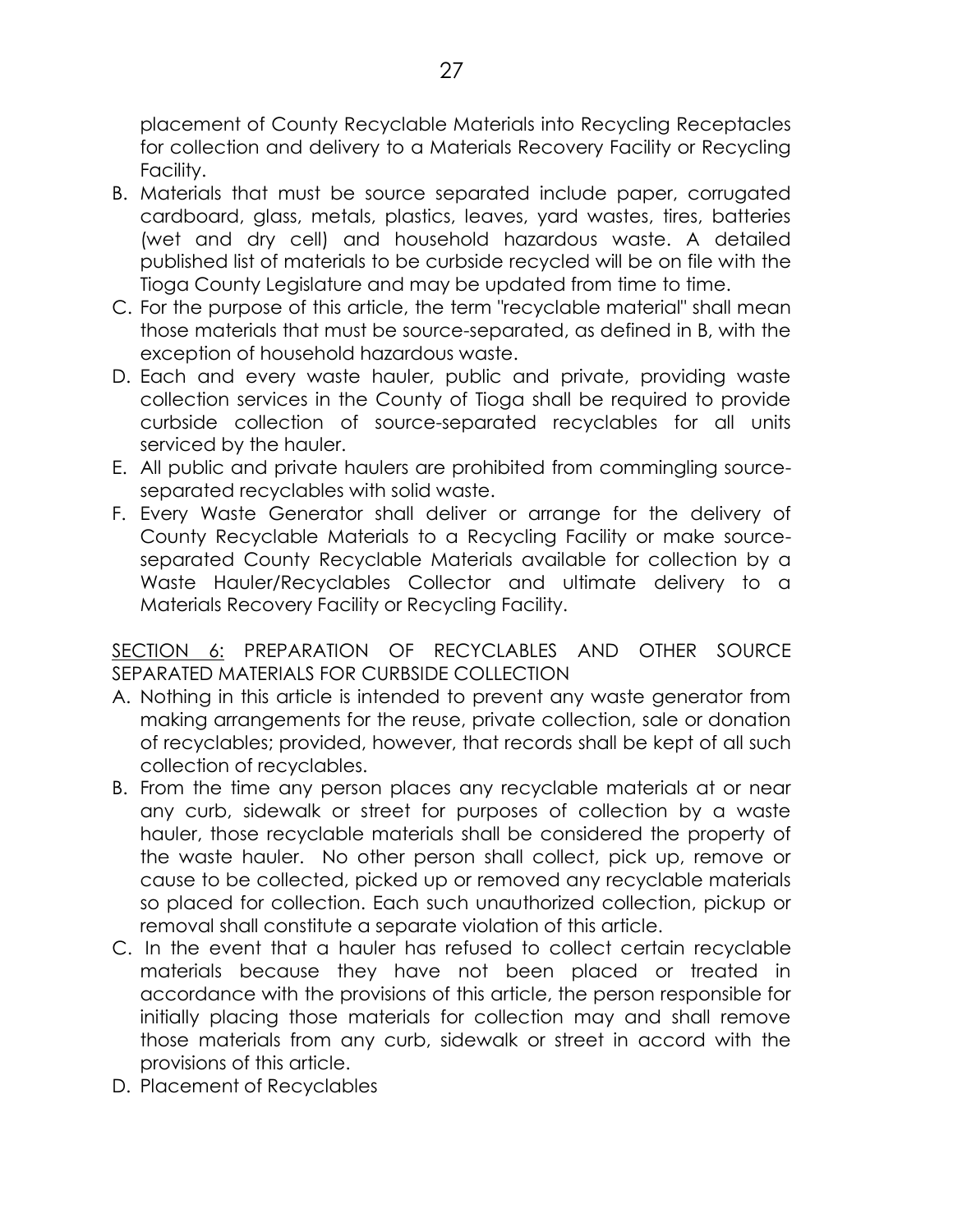- 1. Recyclable materials shall be placed separately from any nonrecyclable solid waste placed for collection. Recyclable materials should be prepared in conformance with County practices and standards established pursuant to this section.
- 2. No person shall place any recyclable materials at or near any curb, sidewalk or street for purposes of collection unless the materials are prepared in conformance with County practices and standards established pursuant to this section.
- 3. The Tioga County Sustainability Manager is hereby authorized and directed to designate, by written statement, from time to time, the practices and standards for preparation of recyclables for collection. Such written designation shall be filed with the Clerk of the County Legislature and shall become effective 90 days after filing. The Tioga County Sustainability Manager may solicit information and input from solid waste collectors, solid waste management facility operator, and other concerned parties prior to designating revised rules for preparation of materials.
- E. Waste haulers shall not be responsible for collection of waste materials, which have not been placed or prepared in accord with this article. In the event of non-collection of waste or recyclable materials, the hauler shall provide written notification of reason for non-collection.
- F. The responsible generator shall immediately remove and properly prepare and dispose of all materials refused for collection, taking all measures necessary to properly and legally restore all disturbed land and surface to the condition existing prior to deposition or reimburse the County or other municipal entity for the same.

## **Multifamily buildings and complexes.**

- A. Apartment complexes, condominium complexes, cooperative apartments, hotels, motels and bungalow or resort colonies shall be required to establish a private drop off program for the source separation of recyclable materials for collection and transportation to a recycling facility where curbside collection is not practiced or desired.
- B. The owner and/or manager of every multifamily apartment building or condominium within the County shall provide and maintain, in a neat and sanitary condition, recycling drop off(s) to receive all recyclable materials generated by residents of the building or complex. In cases where a condominium association exists, the condominium association shall be responsible for provision and maintenance of the recycling drop off(s). It shall be the tenant's responsibility to separate designated recyclable materials from the solid waste and deposit the recyclables in the drop off(s) in the manner prescribed by facility management.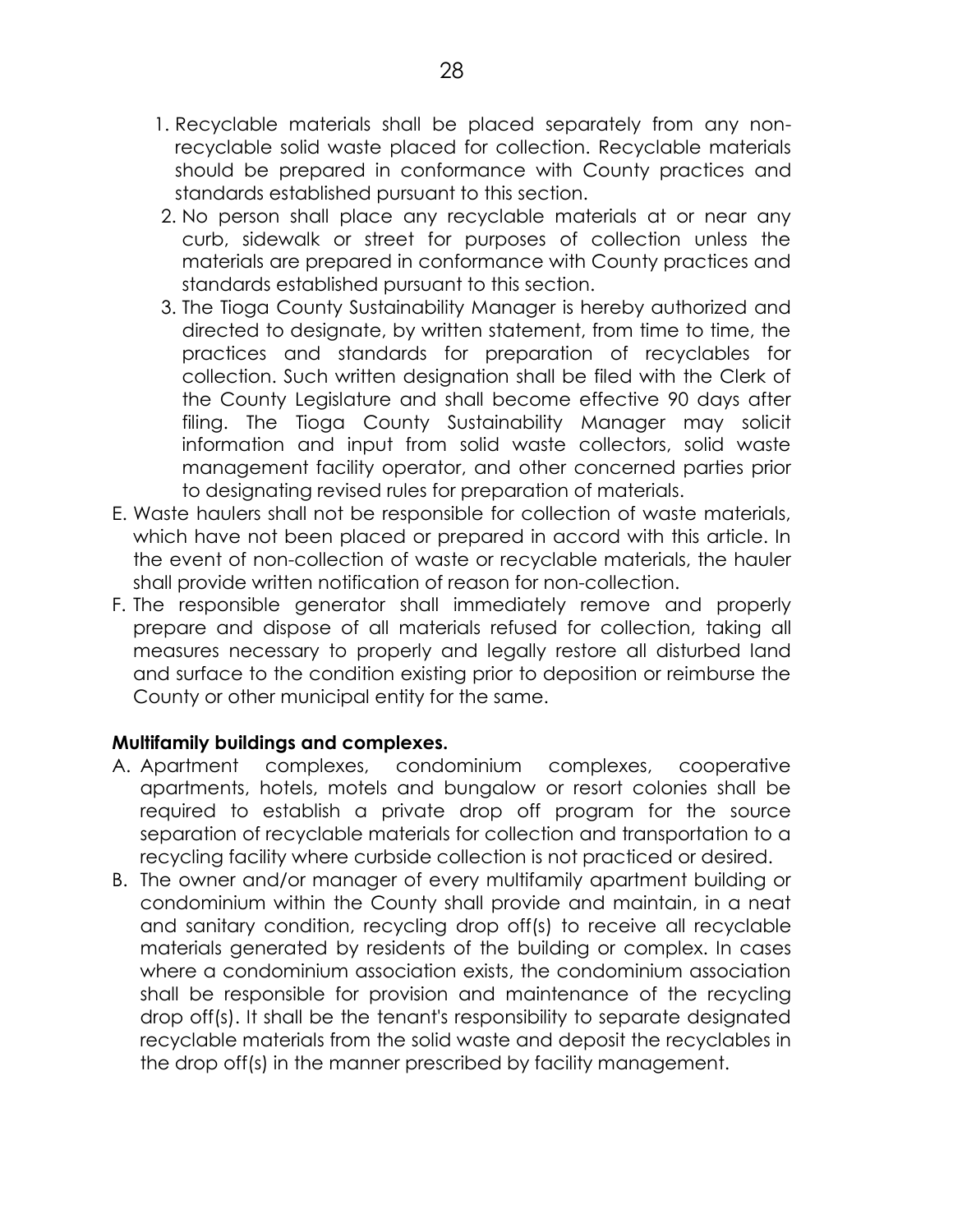C. The owner or manager of every multifamily building or complex shall arrange for the collection and/or transportation of all recyclable materials to a material recovery facility or secondary materials market.

## **Residential/commercial (institutional) and industrial waste and recyclables.**

- A. All residential solid waste collected by either municipal or private haulers shall be source-separated and delivered to an appropriate facility for disposition, as may be designated by the County.
- B. All commercial/industrial/institutional solid waste collected by either municipal or private haulers shall be source-separated and delivered to an appropriate facility for disposition, as may be designated by the County.
- C. All recyclable commercial/industrial/institutional by-products shall be source-separated and delivered to an appropriate facility for the express purpose of processing for sale to a secondary materials market. Nothing in this section shall prevent waste generators from marketing these materials directly to an end-use market, secondary materials market or secondary materials broker.

## SECTION 7: PENALTIES

### **Penalties for Waste Generators.**

- A. Failure to comply with this article by any person shall be an offense punishable as provided.
- B. Each day of violation of this article shall constitute a separate offense.
- C. The waste hauler shall maintain the right to refuse collection of solid waste and/or recyclables due to a lack of source separation or proper preparation on the part of the waste generator. In such a case, the hauler shall affix a notice to the waste material, which clearly states the reason for non-collection.
- D. Individuals convicted of a first offense under this article shall be subject to a fine of not less than \$25 and not more than \$50. Conviction of a second offense within one year of the first offense shall be punishable by a fine of not less than \$50 and not more than \$100. Conviction of subsequent offense(s) within one year of the first offense shall be punishable by a fine of at least \$100 and not more than \$200. In addition to the penalties listed above, anyone convicted of an offense under the provisions of this article shall be subject to a civil penalty to recover cost of enforcement and prosecution, including but not limited to attorneys' fees, court costs and site cleanup cost, if applicable.
- E. Any company, partnership, corporation, municipality or entity other than an individual person convicted of a first offense as provided for by this article shall be subject to a fine of not less than \$200 and not more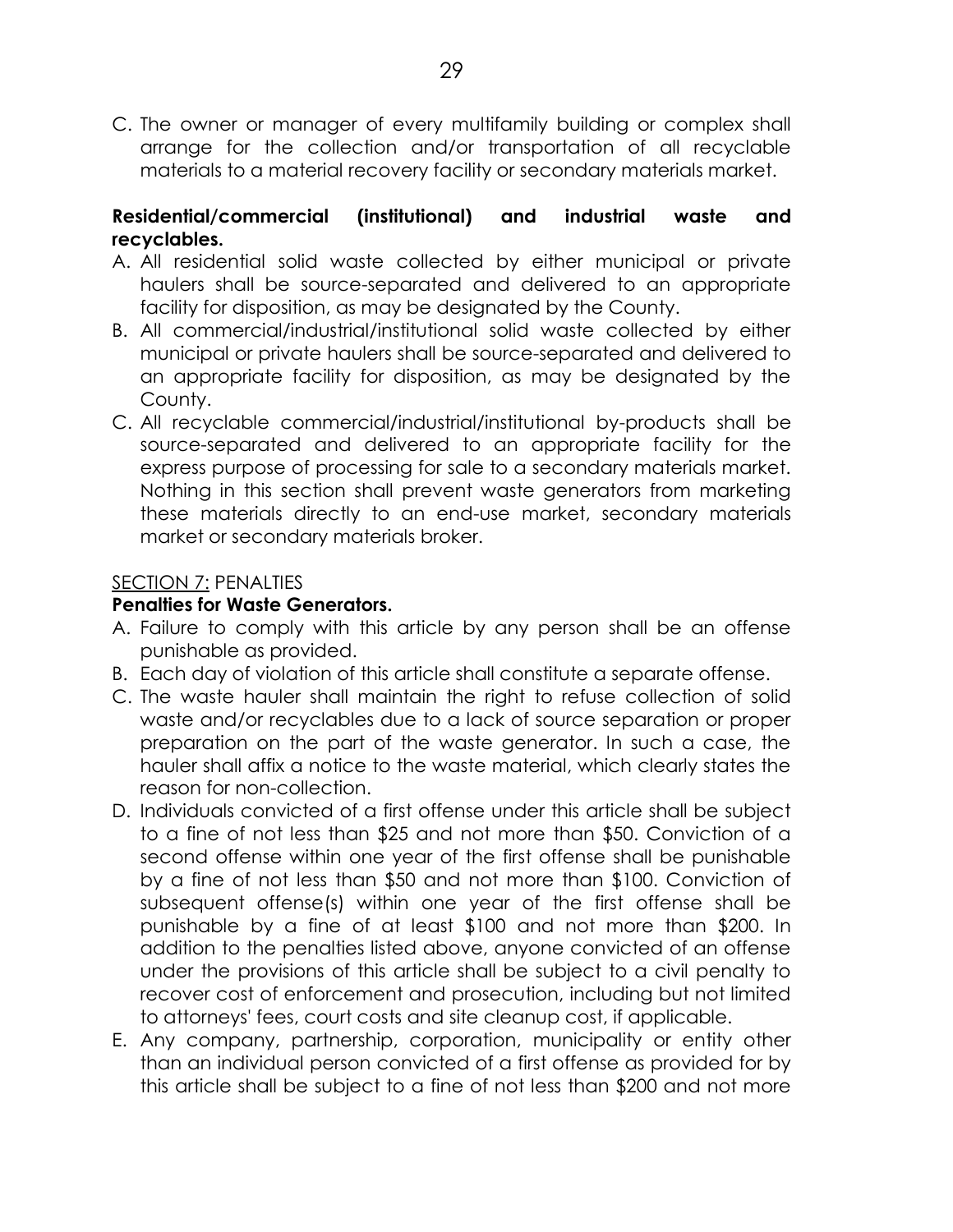than \$1,000. Conviction of subsequent offenses shall be punishable by a fine of not less than \$1,000 and not more than \$2,000. Any such entity convicted of an offense under the provisions of this article shall also be subject to a civil penalty to recover the cost of enforcement and prosecution, including but not limited to attorneys' fees, court costs and site cleanup costs, if applicable. In addition, the County Attorney may also maintain an action or proceeding in the name of Tioga County in a court of competent jurisdiction to compel compliance with or to restrain by injunction such violation.

## **Penalties for Waste Haulers.**

- A. Failure of any hauler to comply with this article shall be an offense punishable as provided.
- B. Each day of violation of this article shall constitute a separate offense.
- C. Violation of any section of this article shall be punishable by a fine not in excess of \$1,000. In addition, the violation of any section of this article shall be subject to a civil penalty imposed by the County to recover cost associated with enforcement and prosecution, including but not limited to reasonable attorneys' fees, court costs and site cleanup costs, if applicable. And, in addition, Tioga County may also maintain an action or proceeding in a court of competent jurisdiction to compel compliance with or to restrain by injunction any violation of this article.

## SECTION 8: SOLID WASTE DISPOSAL ON PUBLIC FACILITIES AND PROPERTY

- A. All public facilities within Tioga County shall provide public refuse receptacles for solid waste disposal by facility users and employees. These receptacles shall only be utilized for solid waste generated onsite.
- B. There shall be provided separate public receptacles for recyclables. Such containers shall be clearly marked RECYCLE, and a list of recyclable items shall accompany said public refuse receptacle. There shall be an adequate number of clearly marked and accessible public receptacles for recyclable materials in order to facilitate recycling. These receptacles shall only be utilized for recyclables generated onsite.
- C. All recyclable materials shall be placed in separate public recycling receptacles. The responsibility to separate recyclables from nonrecyclables shall be placed on the facility user.

1. Parks may, in lieu of providing separate public receptacles for recyclables, require that park patrons take their recyclable materials with them upon leaving the park. The municipalities shall post signs at all park entrances advising the public of the rule. Park patrons shall be responsible for removing recyclables from the park and disposing of them in accordance with this article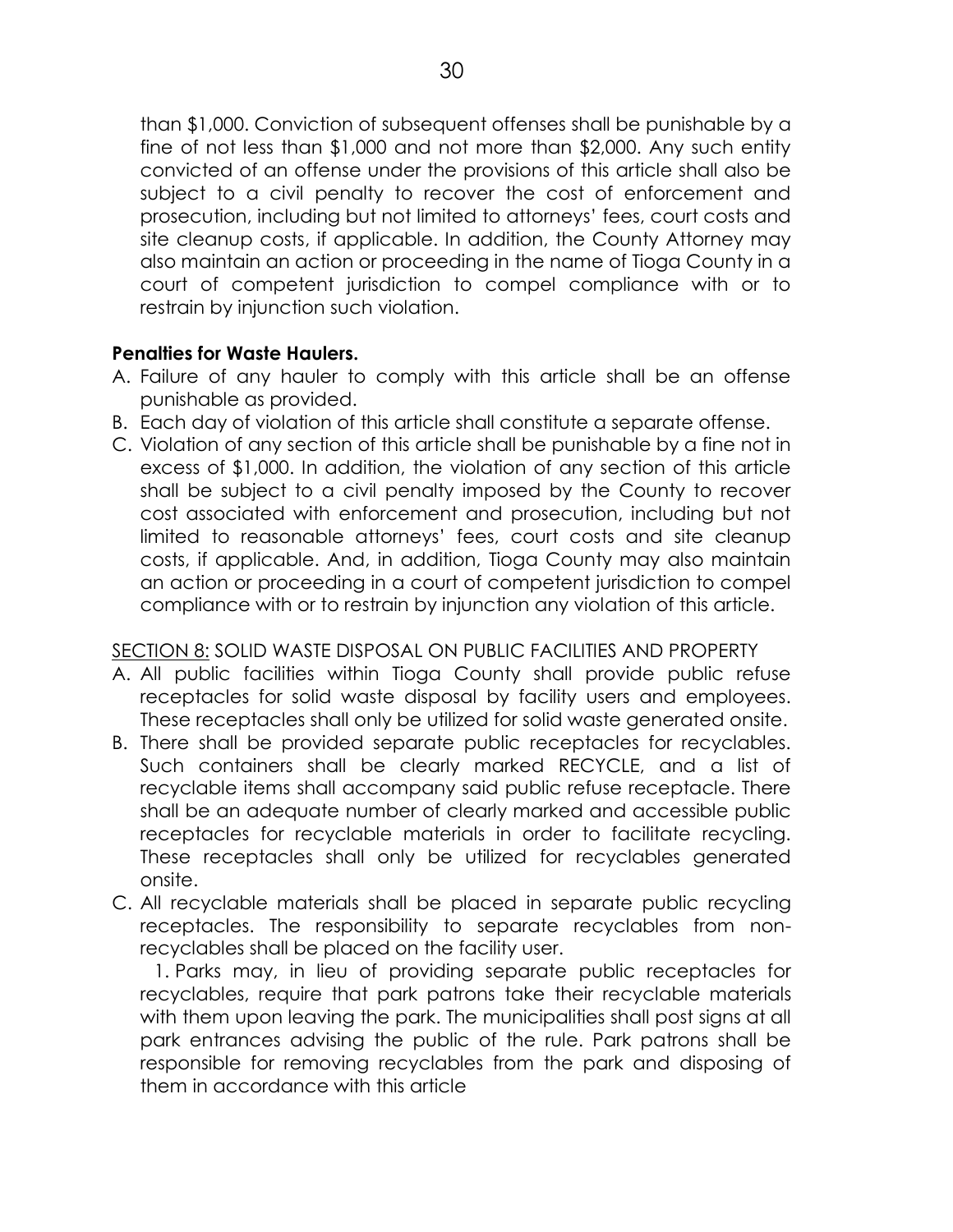2. Notwithstanding the provisions of the subsection, concession stands within the park providing food or other items packaged in recyclable containers shall provide both refuse and recyclable containers to conform to this section.

- D. It shall be a violation of this article for any person to place or to cause to be placed any material other than a recyclable in or near a public receptacle designated for recyclable materials.
- E. It shall also be a violation of this article for any person to place or to cause to be placed any recyclable material in or near a public refuse receptacle designated for non-recyclable materials.
- F. Any person, including employees of public facilities, convicted of a violation of this section shall be subject to a fine of up to \$50 or community service.
- G. The proprietor of any public facility convicted of a violation of this section shall be subject to a fine of up to \$200 or community service. Each day of violation shall constitute a separate offense.

### SECTION 9: ENFORCEMENT

All provisions of this article shall be enforced by a municipal code enforcement official or other appropriate enforcement agencies.

### SECTION 10: REPORTING TO TIOGA COUNTY SUSTAINABILITY MANAGER

- A. All waste haulers, and any other person or entity that collects, transports and/or markets recyclables, must maintain monthly records of all recyclable material. These records must include the following:
	- 1. The total tonnage, by material, of recyclable material collected.
		- a) The total tonnage, by material, of recyclable material delivered to each and every materials recovery facility, secondary materials market, secondary materials broker or end-use market.
		- b) Weight slips from the broker or end-use market will fulfill this requirement.
- B. Reports containing the information required in this section shall be compiled and delivered to the Sustainability Manager on an annual basis. Reports shall be filed with the Sustainability Manager no later than January 31 of the subsequent year of filing.
- C. Each waste hauler shall retain for no less than five years the records and documents required pursuant to this article and shall make such documents available upon the request of the Sustainability Manager or law enforcement officers.

## SECTION 11: PRIORITY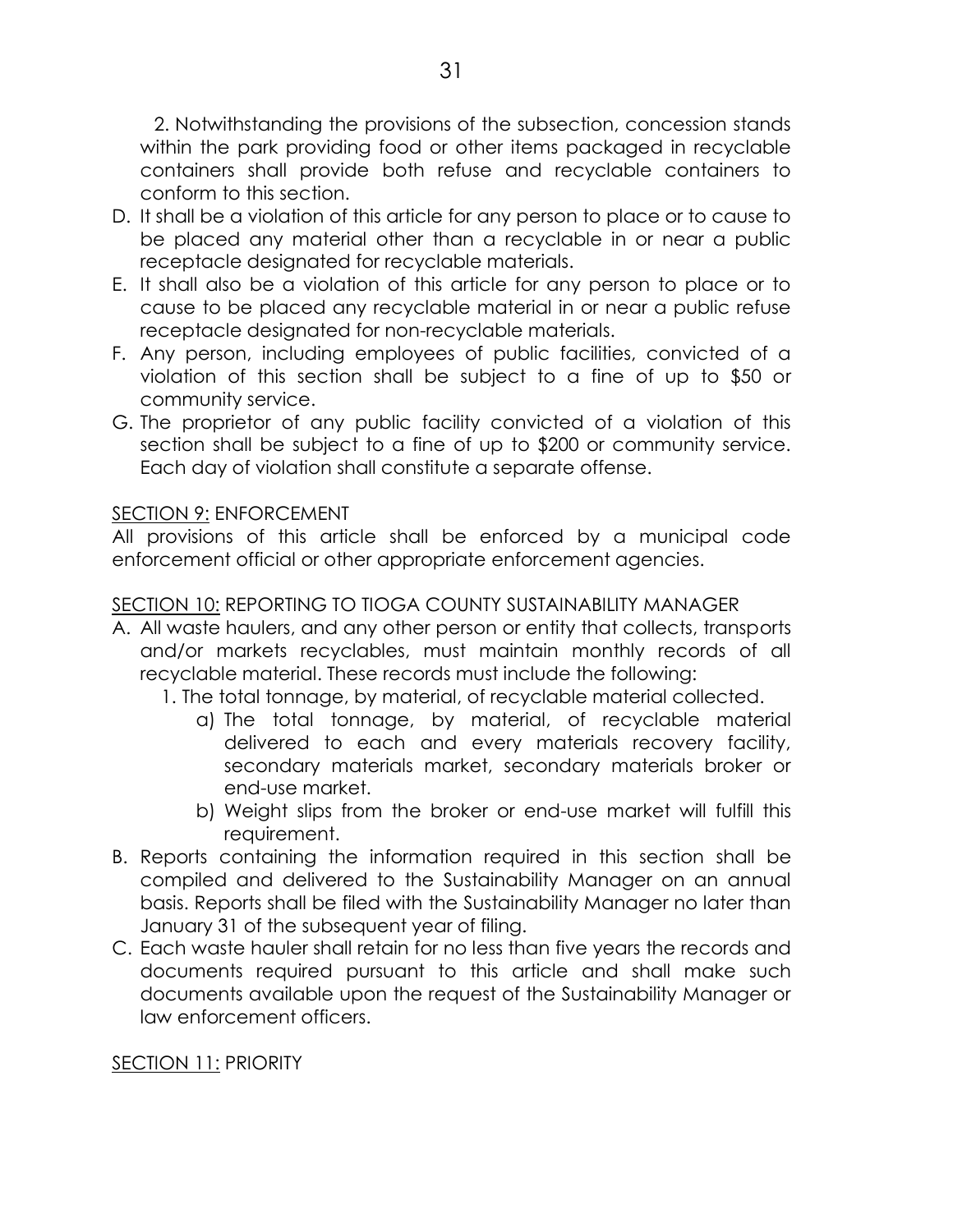Pursuant to Section 1 of Chapter 675 of the Laws of 1982 of the State, this article takes precedence over and shall supersede any inconsistent provisions of any local law enacted by any municipality within the County.

SECTION 12: EFFECTIVE DATE This Local law shall take effect January 1, 2021.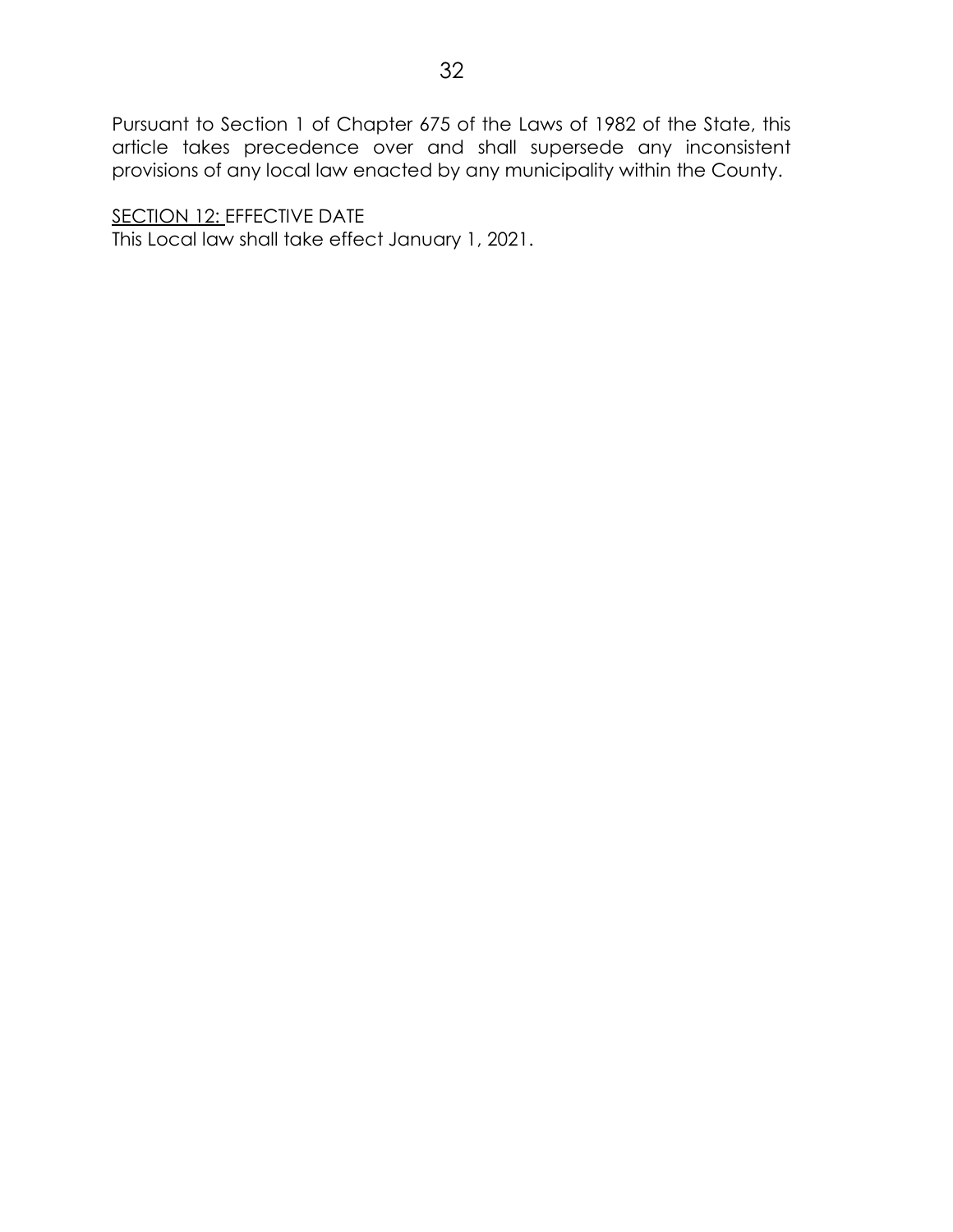| REFERRED TO:       | <b>PUBLIC WORKS COMMITTEE</b><br><b>LEGISLATIVE WORKSESSION</b>                  |
|--------------------|----------------------------------------------------------------------------------|
| RESOLUTION NO. -20 | <b>SCHEDULE PUBLIC HEARING</b><br><b>LOCAL LAW INTRODUCTORY</b><br>NO. B OF 2020 |

RESOLVED: That a public hearing shall be held on Local Law Introductory No. B. of 2020 A Local Law establishing the Tioga County Mandatory Source Separation Law commencing January 1, 2021 and repealing Local Law No. 2 of the Year 1992, enacted on August 1, 1992, entitled Tioga County Recycling and Source Separation Law in the Hubbard Auditorium of the Ronald E. Dougherty County Office Building, 56 Main Street, Owego, New York 13827 on Wednesday, September 23, 2020 at 6:05 P.M. All persons desiring to present written or oral comments may do so at said time.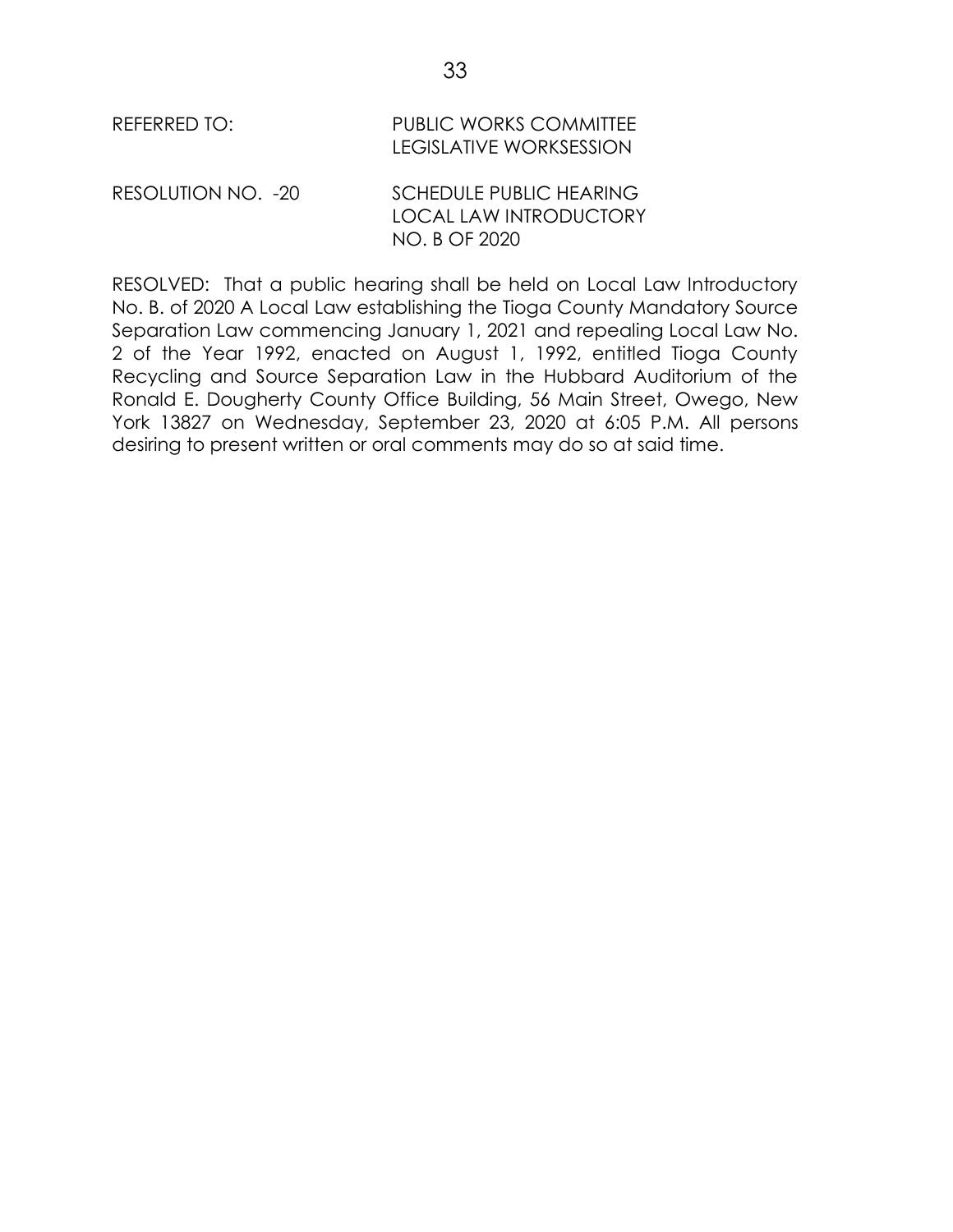#### REFERRED TO: PERSONNEL COMMITTEE

#### RESOLUTION NO. -20 AUTHORIZE CONTRACT WITH SHELTERPOINT LIFE INSURANCE COMPANY FOR SHORT-TERM DISABILITY

WHEREAS: Tioga County provides a short-term disability policy to the CSEA and full-time Non-Union employees, except elected officials; and

WHEREAS: Tioga County currently carries this short-term disability coverage through Guardian with an annual renewal date of October 1; and

WHEREAS: The 2018-2020 CSEA contract allows for the County to change short-term disability carriers provided that the level of coverage does not change; and

WHEREAS: Tioga County received a one-year rate quote from ShelterPoint Life Insurance Company that will be a savings of \$3.78 per covered employee per month; and

WHEREAS: ShelterPoint is one of New York's largest statutory disability carriers, and New York State disability has been one of their core products for over 45 years; therefore be it

RESOLVED: That the Tioga County Legislature authorizes the Chair of the Legislature to enter into a contract with ShelterPoint, subject to review by the County Attorney, to administer short-term disability for those covered employees effective October 1, 2020 through September 30, 2021.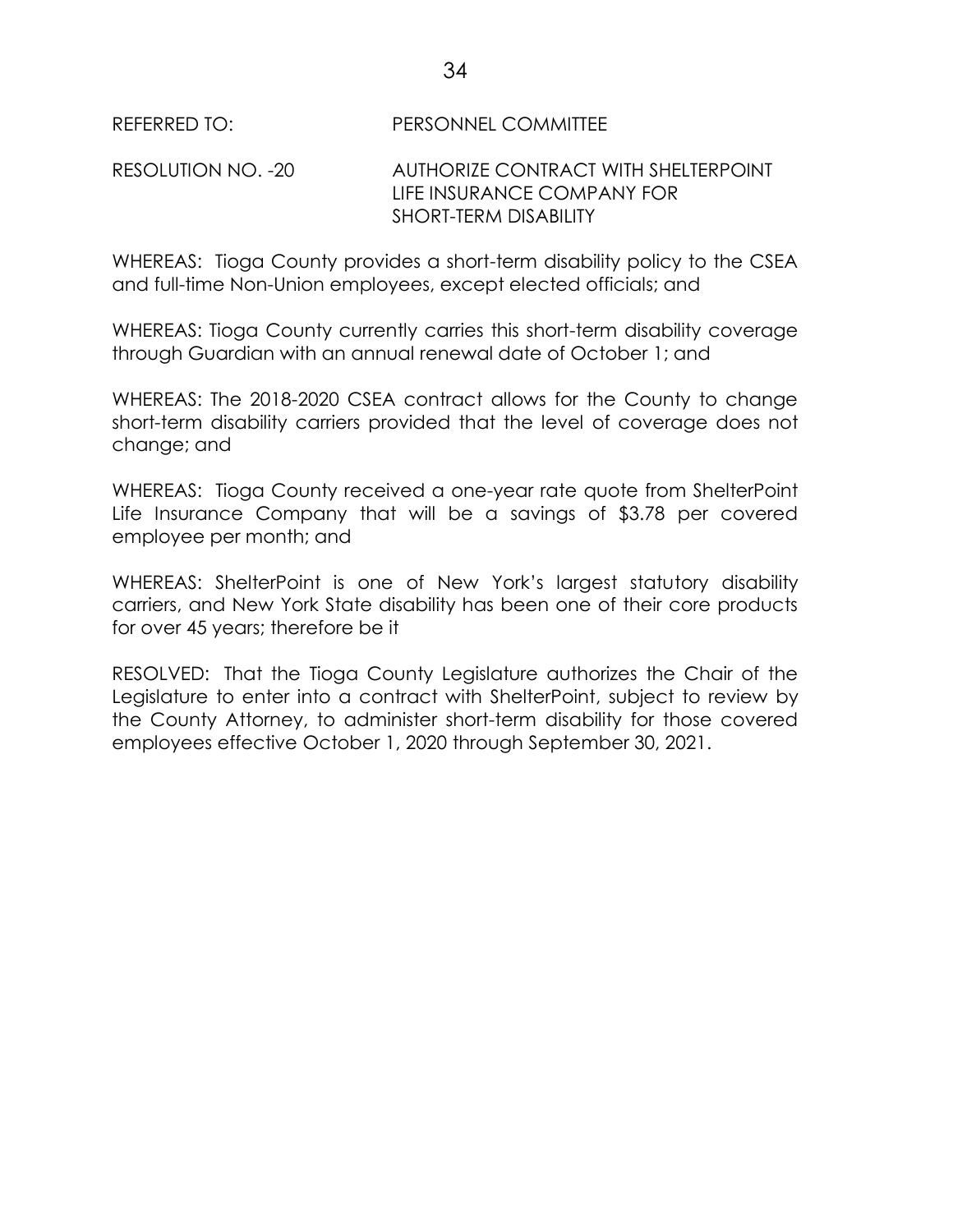REFERRED TO: PERSONNEL COMMITTEE

### RESOLUTION NO. -20 AUTHORIZE CONTRACT WITH THE HARTFORD TO ADMINISTER MEDICARE ELIGIBLE RETIREE HEALTH INSURANCE

WHEREAS: Effective January 1, 2014 Tioga County implemented The Hartford Medicare Supplemental Plan F coupled with a Medicare Part D drug plan for Medicare eligible retirees and retirees' spouses; and

WHEREAS: This Medicare plan continues to provide optimal coverage to Medicare eligible retirees at a lower cost to Tioga County than previous coverage offered; and

WHEREAS: The Hartford has submitted a new contract to administer the Medicare Supplemental Plan F and Medicare Part D drug plan for the period of January 1, 2021 through December 31, 2021; therefore be it

RESOLVED: That the Tioga County Legislature authorizes the Chair of the Legislature to enter into a contract with The Hartford, subject to review by the County Attorney, to administer these insurance benefits for Tioga County for the period January 1, 2021 through December 31, 2021.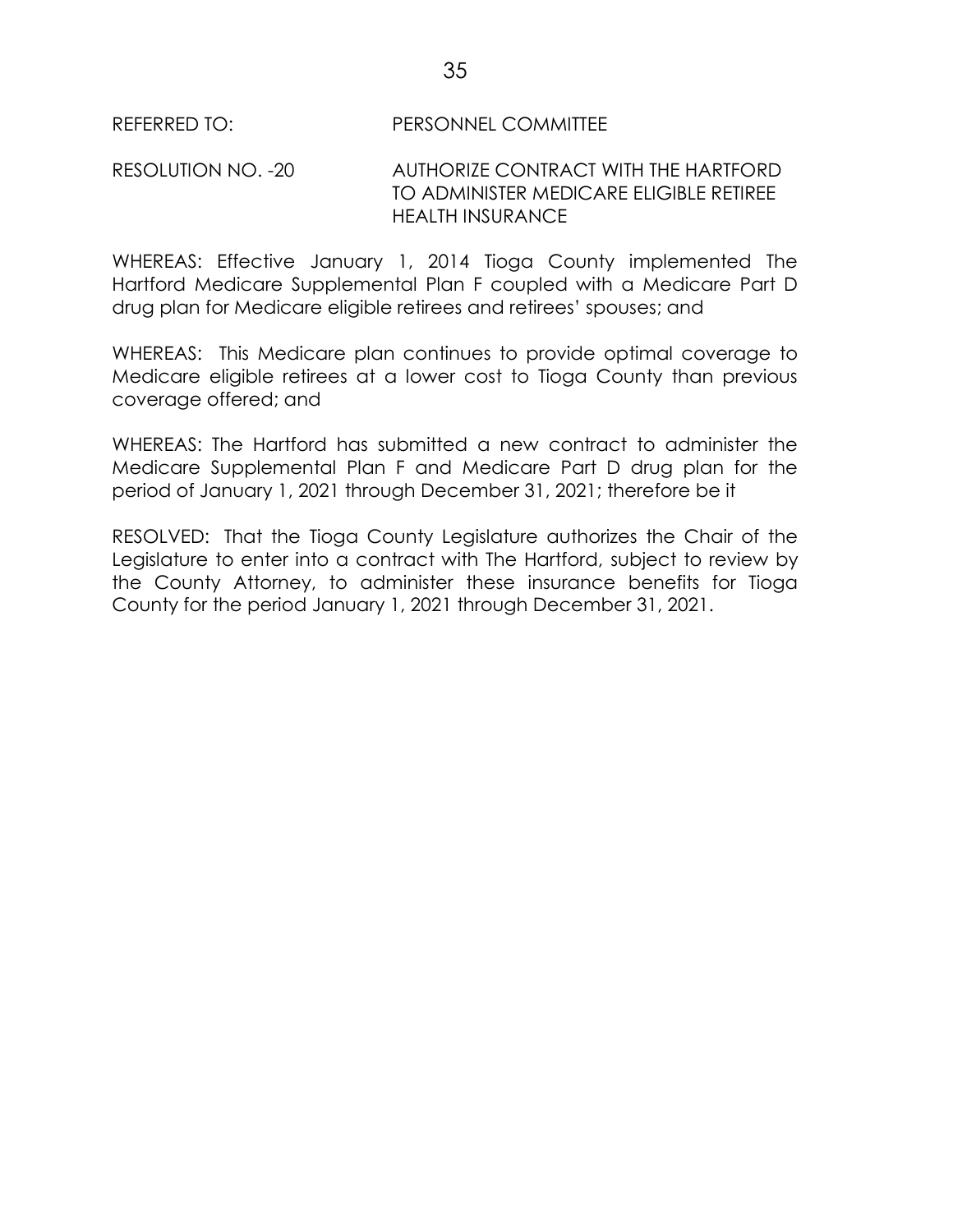#### REFERRED TO: PUBLIC WORKS COMMITTEE

#### RESOLUTION NO. – 20 BROOME-TIOGA STORMWATER COALITION AGREEMENT

WHEREAS: Broome County and Tioga County are responsible for coordination of water quality management activities in their Counties through the Broome and Tioga County Water Quality Coordinating Committees; and

WHEREAS: The Phase Il Federal Stormwater Regulations require that small municipal separate storm sewer systems must be authorized in accordance with the State Pollutant Discharge Elimination System (SPDES) General Permit for Stormwater Discharges from Municipal Separate Storm Sewer Systems; and

WHEREAS: Municipalities recognize that, because watersheds and separate storm sewer systems cross municipal boundaries and because there are opportunities to save time, money, and energy by working collaboratively, the municipalities should work together to identify and analyze options for meeting the requirements of the Phase Il Federal Stormwater Regulations; and

WHEREAS: Counties, Towns, Villages and City have an interest in protecting water quality and have been participating in or following the work of the Broome-Tioga Stormwater Coalition; and

WHEREAS: Towns, Villages, City and the Counties of Broome and Tioga recognize the benefits of cooperating to achieve improved water quality and flood control; and

WHEREAS: Broome-Tioga Stormwater Coalition started and has been holding meetings since January of 2003 to identify and analyze options for pooling resources to meet the requirements of the Phase II Federal Stormwater Regulations; and

WHEREAS: The Broome-Tioga Stormwater Coalition provides participating MS4 communities with access to public education programming, public participation events, training opportunities, collaborative annual reporting, and mapping services; therefore be it

RESOLVED: That the Tioga County Legislature agrees to the following: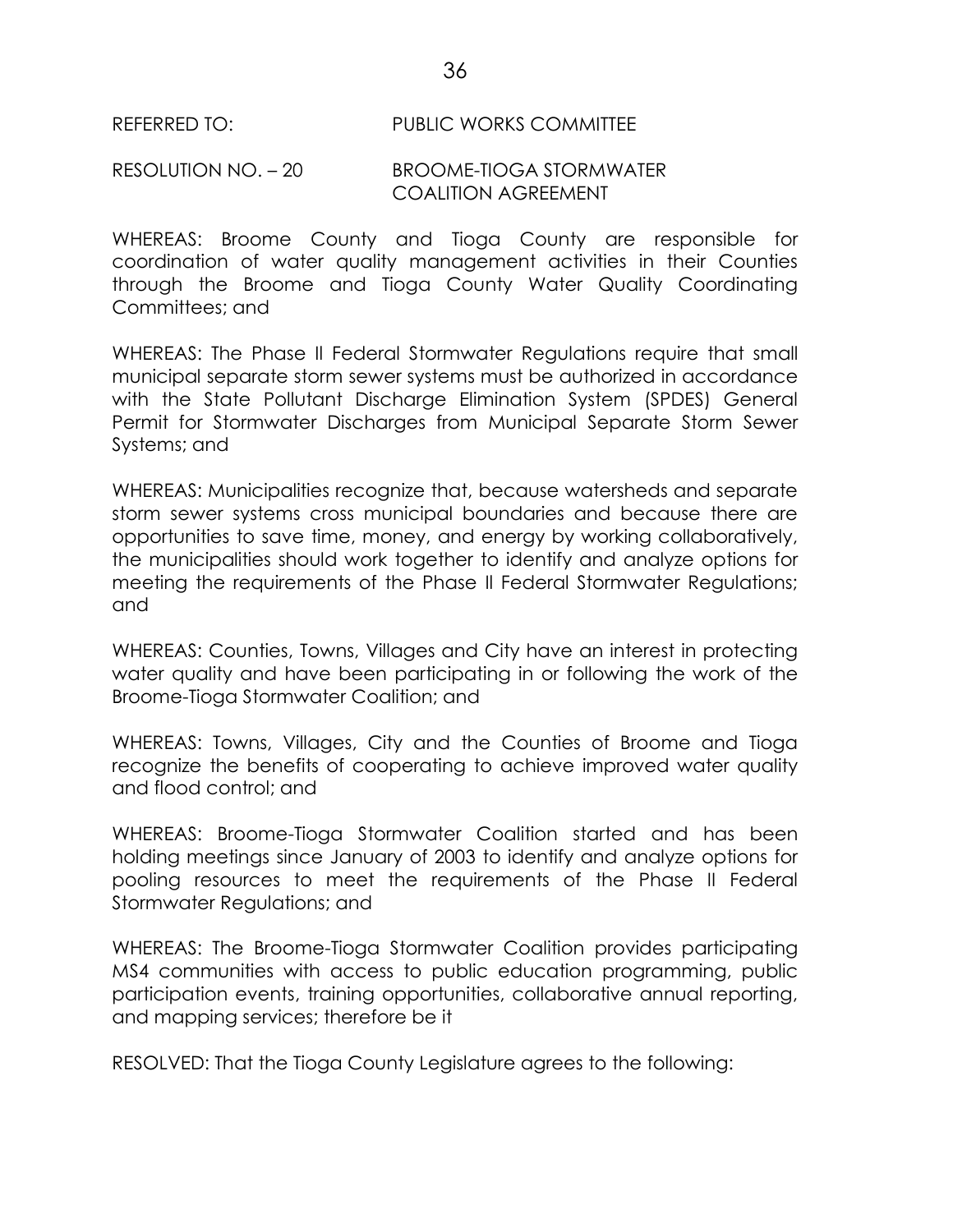1. To continue participation as formal members of the Broome-Tioga Stormwater Coalition.

2. To contribute a local match of \$2,200 toward the implementation of Broome-Tioga Stormwater Coalition Asset Mapping Project to be submitted by May 1st annually starting in 2020 and not to be extended past May 2023, to the Southern Tier East Regional Planning Development Board, per their role in BTSC administration.

3. Each municipal corporation will contribute and provide to the Southern Tier East Regional Planning Development Board, copies of any and all geospatial datasets, and copies or access to any and all site plans, maps, plats, or other descriptions or depictions, that will aid in the development of any geospatial datasets that are to be developed, as per the objectives of the Asset Mapping Project grant.

4. To authorize the work of the Broome-Tioga Stormwater Coalition whose purpose it is to cooperatively implement the MS4 Stormwater Management Plans required by the DEC's Phase II Stormwater Regulations and thereby oversee the utilization and expenditure of funds received on behalf of the Coalition for said purpose.

5. This Agreement may be modified or amended only in writing duly executed by all parties, which shall be attached to and become a part of this Agreement.

6. Each municipal corporation shall, to the extent of its general commercial liability insurance, indemnify and hold harmless the other municipal corporations, its officers, agents and assigns for all liability arising as a result of its own acts and omissions regarding the activities under this Agreement. It is understood and agreed that no municipal corporation shall indemnify any or all of the other municipal corporations for liability arising as a result of the acts or omissions of another municipal corporation who is a party to this Agreement.

7. The Agreement shall be governed by and construed in accordance with the laws of New York State without regard or reference to its conflict of laws and principles.

8. This agreement shall become effective upon the municipal corporation's execution of the Agreement. In the event that not all of the municipal corporations identified in the initial paragraph of this Agreement execute the Agreement, the municipal corporations executing the Agreement agree that it shall be binding as to them.

9. Any municipal corporation may withdraw from this Agreement upon sixty (60) days written notice to the other municipal corporations who are parties to the Agreement. The withdrawal of one or more municipal corporation shall not result in the termination of this Agreement and its provisions shall continue to be applicable to the municipal corporations remaining parties to the Agreement.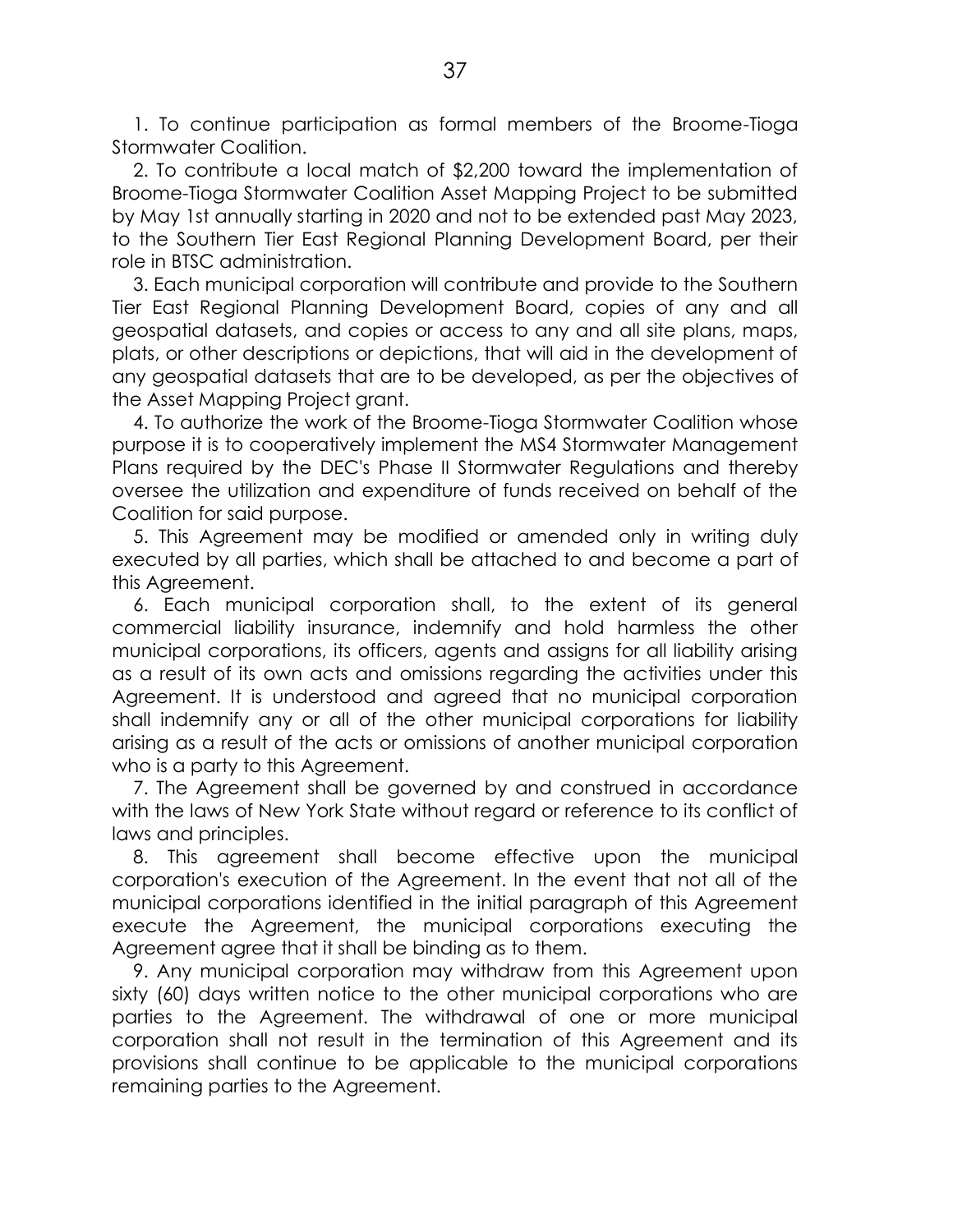10. This Agreement may be terminated upon the written consent of a majority of the municipal corporations who are parities to this Agreement at the time of the proposed termination.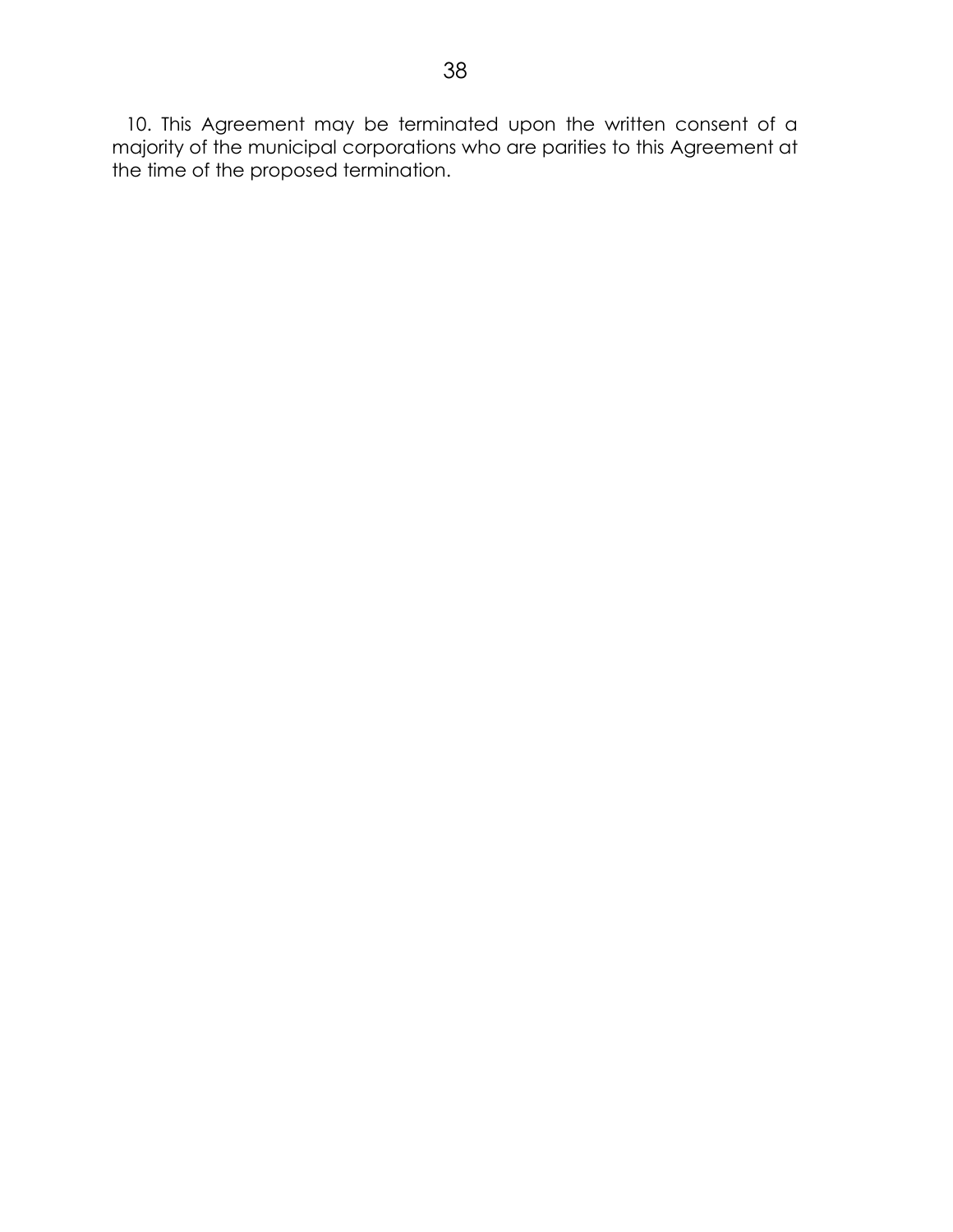| REFERRED TO:       | PUBLIC WORKS COMMITTEE<br><b>LEGISLATIVE WORKSESSION</b>                  |
|--------------------|---------------------------------------------------------------------------|
| RESOLUTION NO. -20 | AWARD CONSTRUCTION<br>DEAN CREEK ROAD BRIDGE<br>BIN: 3334840 SCOUR REPAIR |

WHEREAS: Dean Creek Road Bridge BIN 3334840 is a bridge that needs repair due to an inspection by NYSDOT; and

WHEREAS: Funding is available for the repair of the Dean Creek Road Bridge BIN: 3334840; and

WHEREAS: The Commissioner of Public Works received sealed bids on September 9, 2020 and the bids came in as follows:

| Procon Contracting         | \$101,000.00 |
|----------------------------|--------------|
| <b>Gorick Construction</b> | \$117,000.00 |
| Silverline Construction    | \$118,401.00 |
| LCP Group                  | \$182,355.00 |
| Wenzel Landscaping         | \$283,495.83 |

WHEREAS: Tioga County DPW has completed the review of the bids and finds the low bidder Procon Contracting, Vestal NY meets all of the qualifications of the bid specifications; therefore be it

RESOLVED: That the Tioga County Legislature authorize awarding the bid to Procon Contracting, Vestal NY not to exceed \$101,000.00 to be paid out of the following account:

D5110.540050 – Bridge Projects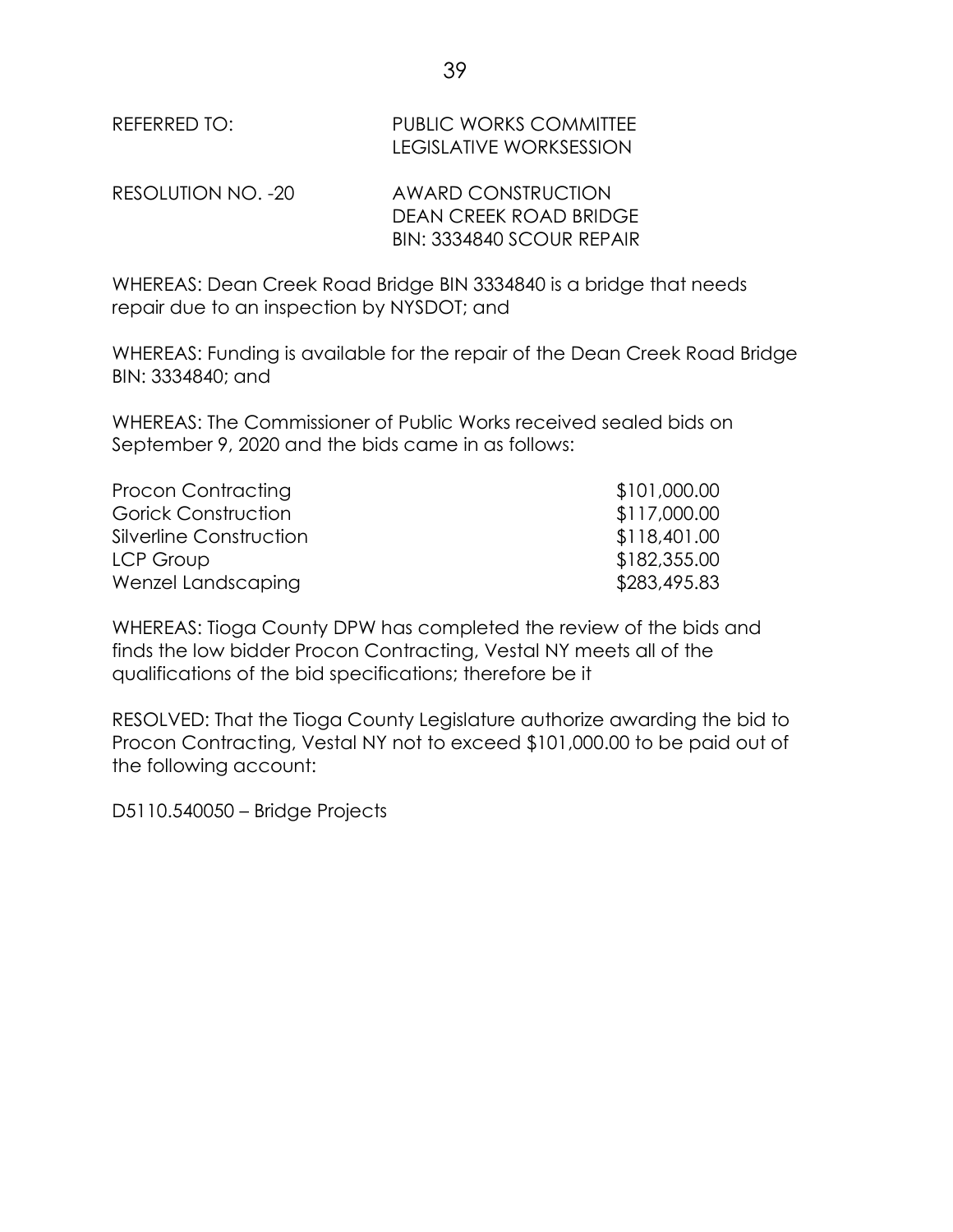REFERRED TO: PUBLIC WORKS COMMITTEE

RESOLUTION NO. -20 AWARD DOOR REPLACEMENT CONTRACT – HHS BUILDING

WHEREAS: Tioga County Public Works solicited proposals for the replacement of entrance doors at the HHS Building; and

WHEREAS: The Commissioner of Public Works budgeted for this project; and

WHEREAS: The Commissioner of Public Works received three proposals as follows:

| Assa Alboy, Syracuse, NY             | \$33,600.00 |
|--------------------------------------|-------------|
| Imperial Doors, Tonawanda, NY        | \$48,000.00 |
| Lee General Contracting, Carlisle PA | \$43,600.00 |

WHEREAS: Tioga County DPW completed the review of the proposals and finds the lowest proposer, Assa Alboy, Syracuse, NY meets all of the qualifications of the specifications; therefore be it

RESOLVED: That the Tioga County Legislature authorize awarding the contract to Assa Alboy, Syracuse, NY not to exceed \$33,600.00 to be paid out of the following account:

H1621.520933 – Exterior Doors HHS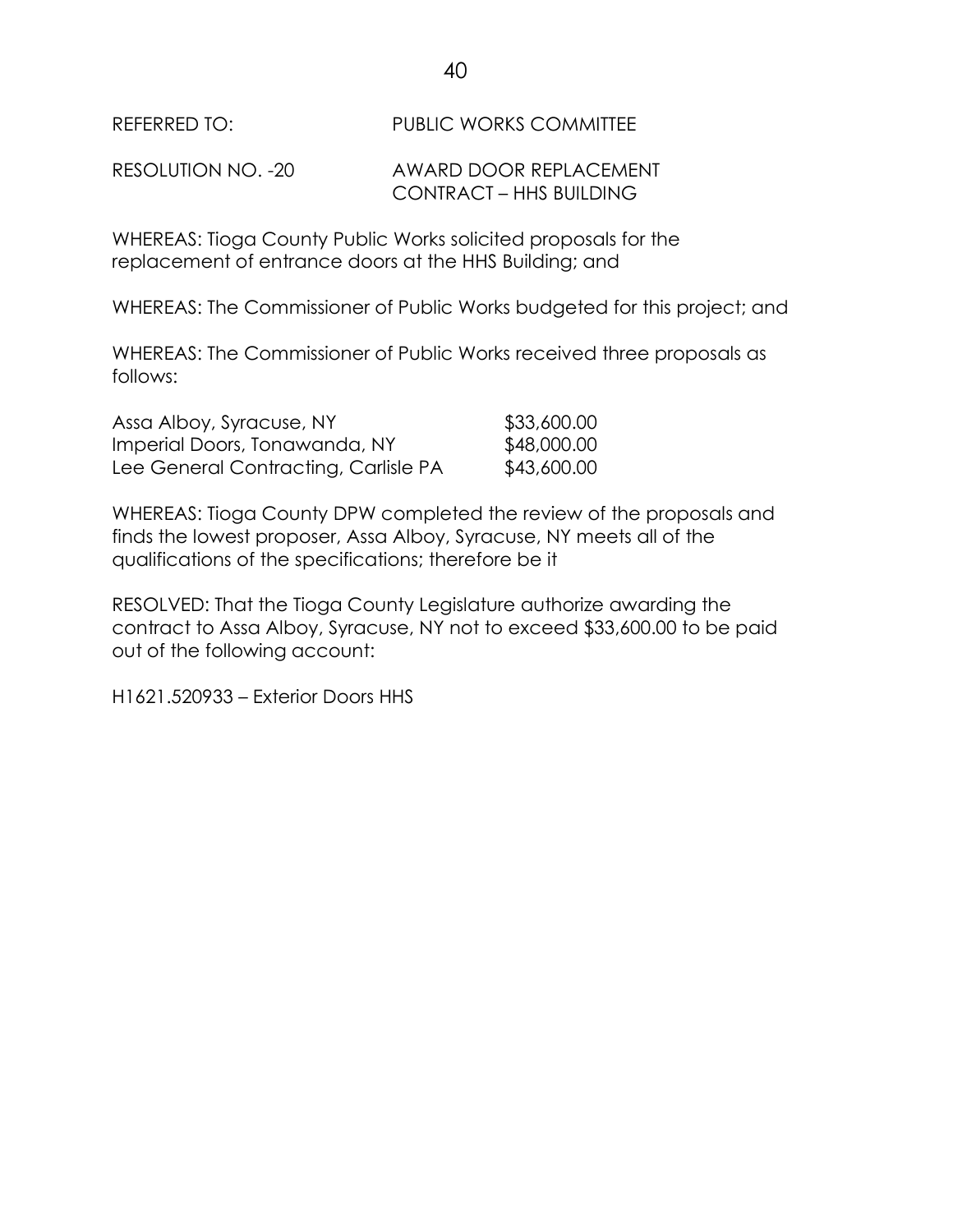REFERRED TO: ED&P COMMITTEE FINANCE COMMITTEE

RESOLUTION NO. -20 AMEND RESOLUTION #77-20 TO ACCEPT ALLOTTED NYS 2020 CENSUS COMPLETE COUNT COMMISSION OUTREACH GRANT AND REQUEST A 2020 BUDGET MODIFICATION AND BUDGET ADDITION AS NEEDED

WHEREAS: Resolution #77-20 was approved to accept the allotted NYS 2020 Census Complete Count Commission Outreach Grant of up to \$72,880 and request for a 2020 budget modification and budget addition to conduct Census 2020 promotional outreach in an effort to maximize resident self-response rate; and

WHEREAS: NYS 2020 Census Complete Count Commission has reduced the program grants by 50% making the amount awarded to Tioga County \$36,440.00; and

WHEREAS: Said grant funding does not require a local match; and

WHEREAS: New York State requires the County to contract with a Not-For-Profit entity for the expenditure of the allotted funds; and

WHEREAS: Tioga Opportunities, Inc. has agreed to act as said Not-For-Profit entity; and

WHEREAS: The Tioga County Legislature must accept this grant allotment of \$36,440.00; therefore be it

RESOLVED: That the Tioga County Legislature accepts the allotted NYS Census 2020 Complete Count Grant in an amount of \$36,440.00; and be it further

RESOLVED: That the 2020 Planning budget be amended and modified to reflect the modified grant amount as follows:

| 2020 Budget Modification:                                           |             |
|---------------------------------------------------------------------|-------------|
| Revenue Account #A8020 439893 Planning State Aid Census \$35,440.00 |             |
| Expense Accounts #A8020 540140 Contracted Services                  | \$27,440.00 |

#A8020 540590 Services Rendered \$ 8,000.00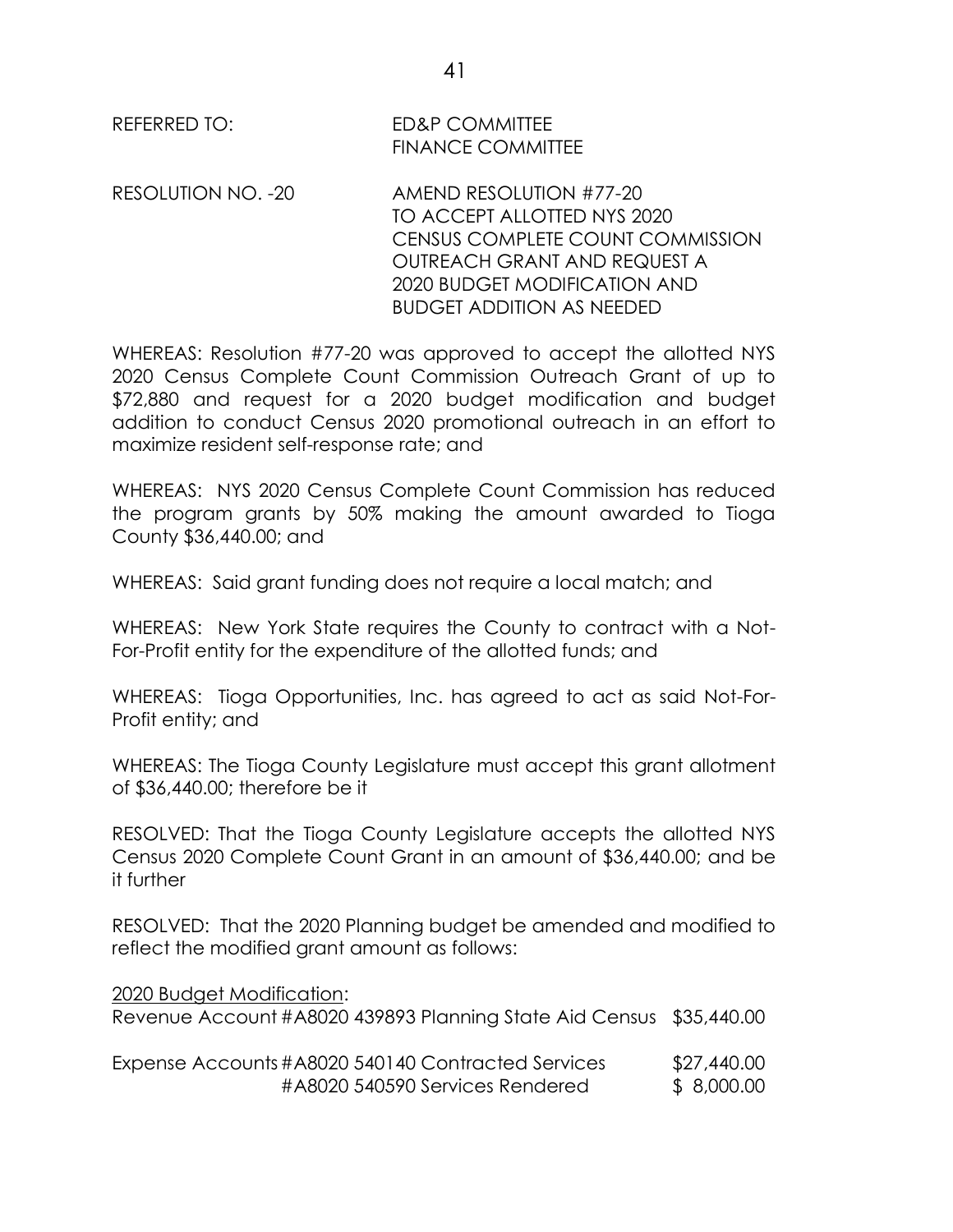2020 Budget Addition Modification: Revenue Account #A8020 437170 \$1,000.00 Name: State Aid 2020 Census Outreach Admin Fee

and be it further

RESOLVED: That the Tioga County Legislature hereby authorizes the contract with Tioga Opportunities, Inc. for said grant project, contingent upon review and approval by the County Attorney.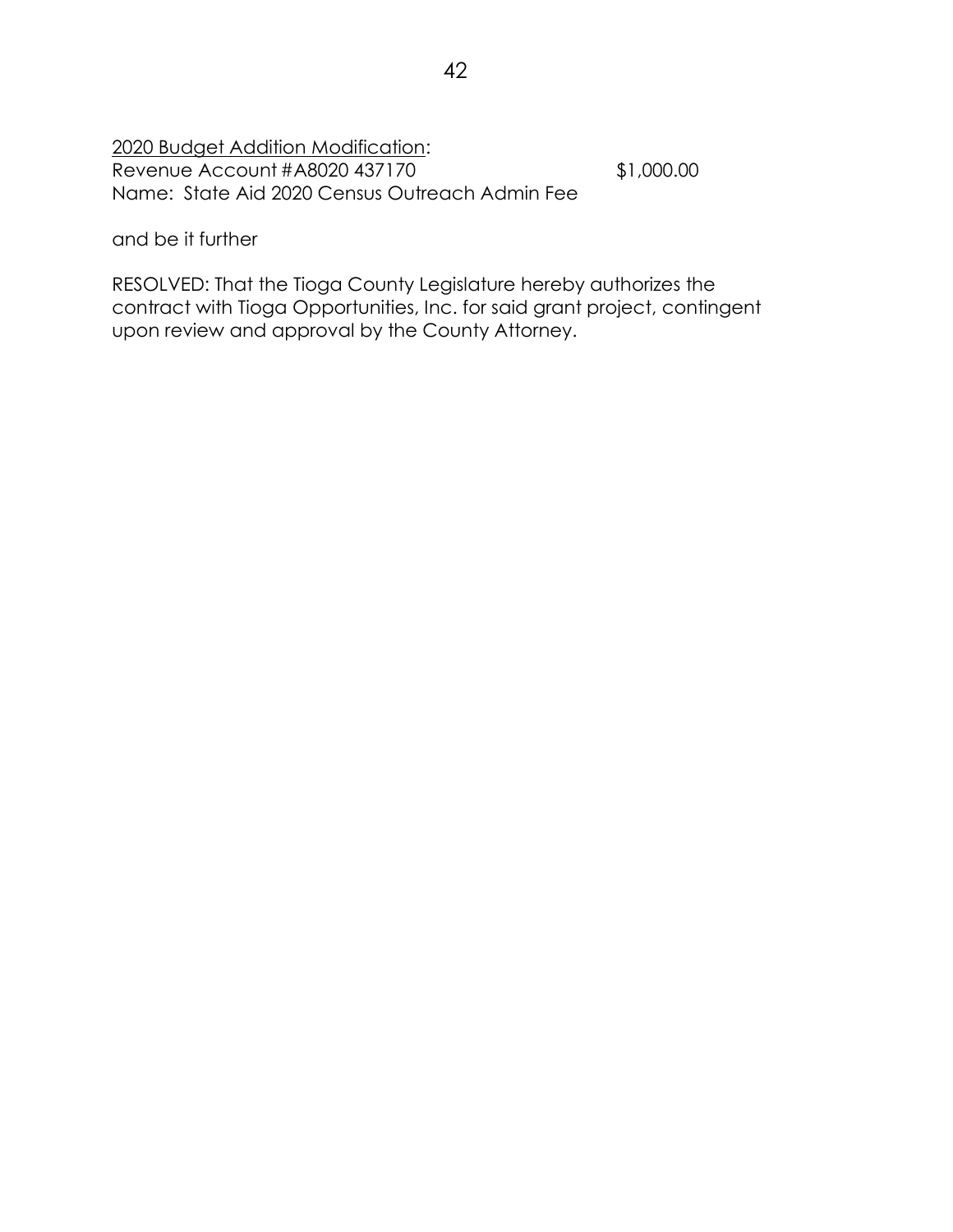REFERRED TO: HEALTH & HUMAN SERVICES COMMITTEE FINANCE COMMITTEE

RESOLUTION NO. -20 AMEND BUDGET & APPROPRIATE FUNDS PUBLIC HEALTH

WHEREAS: Tioga County Public Health has been awarded funding from New York State Association of County Health Officials (NYSACHO); and

WHEREAS: The funding is specifically designated for Public Health efforts toward COVID-19 in Tioga County; and

WHEREAS: The funding has already been received and receipted into the below revenue account; and

WHEREAS: Amending of Budget and Appropriation of Funds requires Legislative approval; therefore be it

RESOLVED: That funding be appropriated as follows:

|     | From: A4053 422800 Public Health: Grants      | \$ 6,785 |
|-----|-----------------------------------------------|----------|
| To: | A4053 540595 Public Health: Services Rendered | \$ 6,785 |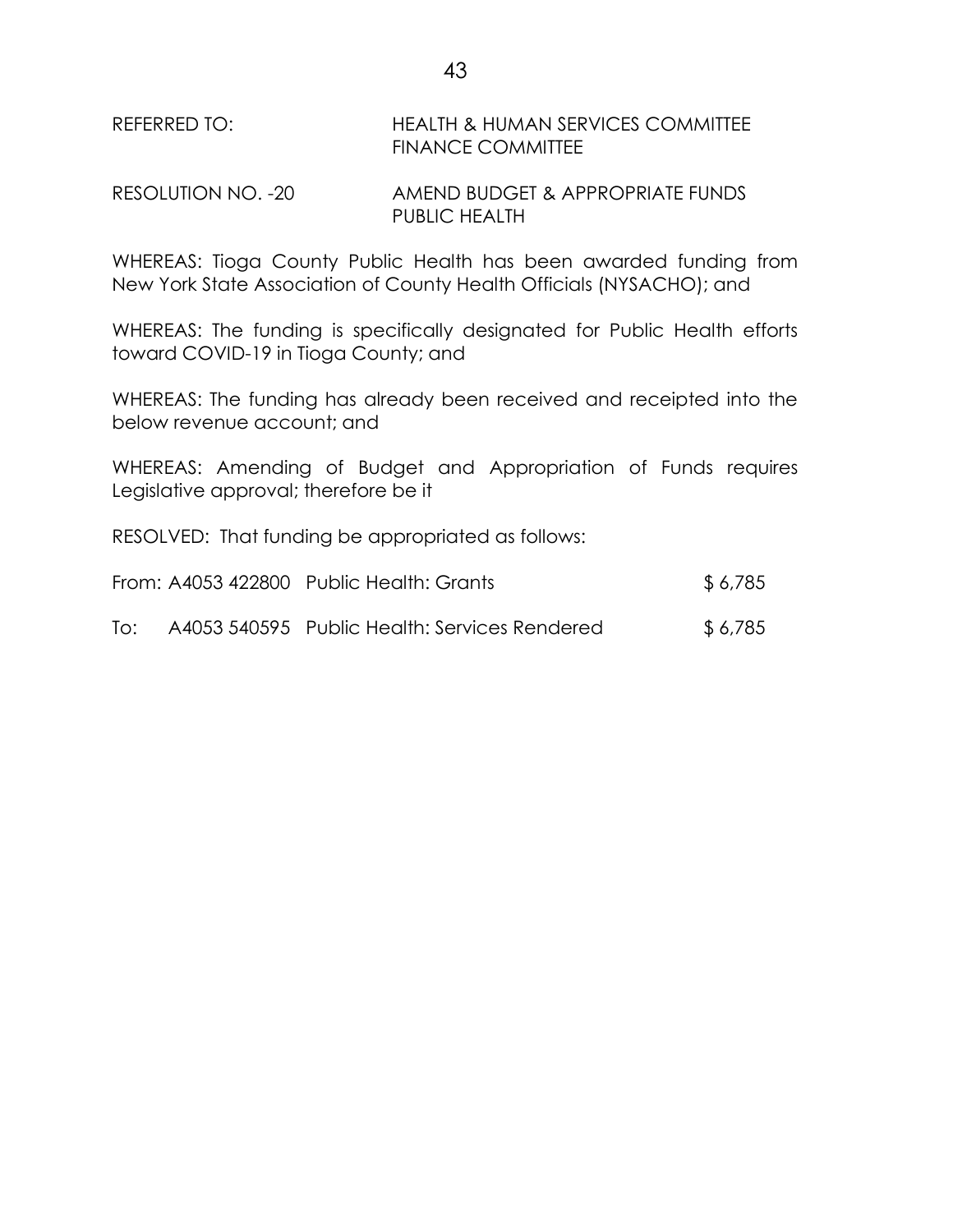REFERRED TO: HEALTH & HUMAN SERVICES COMMITTEE FINANCE COMMITTEE

| RESOLUTION NO. -20 | <b>TRANSFER OF FUNDS</b> |
|--------------------|--------------------------|
|                    | <b>SOCIAL SERVICES</b>   |

WHEREAS: Resolution 82-20 appropriated funds to A6010 for the operation of a Child Advocacy Center; and

WHEREAS: After consultation with the Budget Officer and Chief Accountant it was determined that account A6050 be added to the Social Services budget to more accurately track and claim these funds; and

WHEREAS: Transfer of funds and budget modifications requires Legislative approval; therefore, be it

RESOLVED: That funding be transferred as follows:

|     | From: A6010.436100 State Aid Admin | \$108,675.00    |
|-----|------------------------------------|-----------------|
| To: | A6050.436100 CAC Revenue           | \$108,675.00    |
|     | From: A6010.510010 Full time       | \$<br>42,312.00 |
| To: | A6050.510010 Full time             | \$<br>42,312.00 |
|     | From: A6010.540487 Program Expense | \$<br>66,363.00 |
| To: | A6050.510030 Overtime              | \$<br>450.00    |
| To: | A6050.520070 Chairs                | \$<br>1,320.00  |
| To: | A6050.520090 Computer              | \$<br>9,100.00  |
| To: | A6050.520210 Other furniture       | \$<br>4,380.00  |
| To: | A6050.520220 Printer               | \$<br>488.00    |
| To: | A6050.540180 Dues                  | \$<br>369.00    |
| To: | A6050.540191 Electric Utility      | \$<br>810.00    |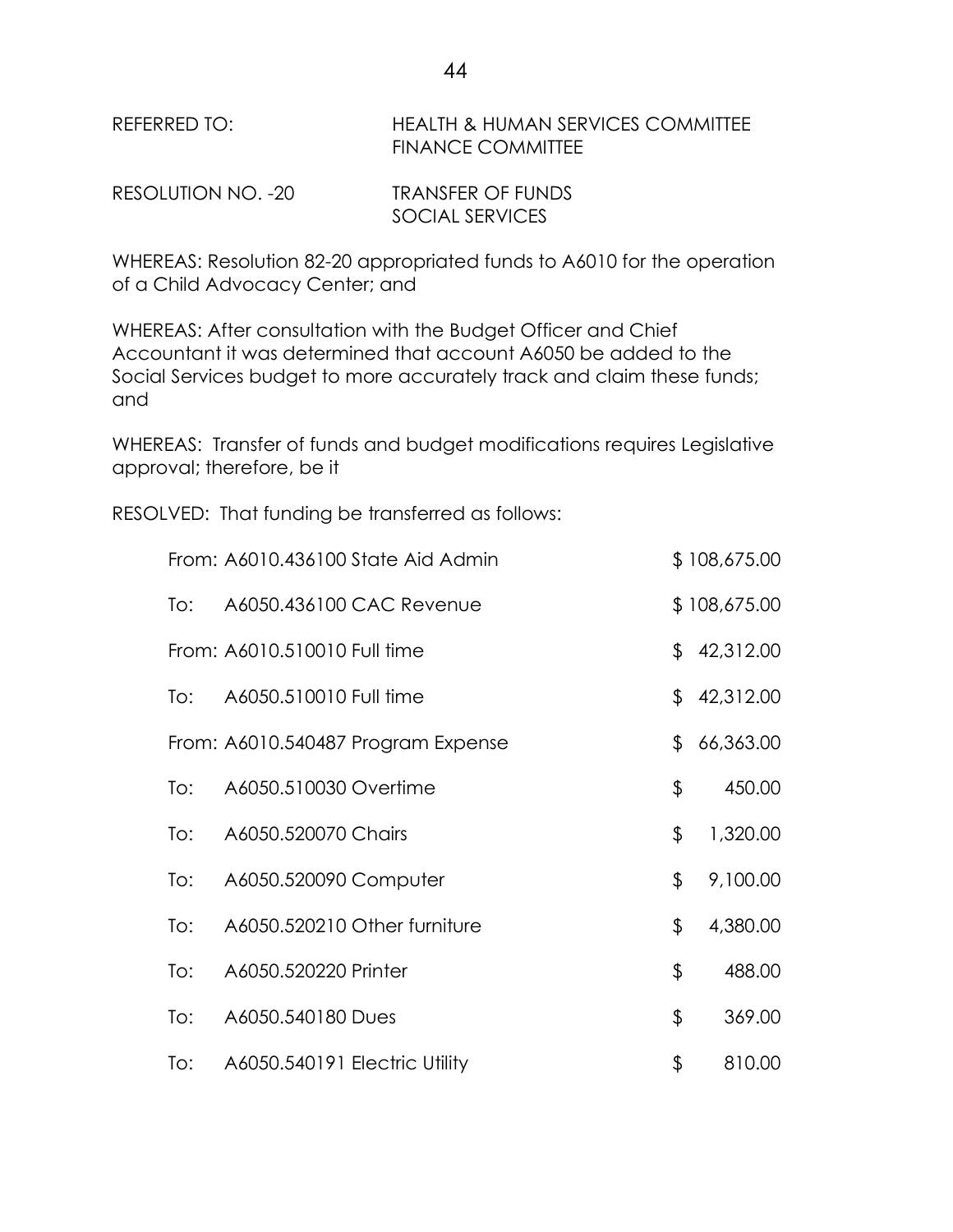| To: | A6050.540420 Office Supplies             | \$<br>2,000.00  |
|-----|------------------------------------------|-----------------|
| To: | A6050.540487 Program Expense             | \$<br>4,300.00  |
| To: | A6050.540550 Rent                        | \$<br>5,100.00  |
| To: | A6050.540640 Supplies Not Office         | \$<br>551.00    |
| To: | A6050.540660 Telephone                   | \$<br>350.00    |
| To: | A6050.540733 Training/All Other          | \$<br>9,900.00  |
| To: | A6050.581088 State Retirement Fringe     | \$<br>5,403.00  |
| To: | A6050.583088 Social Security Fringe      | \$<br>2,585.00  |
| To: | A6050.584088 Workers Compensation Fringe | \$<br>605.00    |
| To: | A6050.585588 Disability Insurance Fringe | \$<br>1,085.00  |
| To: | A6050.586088 Health Insurance Fringe     | \$<br>17,567.00 |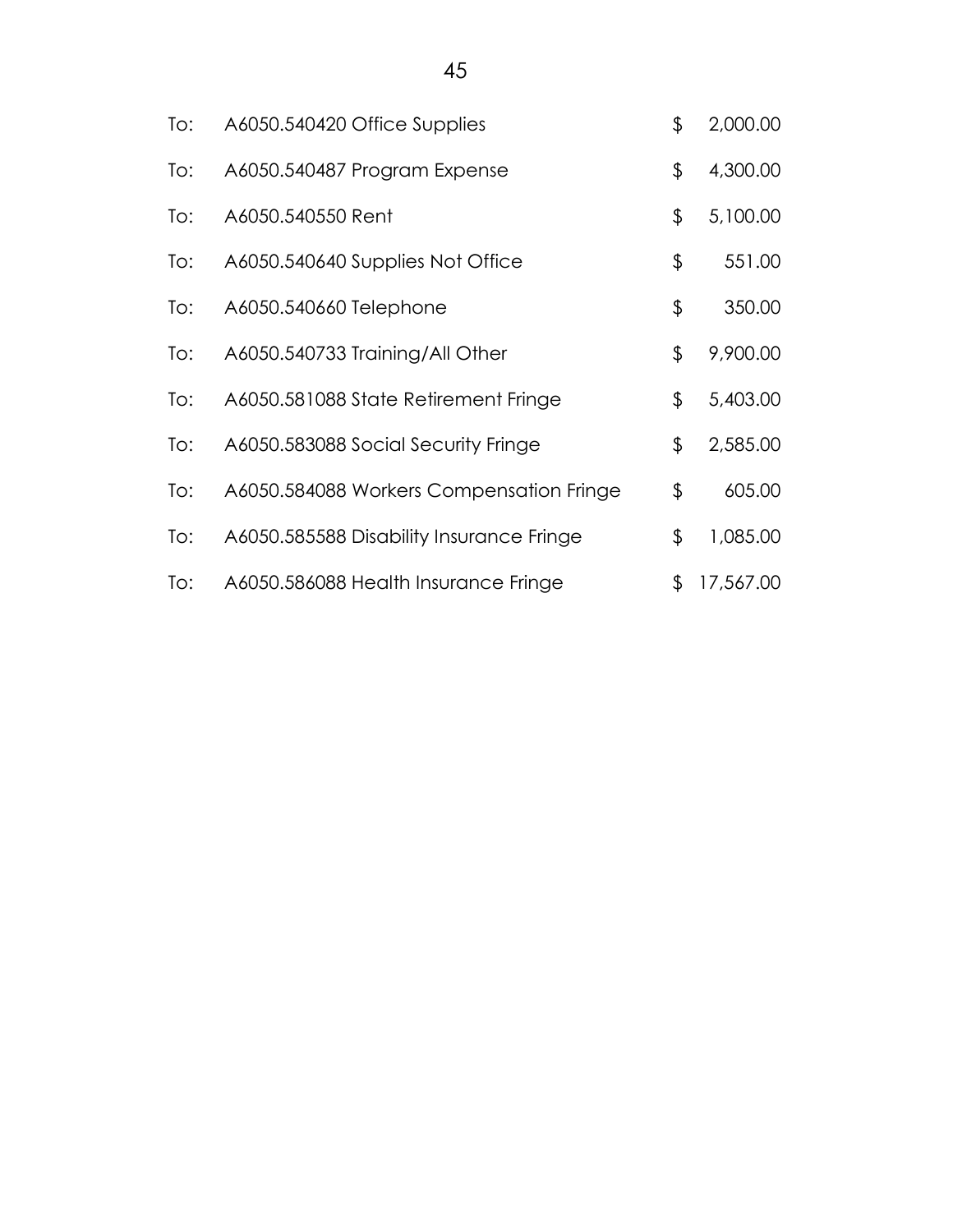| REFERRED TO:        | <b>HEALTH &amp; HUMAN SERVICES COMMITTEE</b><br><b>FINANCE COMMITTEE</b>         |
|---------------------|----------------------------------------------------------------------------------|
| RESOLUTION NO. - 20 | APPROPRIATION OF FUNDS AND<br>AMEND 2020 BUDGET<br>DEPARTMENT OF SOCIAL SERVICES |

WHEREAS: Approved Raise the Age (RTA) foster care placements are reimbursed with 100% State funds; and

WHEREAS: The funds budgeted for 2020 JD RTA placements will be exceeded by expenses in September 2020; and

WHEREAS: Appropriation of funds and budget modifications requires Legislative approval; therefore be it

RESOLVED: That funding be appropriated as follows:

|     | From: A6123.436230 State Aid: JD-RTA                               | \$290,000.00 |
|-----|--------------------------------------------------------------------|--------------|
| To: | A6123.540487 Program Expense-RTA                                   | \$290,000.00 |
|     | From: A6070.436700 State Aid: Serv for Recipients-RTA \$ 10,200.00 |              |
|     | To: A6070.540487 Program Expense-RTA                               | \$10,200.00  |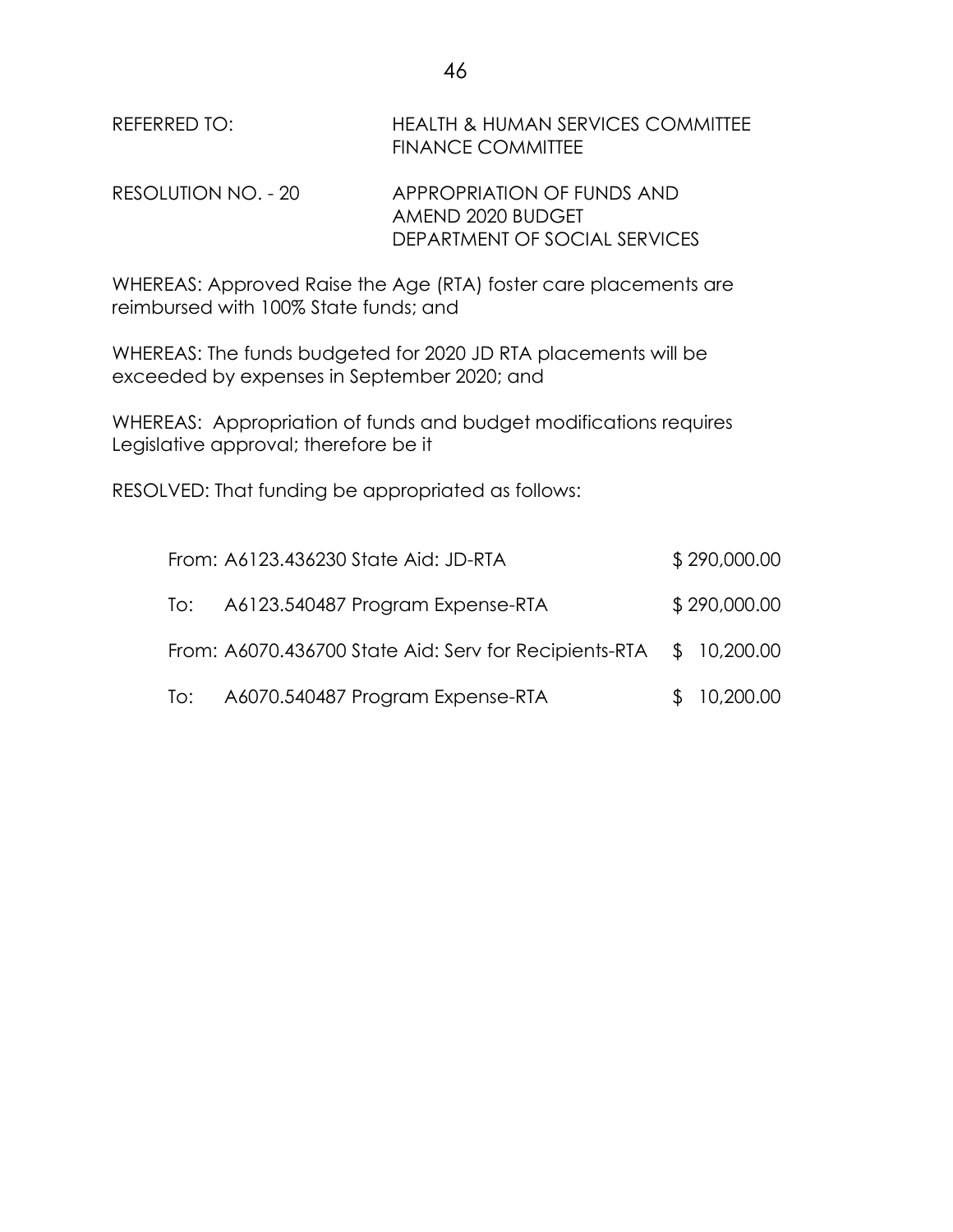| REFERRED TO:       | <b>HEALTH &amp; HUMAN SERVICES COMMITTEE</b><br><b>FINANCE COMMITTEE</b><br>LEGISLATIVE WORKSESSION |
|--------------------|-----------------------------------------------------------------------------------------------------|
| RESOLUTION NO. -20 | TRANSFER OF COVID19<br><b>CONTINGENCY FUNDS FOR</b>                                                 |

WHEREAS: Resolution 162-20 implemented a budget cut in response to the 2020 COVID19 Pandemic; and

SOCIAL SERVICES VEHICLE FLEET PURCHASE

WHEREAS: Capital Account H6010 521060 Car/Truck was reduced by \$75,000 and moved to a Capital Contingency Account H1990 540715 COV19; and

WHEREAS: It was determined by the Health & Human Services Committee and the Commissioner of Public Works that it was imperative to proceed with the vehicle fleet purchase for 2020 as it is 75% reimbursable by State Aid and that funds should be transferred back to the capital expense account; and

WHEREAS: Transfer of funds and budget modifications requires Legislative approval; therefore be it

RESOLVED: That funding be transferred as follows:

| FROM: | H <sub>1990</sub> 540715 COV <sub>19</sub> | Contingency | \$75,000 |
|-------|--------------------------------------------|-------------|----------|
| TO:   | H6010 521060                               | Car/Truck   | \$75,000 |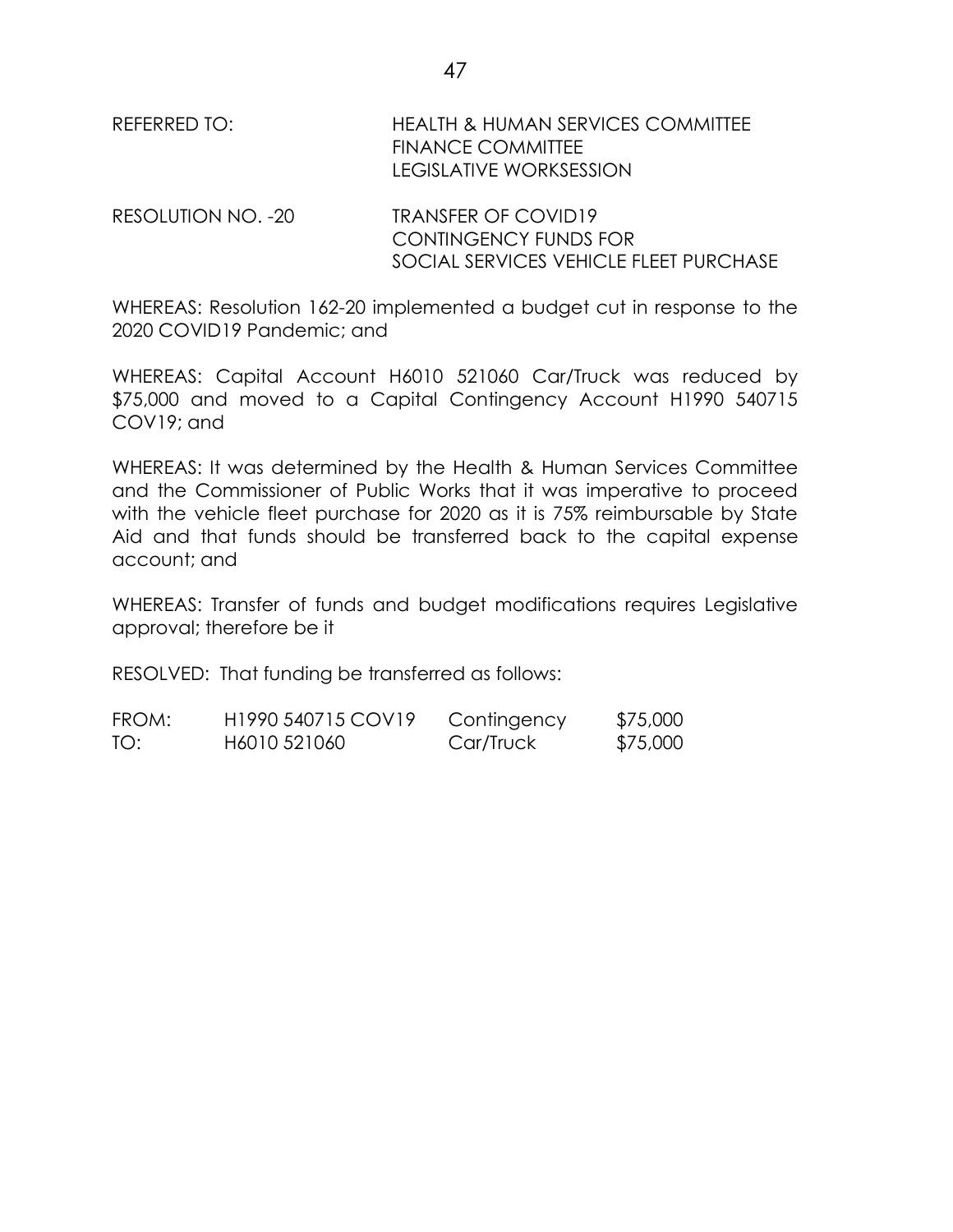| REFERRED TO: | <b>INFORMATION TECHNOLOGY</b>  |
|--------------|--------------------------------|
|              | <b>FINANCE/LEGAL COMMITTEE</b> |

RESOLUTION NO. – 20 CHANGE ALLOCATION OF FUNDING FOR IT SHARED SERVICES GRANT AND MODIFY 2020 BUDGET

WHEREAS: The Tioga County Legislature recognizes the need to improve services and save costs by supporting shared services with other municipalities; and

WHEREAS: The Information Technology and Communication Services Department has applied for and received a Local Government Efficiency reimbursable grant from the New York State Department of State in the amount of \$210,258.39; and

WHEREAS: This grant covers many costs to implement shared services with the Town of Owego, Village of Waverly, Village of Nichols and Town of Barton; and

WHEREAS: Legislative approval is needed to amend or modify budget and appropriate funds; and

WHEREAS: The Information Technology and Communication Services Department needs to change the allocation of funds awarded in this grant after receiving approval from the Department of State, which does not change the total amount awarded; therefore be it

RESOLVED: That the following funds be transferred and the 2020 budget be modified as follows:

|     | FROM: H1680 521090 SSG19 Capital Computer | \$11,000.00 |
|-----|-------------------------------------------|-------------|
| TO: | A1680 540140 SSG19 Contracting Services   | \$11,000.00 |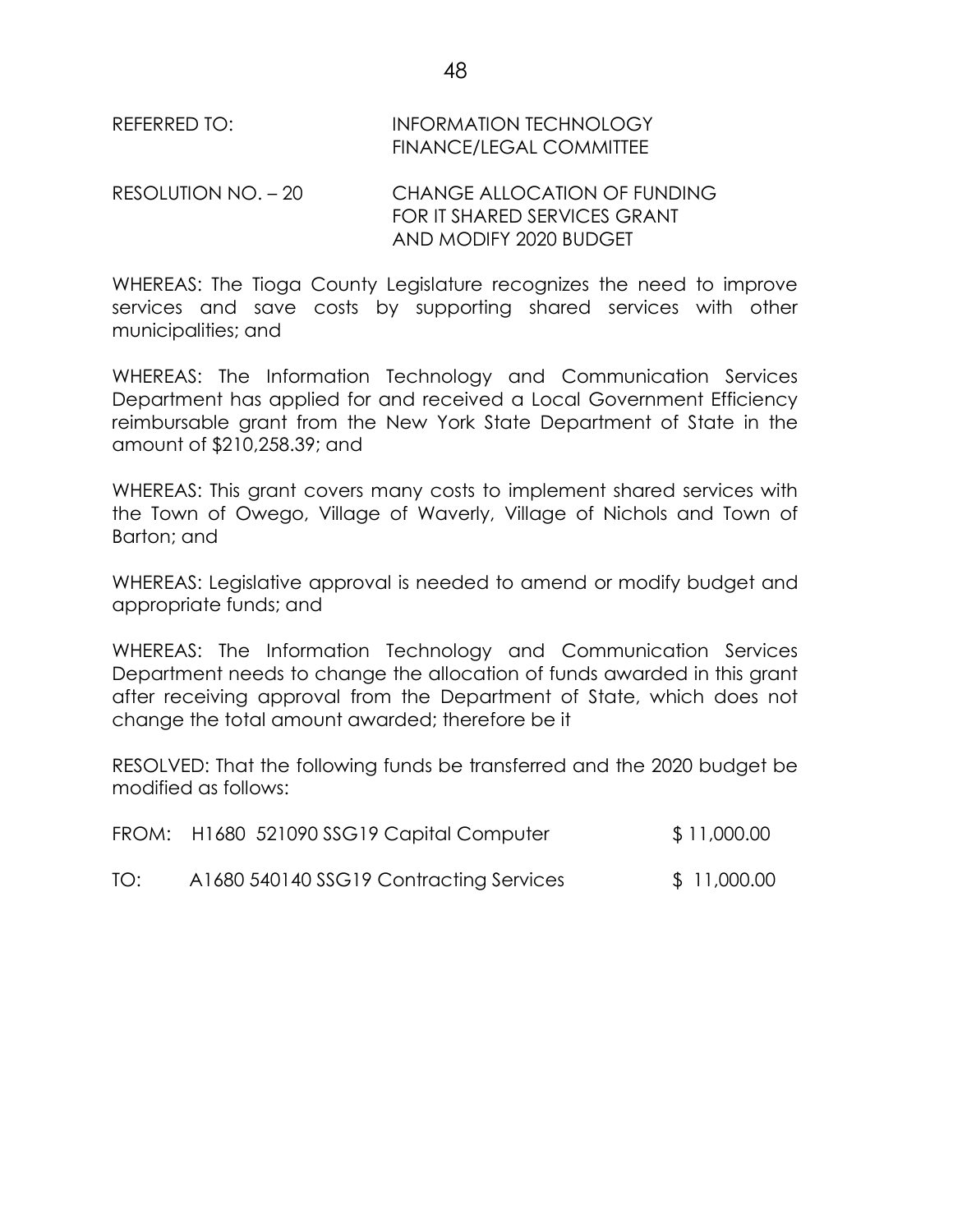REFERRED: ED&P COMMITTEE FINANCE COMMITTEE

RESOLUTION NO. -20 RESOLUTION AUTHORIZING THE SALE AND TRANSFER OF 112 LIBERTY STREET, OWEGO, NY (TAX MAP NO. 128.08-7-81) FROM TIOGA COUNTY TO THE TIOGA COUNTY PROPERTY DEVELOPMENT **CORPORATION** 

WHEREAS: Per Resolution No. 265-16, the Tioga County Legislature authorized application to the NYS Urban Development Corporation to establish the Tioga County Property Development Corporation (TCPDC), A New York Land Bank; and

WHEREAS: Said application was approved for the mission to foster economic and community development by acquiring, holding, managing, developing and marketing distressed, vacant, abandoned and underutilized residential and commercial properties; and

WHEREAS: The TCPDC's authority to acquire properties through a variety of means including the conveyance of property directly by the foreclosing government unit as part of a tax foreclosure, purchase of the property or purchase the tax lien on a property; and

WHEREAS: Tioga County has set aside 112 Liberty Street, Owego, NY from the 2018 tax foreclosure process for the specific purpose of acquisition by the TCPDC to meet their mission; and

WHEREAS: Awarded funds will allow for administration and the necessary anticipated environmental assessment/remediation and the subsequent demolition and rehabilitation of this property; and

WHEREAS: Tioga County has agreed to sell and transfer 112 Liberty Street, Owego, NY within the County of Tioga to the TCPDC for One Dollar (\$1.00); therefore be it

RESOLVED: That 112 Liberty Street, Owego, NY within the County of Tioga will be transferred from Tioga County to the TCPDC for One Dollar (\$1.00) each.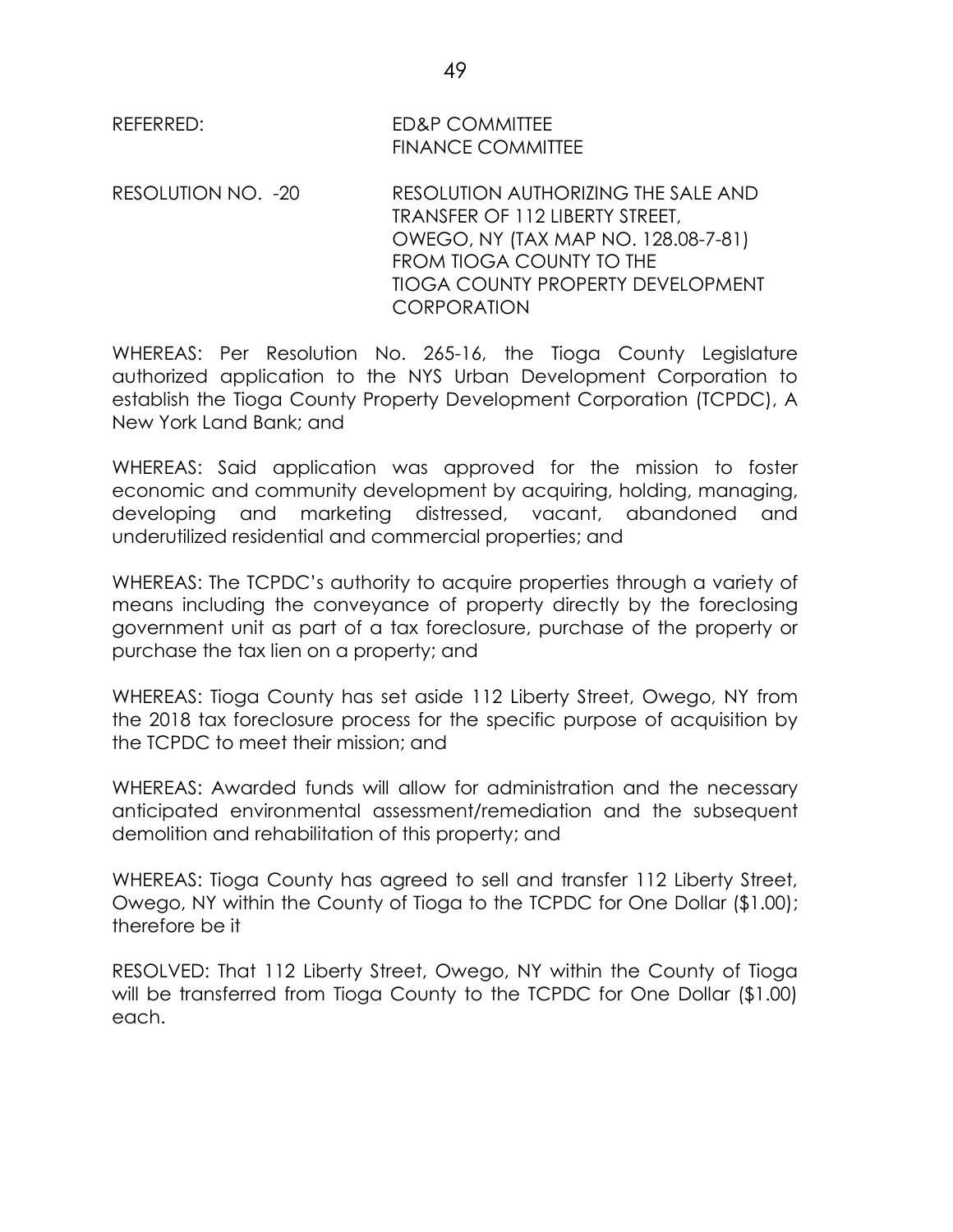| REFERRED TO:       | <b>LEGISLATIVE WORKSESSION</b><br>PERSONNEL COMMITTEE |
|--------------------|-------------------------------------------------------|
| RESOLUTION NO. -20 | IMPLEMENT 90-DAY HIRING DELAY                         |

WHEREAS: Tioga County is facing economic strains as a result of COVID 19 related loss of revenues compounded by the State's withholding of State reimbursement; and

ALL DEPARTMENTS

WHEREAS: The County Legislature prefers to avoid layoffs if possible; therefore be it

RESOLVED: That any position that becomes vacant on or after October 1, 2020 shall not be backfilled for at least 90 days following the vacancy; and be it further

RESOLVED: That the following positions are not subject to the 90-Day Delay: Elected Officials, Department Heads and Corrections; and be it further

RESOLVED: That when a vacancy results from a line of promotions, only the entry-level position is subject to the 90-Day Delay; and be it further

RESOLVED: That if a position is vacated during the probationary period; another 90-Day Delay is not required before backfill is allowed; and be it further

RESOLVED: That if a Department loses an employee to another Department which already satisfied the 90-Day Delay, no 90-Day Delay shall be required for the new vacancy; and be it further

RESOLVED: That any other exception shall require a resolution approved by the full Legislature; and be it further

RESOLVED: That the 90-Day Hiring Delay shall remain in effect until suspended via resolution.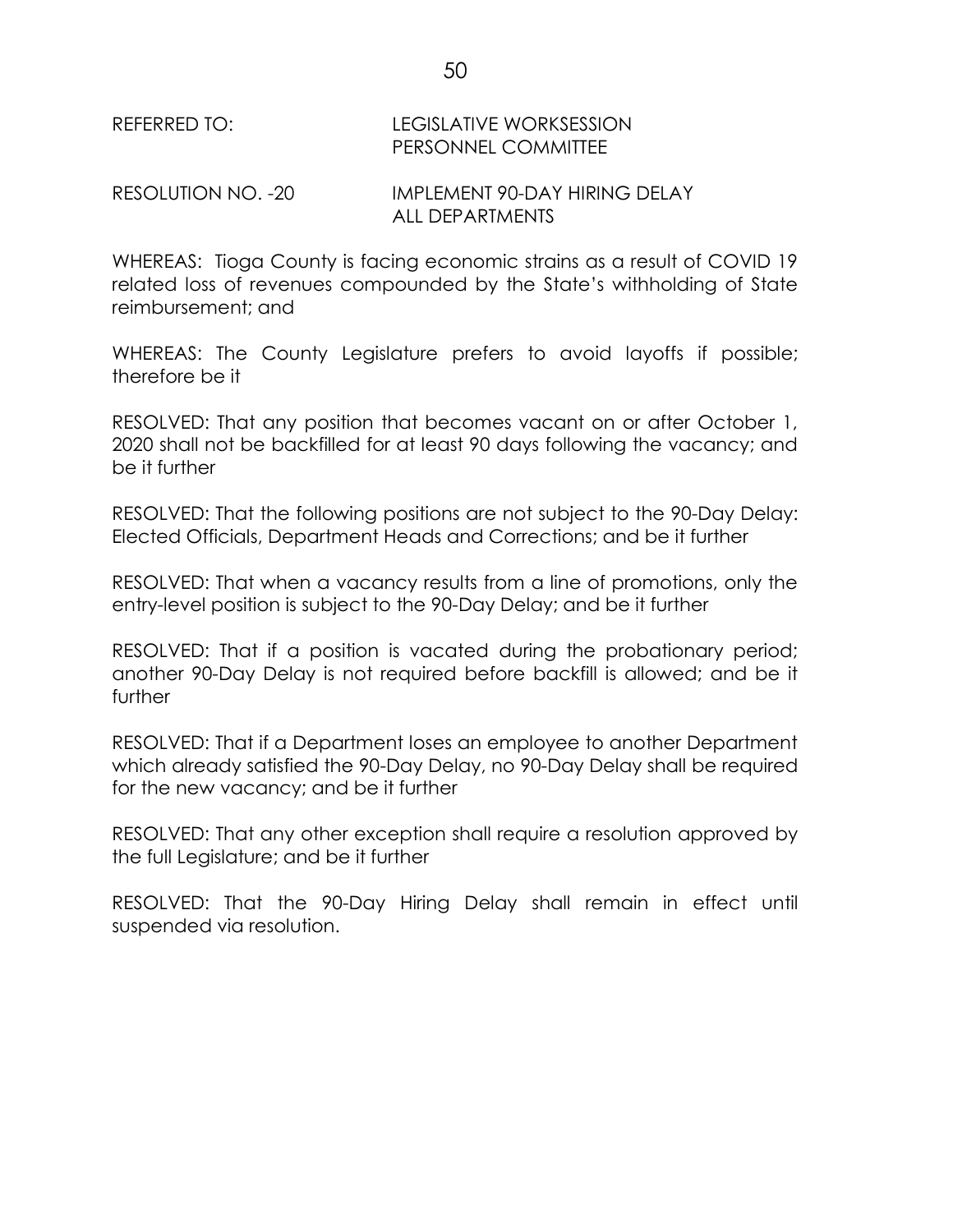REFERRED TO: FINANCE/LEGAL COMMITTEE

RESOLUTION NO. -20 AMEND EMPLOYEE HANDBOOK; FIXED ASSET INVENTORY POLICY

WHEREAS: The Fixed Asset Inventory Policy needs to be amended in whole due to numerous updates and changes; and

WHEREAS: The Chief Accountant reviewed the Fixed Asset Inventory Policy and made recommendations that the policy should be amended in its entirety and replaced; therefore be it

RESOLVED: That the Fixed Asset Inventory Policy be amended in its entirety and replaced as follows:

> **FIXED ASSET POLICY FOR TIOGA COUNTY**



**Prepared July, 2020**

**Tioga County Treasurer's Office**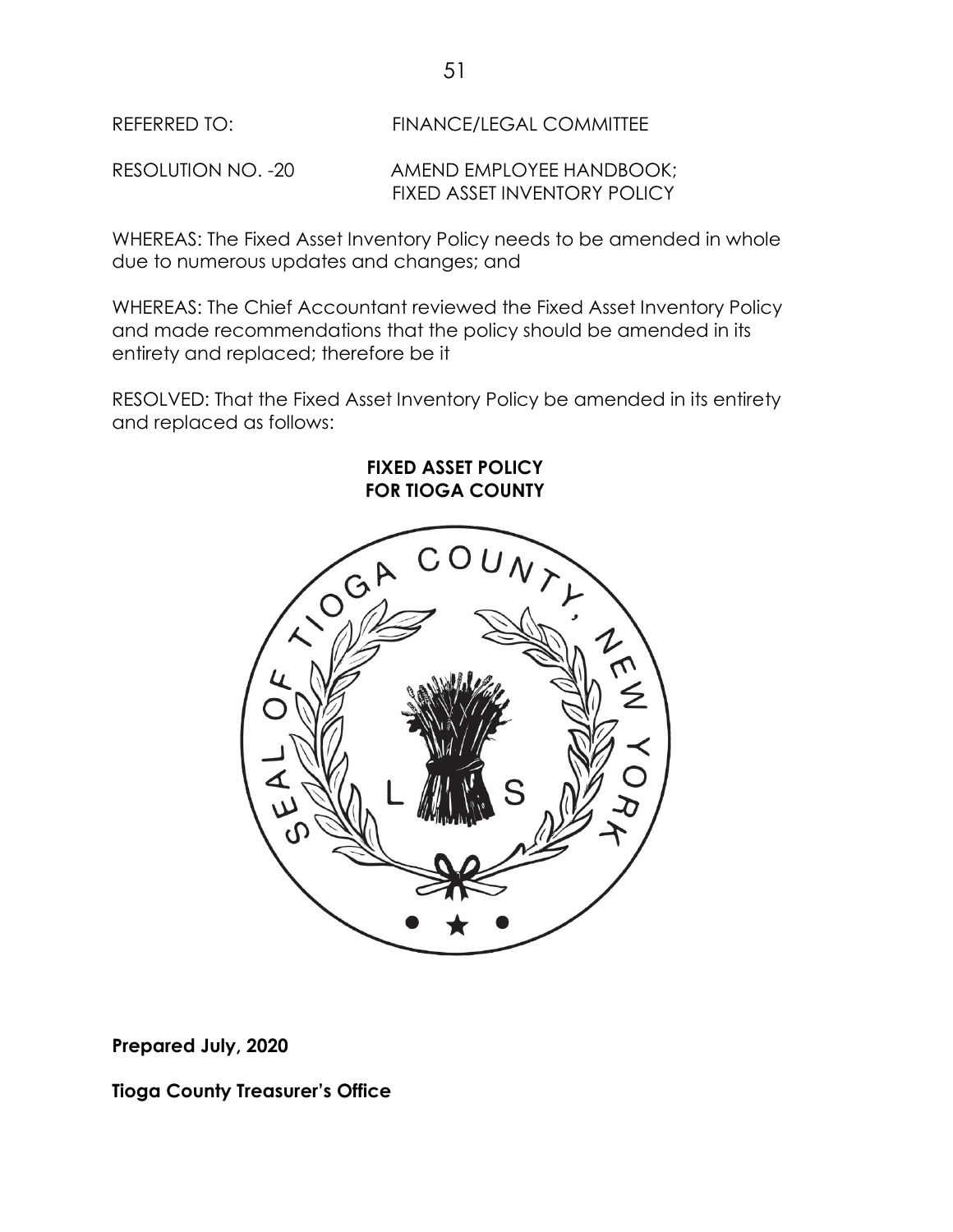**Contents**

### **INTRODUCTION**

### **I. POLICY STATEMENT**

### **II. PURPOSE OF THE FIXED ASSET PROGRAM**

### **III. ACCOUNTING BASIS AND OPERATIONAL PRINCIPLES**

- **DEFINITIONS**
- **CLASSIFICATIONS GUIDELINES**

### **IV. FIXED ASSET PROCEDURES**

## **V. DEPARTMENTS' RESPONSIBILITIES**

- **DEPARTMENT DIRECTORS**
- **TREASURER'S OFFICE**
- **DEPARTMENT OF INFORMATION TECHNOLOGY**
- **DEPARTMENT OF PUBLIC WORKS**
- **EXCEPTIONS**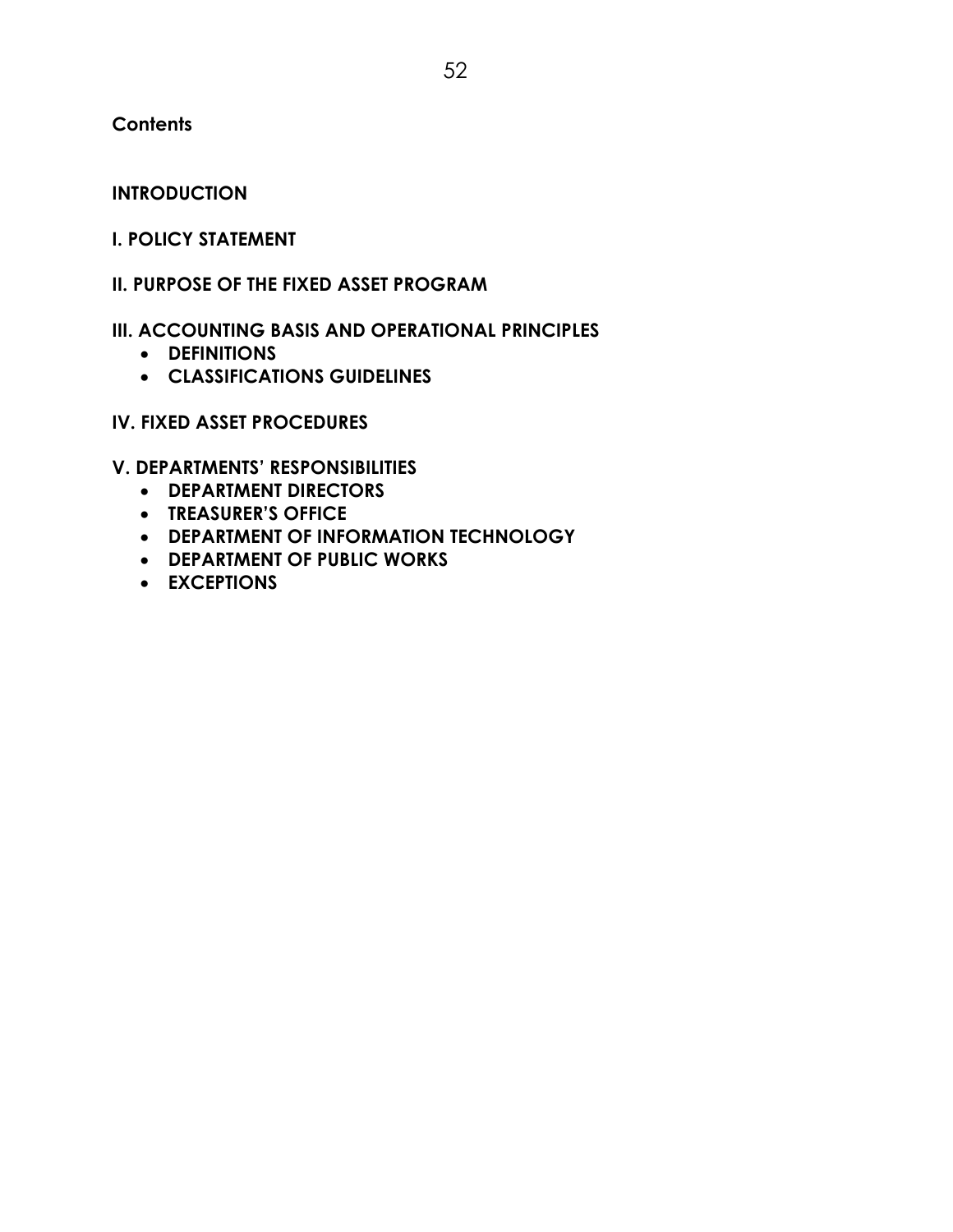### **FIXED ASSET PROGRAM POLICY AND PROCEDURES**

The intent of this document is to state the purpose and policy for the implementation of a Fixed Asset Program, to define the various elements of the policy, to describe the roles of various departments key to the implementation and maintenance of the program, and to define procedures and delegate responsibilities to all County departments necessary to insure a continuing credible database. This policy will be effective September 15, 2020.

## **I. POLICY STATEMENT**

It shall be the policy of the County Legislature that a record of fixed assets owned by the County shall be established and maintained. The valuation of fixed assets shall be based on an historic cost and shall meet generally accepted accounting principles. Department Directors and Elected Officials shall be responsible to charge the acquisition cost to the proper account, to maintain accurate and current records of existing assets, to record the disposition of assets leaving their area of responsibility, and to cooperate with the annual audit and inventory.

## **II. PURPOSE OF THE FIXED ASSET PROGRAM**

There are four basic premises to the Fixed Asset Policy for Tioga County. The first premise is an acknowledgment that Tioga County, as a business entity, should manage its financial affairs in a manner consistent with established business practices whenever practical, including compliance with Generally Accepted Accounting Principles (GAAP). Basic to this concept is the duty to publicly recognize and value assets owned by the County. It is the intent of the management of Tioga County to demonstrate accountability and stewardship of tax dollars used to fund capital transactions by maintaining records of Fixed Assets.

The second premise is recognition that governmental accounting (NCGA Statement No. 1) requires fixed assets to be recorded at their historical cost. The additional stipulations of GASB Statement 34 require the county to track and depreciate capital assets.

The third premise is a desire to establish internal controls for the purchase, tracking, and disposition of all owned material and equipment. However, the desire for internal controls must necessarily be tempered in recognition that the cost of implementing controls should not exceed the value of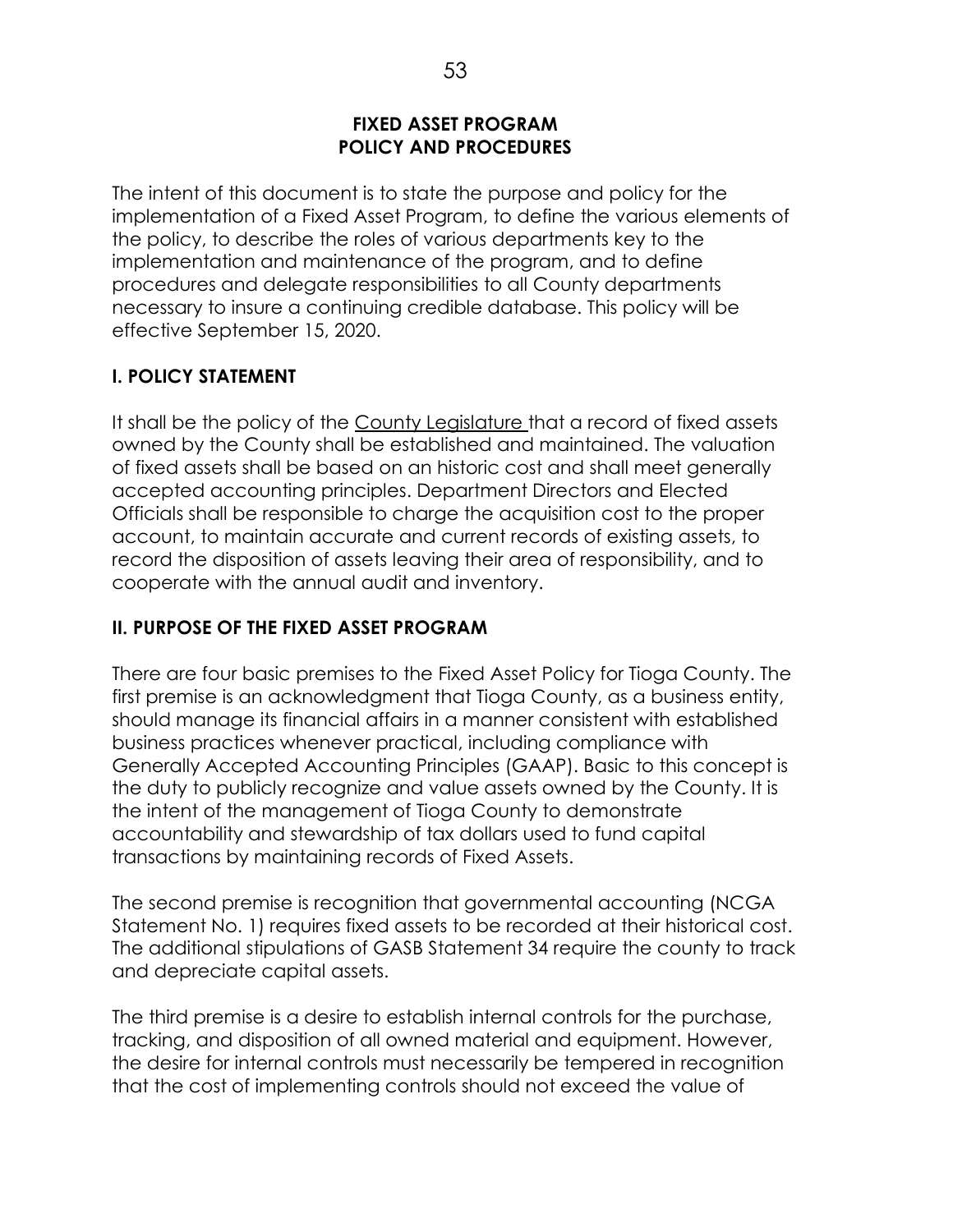implementation. To that end, Department Directors and Elected Officials are responsible for items of lesser value.

The fourth premise is to account for all fixed assets if there is a disaster that results in the loss or damage of county assets. The fixed asset records have to be maintained for insurance purposes. Tioga County procures and maintains insurance consistent with prudent practices to protect the County's fixed assets.

Pursuant to the adoption of this Policy, in accordance with the statements above, the capitalization threshold for capital assets as defined in Section III of this Policy is hereby established at \$5,000, infrastructure values as defined in Section III will be tracked for projects with a cost of \$25,000 or greater, and a process to depreciate capital items will be established.

# **III. ACCOUNTING BASIS AND OPERATIONAL PRINCIPLES**

Tioga County has adopted a Fixed Asset Program in accordance with the principles established by the Governmental Accounting Standards Board (GASB) Statements Nos. 1 and 34.

## **OFFICE OF RECORD**

The Treasurer's Office shall be the official office of record for all capital asset purchases, improvements, additions, and disposals. The Treasurer's Office will have the sole responsibility of establishing and determining useful life and depreciation.

The Information Technology (IT) Department shall be the official office of record for all non-capital asset purchases, improvements, additions, and disposals.

# **DEFINITIONS AND CLASSIFICATION GUIDELINES**

This section will establish guidelines to be used by purchasing when classifying and valuing purchased items. Asset acquisition must be classified within one of the following categories:

**CAPITAL ASSET –** A Capital Asset as defined by this Policy is a fully functioning unit, which has an acquisition cost of \$5,000, or greater, and a useful life of at least 2 years. All capital assets shall be recorded in a manner consistent with the provisions of GASB Statement 34, by classification, and further in conformance with requirements set forth in "Governmental Accounting, Auditing and Financial Reporting" (GAAFR) guide issued by the Government Finance Officers Association.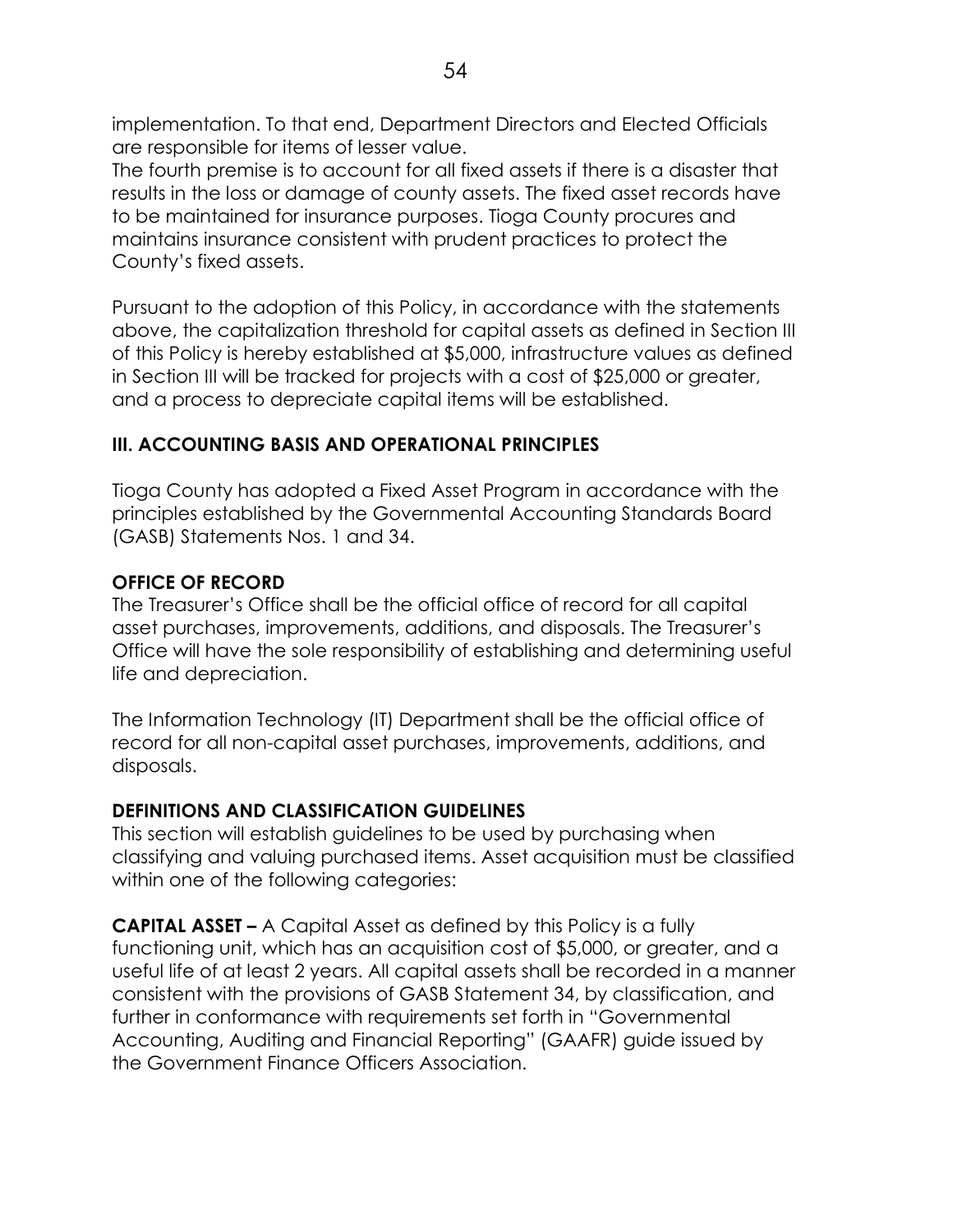In accordance with Generally Accepted Accounting Principles, all costs associated with bringing a capital asset to working condition will be recorded as a cost of the capital asset. This includes any costs related to design including engineering, architecture, and site preparation, freight, and other labor or consulting fees associated with the preparation of a capital asset for public use.

**NON-CAPITAL ASSET-** An asset, which has an acquisition cost of less than \$5,000, and a useful life of at least one year.

- Only items costing one thousand dollars (\$1,000.00) or more will be inventoried with the exception of computer equipment and other miscellaneous items so designated.
- All computer equipment purchased through IT will be inventoried regardless of cost.

**CONSUMABLES (SUPPLIES OR DISPOSABLES) -** Are items which, regardless of cost, are neither Capital Assets nor inventory items; they have a useful life of less than one year. These items will not be recorded as a Capital Asset nor will they be inventoried and will not receive a Property Record Tag.

**INFRASTRUCTURE -** Are assets that are defined as Capital Assets that are immovable and of value only to the governmental unit and include such things as sidewalks, roads, and utility lines. Accordingly, and in conformance with GASB Statement 34, Tioga County will include these values for items with an acquisition or appraised value of \$25,000 or greater in the Capital Asset System.

# **CLASSIFICATION GUIDELINES:**

**ORDINARY REPAIRS -** Repairs made to keep an asset in good working condition, regardless of cost, are ordinary repairs and shall not be recorded in the Capital Asset System. Ordinary repairs for a building include such things as repainting, and repairing a roof. Ordinary repairs for equipment and vehicles include replacing small parts or other maintenance items.

**EXTRAORDINARY REPAIRS/IMPROVEMENTS -** Major repairs made not just to keep an asset in good working condition, but also to extend its useful life beyond that originally estimated, are extraordinary repairs and shall be recorded in the Capital Asset System. A replaced roof would be an example of an extraordinary repair. Improvements involve modifying an existing asset to make it more efficient or productive, usually by replacing part of the asset with an improved or superior part, and shall be recorded in the Capital Asset System.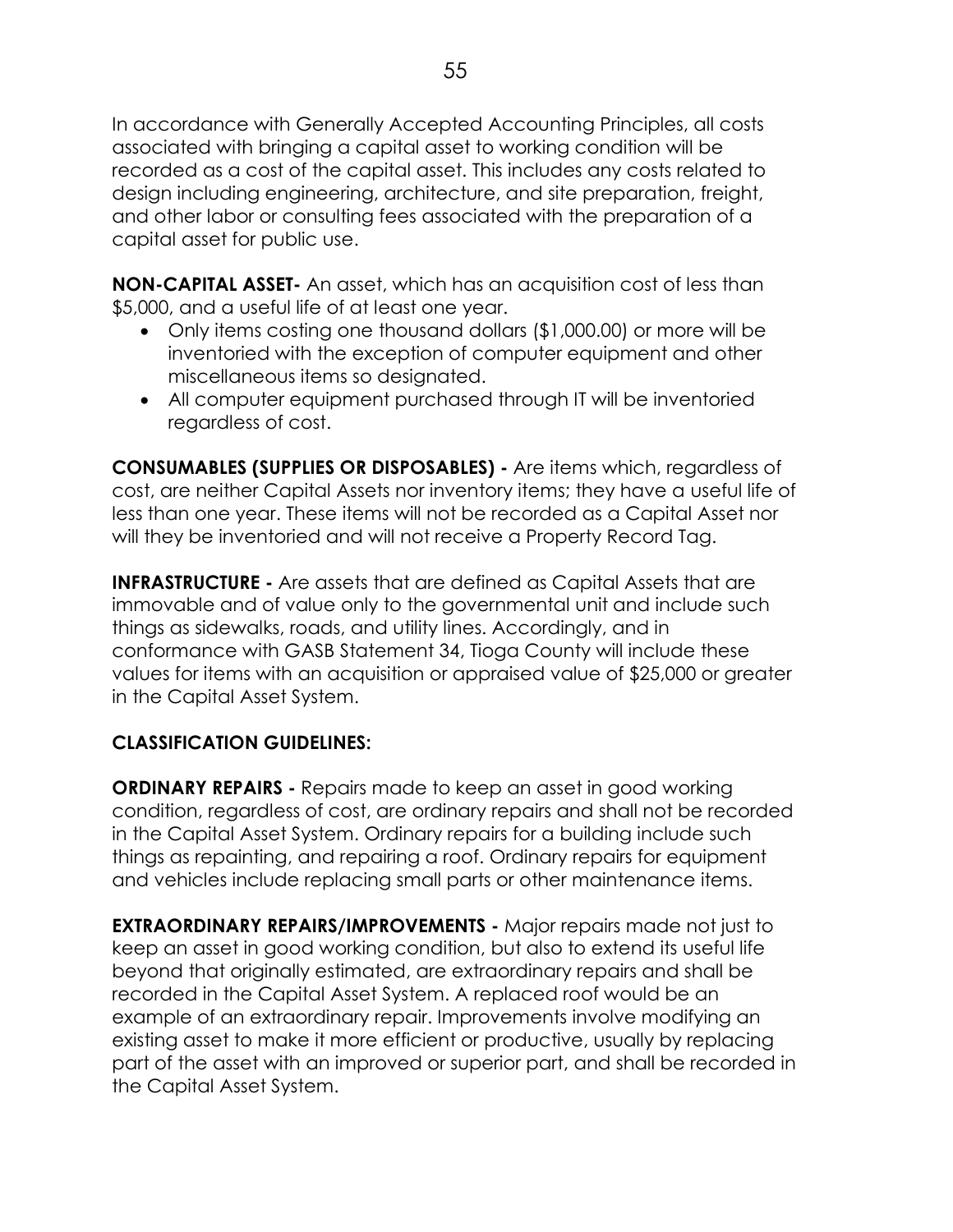**ADDITIONS TO EXISTING CAPITAL ASSETS -** Which have an acquisition cost of at least \$5,000, shall be assigned to and increase the value of the Property Record of the existing item and shall be considered a Capital Asset Addition. The Useful Life of Extraordinary Repairs and Improvements will be determined by the number of years the useful life is extended. Additions to Existing Capital Assets will be capitalized according to the Useful Life guidelines below.

**SOFTWARE -** Will be subject to the threshold above with the exception of software upgrades and maintenance costs. Upgrades and maintenance will not be recorded in the Capital Asset System. (NOTE: An exception may exist if a significant upgrade is acquired which will be determined at that time.) Software purchases greater than \$5,000 that result in a new license will be recorded in the Capital Asset System and will be assigned a property tag, which must be maintained in a log in the department wherein it resides.

**HARDWARE -** Components that are stand-alone units, and will not be installed internally to an existing computer, will be subject to the existing threshold of \$5,000 when determining whether it is a capital asset.

**USEFUL LIFE –** All Capital Assets except land will be assigned a useful life appropriate to that asset. Land has an unlimited useful life and will not be subject to the provisions of this paragraph. The cost of an asset will be capitalized using the **straight-line** method over the useful life of the asset. Useful life is obtained using the Capital Assets Policy and Procedure Manual provided by the New York State Office of General Services.

# **IV. FIXED ASSET PROCEDURES**

Attached to this policy is a section entitled Fixed Asset Procedures, which details the procedures that must be followed by departments when purchasing, transferring, or disposing of a Fixed Asset or an asset carrying a Property Record Tag. This section is hereby incorporated into this policy statement but may be amended from time to time as necessary. Amendments shall be incorporated into a new Fixed Asset Procedure Manual and shall occur either at the discretion of the Treasurer's Office or the Information Technology Department.

# **V. DEPARTMENTS' RESPONSIBILITIES**

# **A. DEPARTMENT DIRECTORS**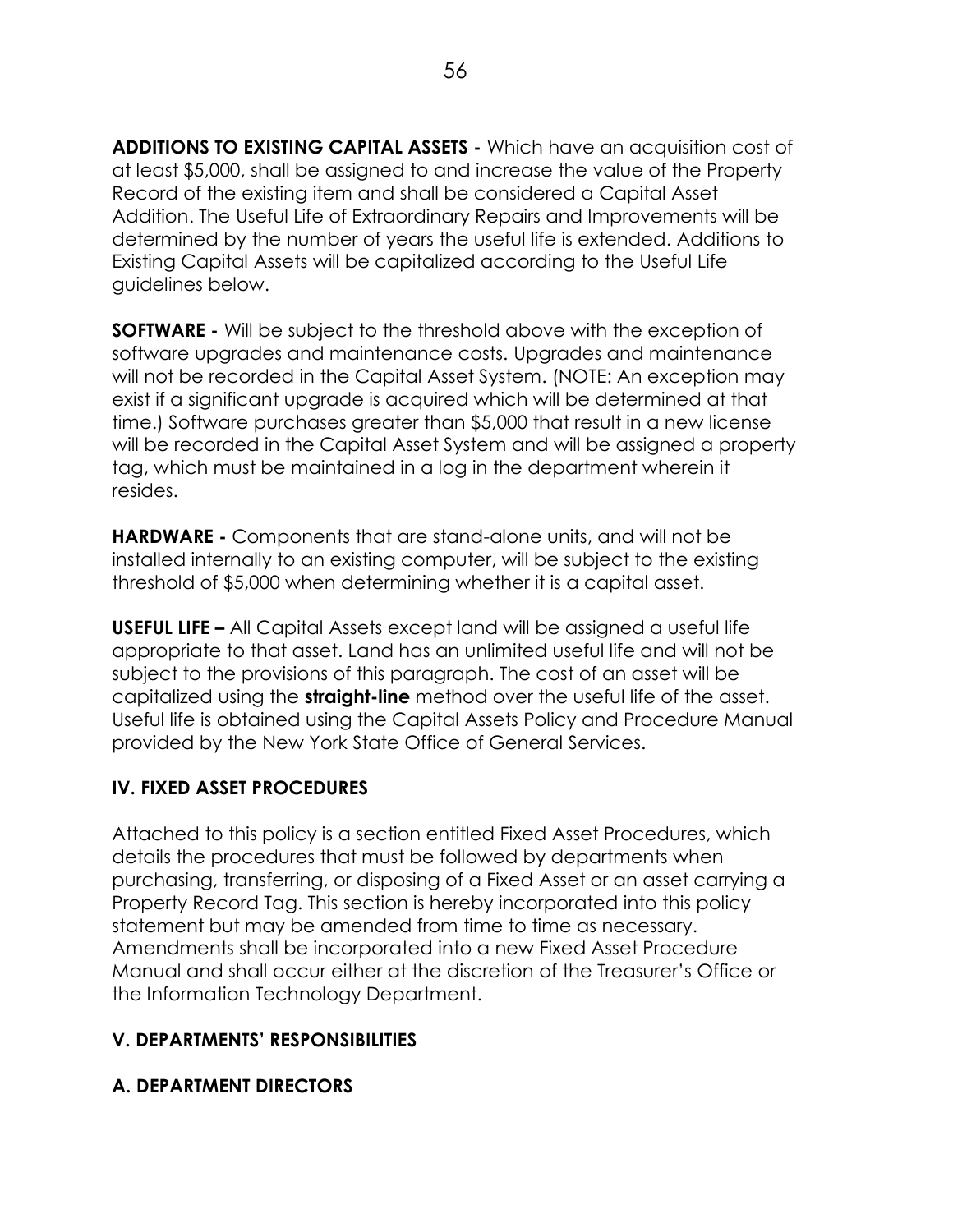It shall be the responsibility of every department head and elected office holder to control and record the acquisition and disposition of infrastructure, capital and non-capital assets (as defined in Section III) within their department. These numbers, values, and locations are recorded in the Capital Asset Module of the MUNIS Software and will be updated by the Treasurer's Office and the Information Technology (IT) Department with each new acquisition, disposal or transfer. The following procedures are hereby established to insure a continued accurate inventory of these items: **PROCUREMENT**

- 1. The responsibility of record keeping begins with the decision to purchase an item. The item must be included in the approved Capital Budget for that year and procurement of the item must comply with the County's Purchasing Policy.
- 2. The Department must complete the requisition (if appropriate) and purchase order in Munis. The Capital Asset box should read (Y) when entering in the line items for capital assets. Individual lines need to be entered for multiple items if more than one item per line was entered. It is the responsibility of the Department to enter recordable items properly into the Requisition and Purchase Order fields.
	- a. Note- Certain accounts are flagged and reviewed for asset recording purposes.
- 3. Invoices received for all assets purchased will be processed through Accounts Payable. The Department will attach any necessary information needed for the maintenance of the Capital Asset database to Finance. The Treasurer's Office will be the official "office of record" for capital asset purchases. IT will be the official "office of record" for non-capital asset purchases.

# **PROPERTY TRANSFER AND DISPOSITION**

Each responsible department will record property transfers.

- 1. The Department Head or designee shall be responsible for the care and safekeeping of all assets recorded in the Munis system, which were purchased by their department. When departments are finished actively utilizing an asset, it will be turned over to the Department of Public Works (DPW) or IT.
- 2. Items must be tracked as long as the County maintains custody, regardless of whether they are fully depreciated. Departments must insure that as these items are moved or disposed of; their status is tracked in Munis.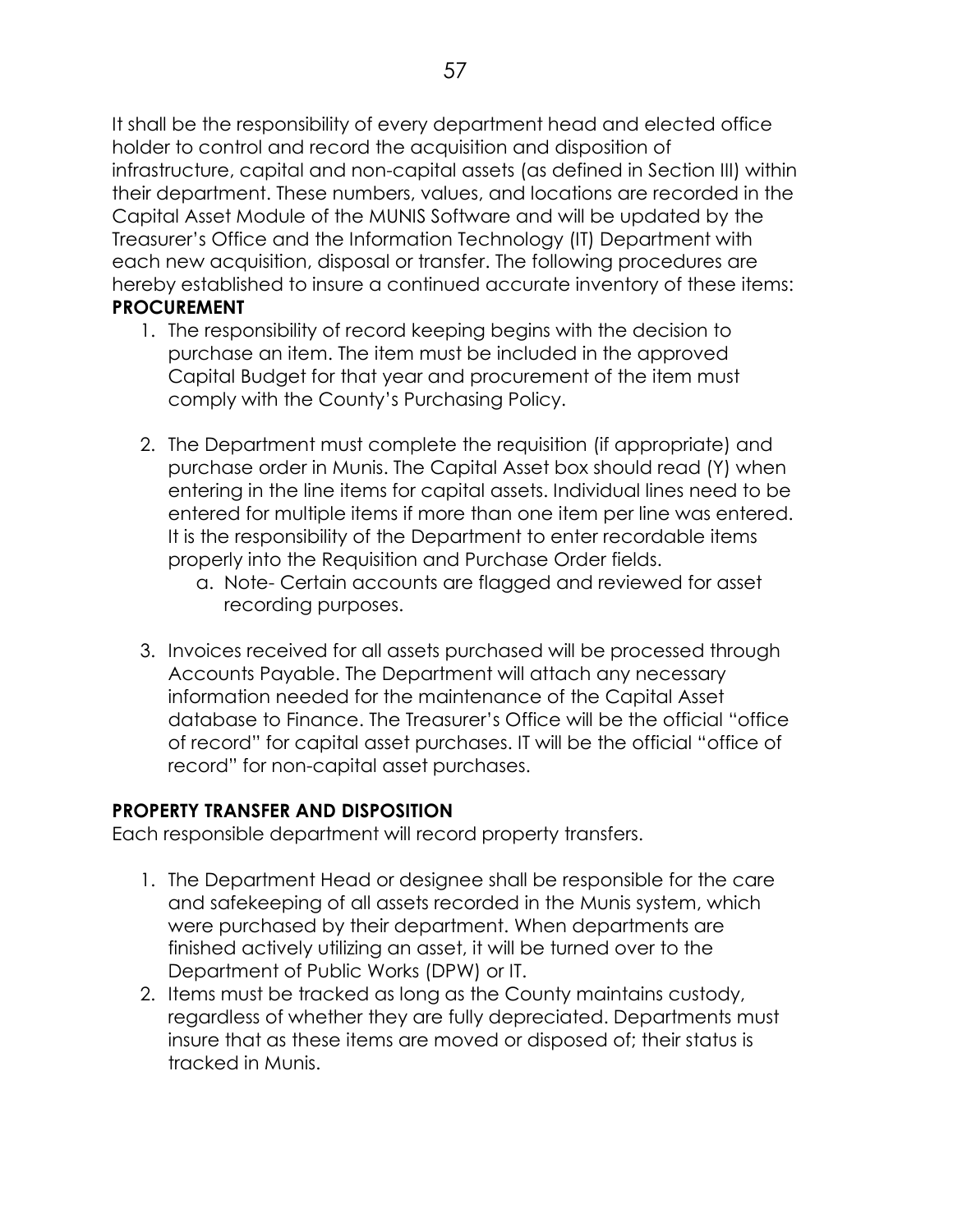- 4. All assets not in active use will be turned over to either the DPW or IT.
- 5. At any time when a recorded item is sold or otherwise disposed, the Treasurer's Office and IT will receive a written notification (Tioga County Equipment Inventory Disposition Document) of property disposition from the department disposing the item. Finance will record the final disposition of the capital asset and remove its value from the system.
- 6. On or around January 1 of each year, the Treasurer's Office will submit a complete list of all **capital assets** to all departments. Each department will then be required to review the list and alert the Treasurer's Office regarding any discrepancies to the list that may exist. The absence of an alert will indicate the department head's concurrence that the list accurately reflects all existing items.

# **B. TREASURER'S OFFICE**

The Treasurer's Office will be the office of record and is responsible to insure that all Capital Asset items are properly classified and are charged to the correct account. In addition, they must conduct overall program reviews from time to time to insure consistency and integrity. They will review the following information:

- The classification and useful life of the item/items based on the nature and value of the item is reasonable and proper, and;
- The object account is proper based on the classification.

A report will be prepared by the Treasurer's Office for the Legislature that details the results of the annual inventory and any pertinent findings. The Treasurer's Office, as part of their audit responsibilities, may visit any department as part of their normal audit schedule and conduct an audit of the inventory.

# **C. DEPARTMENT OF INFORMATION TECHNOLOGY**

The Information Technology Department (IT) will be responsible to approve all requests for data processing related asset purchases including all hardware and software. Annual appropriations for all computer related assets may reside within the IT budget or within respective departments as will be determined annually.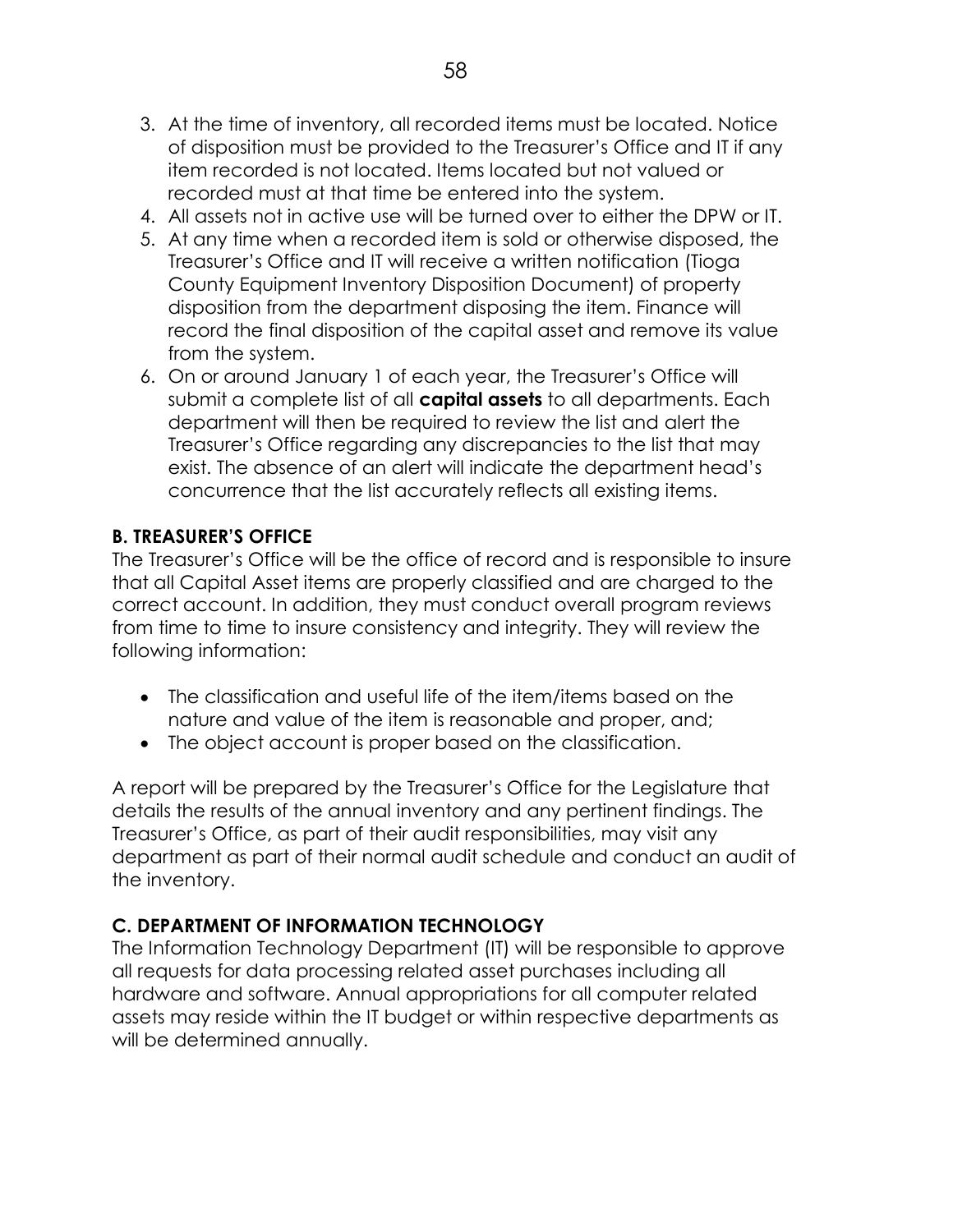Computer hardware and software that qualify as assets regardless of cost will be recorded in the Capital Asset System in accordance with this policy. The IT Department is primarily responsible to advise departments and to approve requested purchases when purchased through the IT Department. Record of all such items will be maintained by the IT Department after delivery/installation.

Upon receipt of an asset valued over \$1,000.00 or computer or computerrelated equipment and other miscellaneous items so designated, the IT Department will issue a numbered inventory tag that will be attached to the new asset.

The IT Department will work with the Treasurer's Office for acquiring and disposing of fixed assets.

## **D. DEPARTMENT OF PUBLIC WORKS**

The Department of Public Works (DPW) will be responsible to approve all requests for building and furniture related asset purchases. Annual appropriations for all DPW related fixed assets may reside within the DPW budget or within respective departments as will be determined annually.

Building and furniture items that qualify as fixed assets will be recorded in the Capital Asset System in accordance with this policy. DPW is primarily responsible to advise departments and to approve requested purchases when funded from the DPW budget. Record of all such items will be maintained by the DPW after delivery/installation.

In addition to maintaining the inventory for their items, DPW has responsibility to provide a location to store temporarily items transferred to await sale at public auction or other final disposition. When held, DPW shall be responsible for administering the sale of County's fixed assets. All dispositions of fixed assets shall be reported to the Treasurer's Office and the IT Department for processing in accordance with Item above.

# **E. EXCEPTIONS**

On occasion, the County receives gifts of value at no cost. Department Heads are responsible to indicate this to the Treasurer's Office who must then contact the appropriate department of custody to create an asset record and tag. At that time, the department of custody must make a value determination using the best available data from vendor or trade publications and enter this information into the Munis system accordingly.

## **FIXED ASSET PROCEDURES**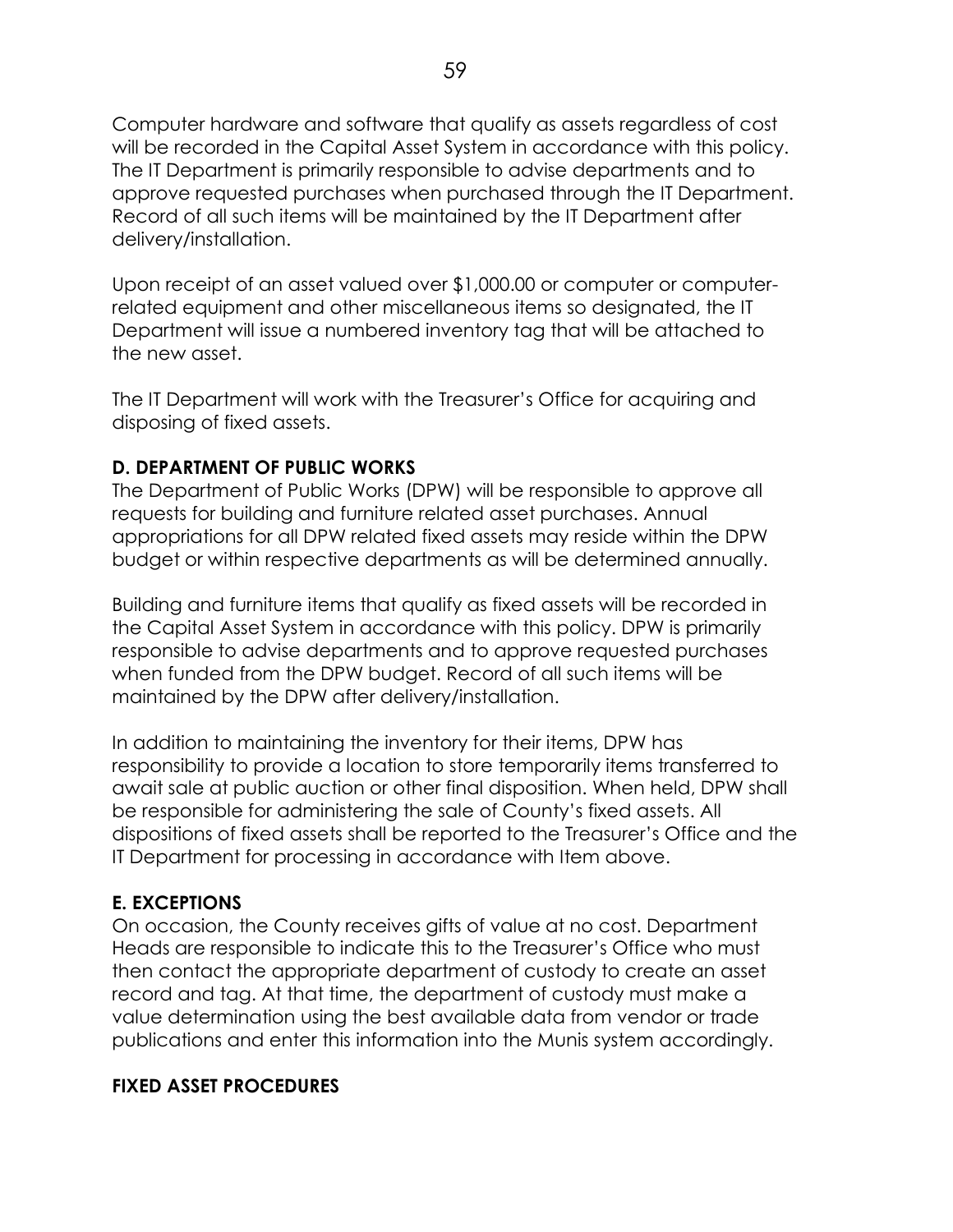The purpose of this manual is to set forth the regulations and procedures governing the control and reporting of capital and controlled assets. Procedures that must be followed by departments when purchasing, transferring, or disposing of a Capital Asset or an asset carrying a Property Record Tag.

## **II. Definitions**

# **Capital Assets**

Refers to real or tangible personal property having:

- A value greater than or equal to the capitalization threshold (\$5,000.00) for the particular classification of the capital asset; and
- Having an estimated useful life of greater than two years from the time of acquisition.

## **Non-Capital Asset**

Equipment or other physical assets with an acquisition cost of \$1,000 or more but less than \$5,000 per unit and with a useful life greater than one year.

## **Controlled Assets**

Refers to those items with a historical cost of less than \$1,000, but which are particularly at risk or vulnerable to loss or theft.

# **IV. Tagging and Identifying Inventoriable Assets**

All tags for maintaining the Fixed Asset Inventory shall be supplied by the Information Technology Department (IT). Tags are necessary to provide positive identification of an asset; it also provides a quick and accurate method of identifying assets during the annual physical inventory.

All furniture and equipment must be tagged, including, but not limited to:

- **•** Furniture
- Computers and Laptops
- Audio Visual Equipment
- Other equipment above \$1,000 such as kitchen, health and fitness, or office machines
- Controlled assets that are sensitive, portable, or prone to theft